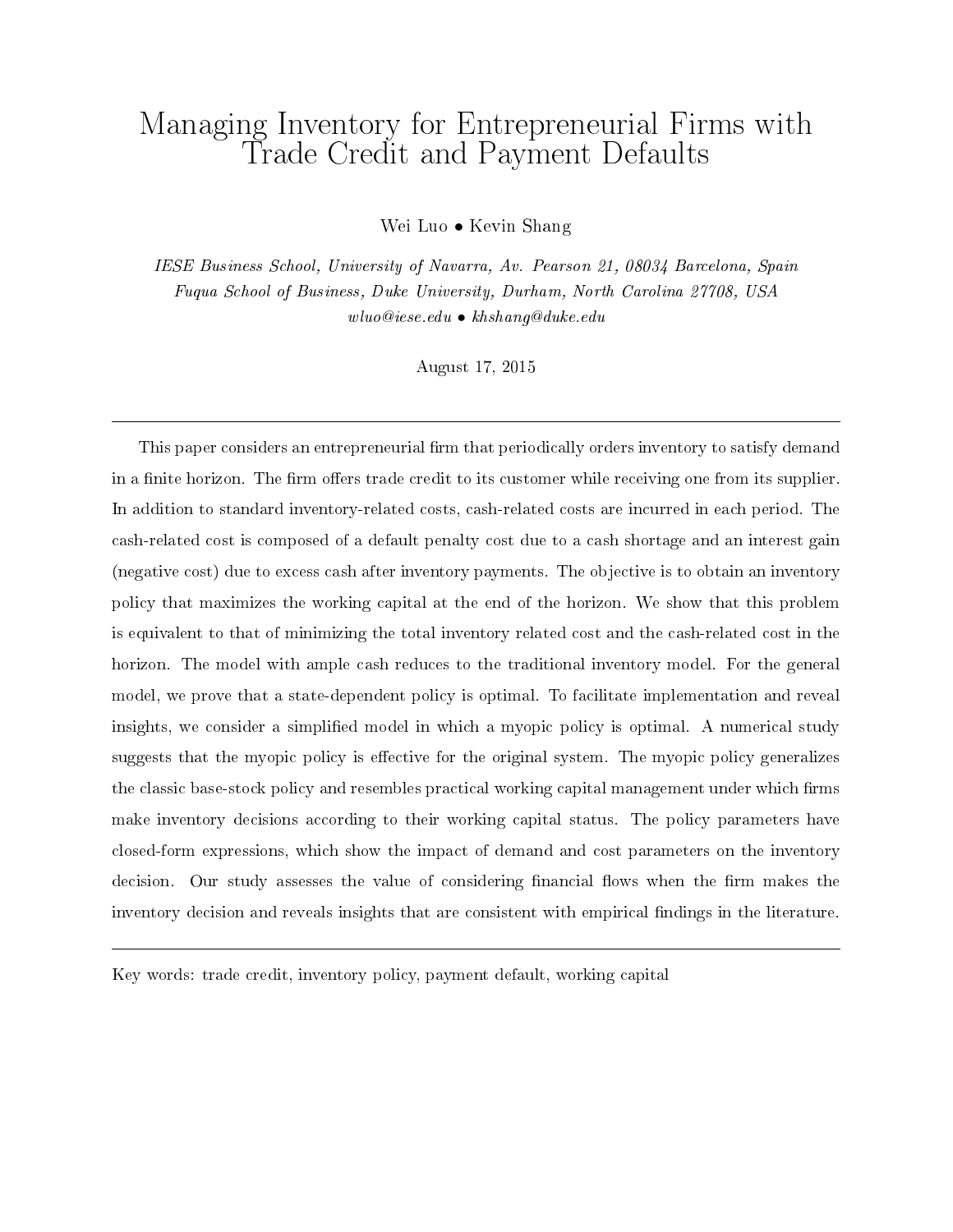### 1 Introduction

Small and medium-sized enterprises (SMEs) account for 95% to 99% of registered business depending on the country. The contribution of SMEs to GDP ranges from less than 20% in poor countries to about half of GDP in rich economies (International Trade Centre 2009). Trade credit finance is the lifeline for small or entrepreneurial firms as they are newly established and usually have difficulty securing bank loans (Klonowski 2014, p.89). This is particularly true during the financial crisis when banks are extremely risk-averse. Managing inventory with trade credit is part of working capital management for firms. Working capital refers to the difference between current assets and current liabilities (short-term assets and liabilities with maturities of less than one year). In the balance sheet, current assets include cash, inventory, and accounts receivable  $(A/R)$ . Current liabilities include accounts payable  $(A/P)$  and short-term loans. With trade credit, inventory decisions directly affect working capital levels as the deferred inventory payment and the delayed sales collection are recorded as  $A/P$  and  $A/R$ , respectively. Working capital represents liquidity and financial viability for SMEs or entrepreneurial firms. Thus, it is very important to investigate how entrepreneurial firms should maximize their working capital when trade credit is present in their business transactions.

We consider an entrepreneurial firm in the middle of a supply chain. The firm periodically orders inventory from its supplier to fulfill stochastic demand received from its customer in a finite horizon. The firm has no credit history to secure bank loans, so trade credit is the single source of external financing. Specifically, the firm offers trade credit to its customer while receiving one from its supplier. The trade credit is a one-part (net term) contract, that is, the payment is due within a certain time period after the invoice is issued. The firm pays for the ordered inventory after a deferral *payment period* following the delivery of goods, and receives sales revenue after a *collection* period following the demand. As suggested by the 1998 National Survey of Small Business Finances (NSSBF) data, a big portion of the small firms declared that they had made some payments to their suppliers after the due date of the trade credit. These post due-date payments, referred to as payment defaults, often incur monetary penalties for the buyers (see discussions in  $\S 2.4.2$ ). In light of this, we introduce a default penalty cost incurred upon the unfulfilled payment to the firm's supplier. On the other hand, there is a positive interest gain for the excess cash after inventory payments. This represents the fact that the firm has a basic investment function.

Most inventory models in the literature do not explicitly consider the interaction between inventory decisions and cash flows under the assumption of ample cash supply. We believe that it is important to study this connection for the following two reasons. First, during the financial crisis, it is difficult for entrepreneurial firms to secure sufficient cash to meet their short-term operations. Consequently, the inventory decision plays an important role on a firm's liquidity and operational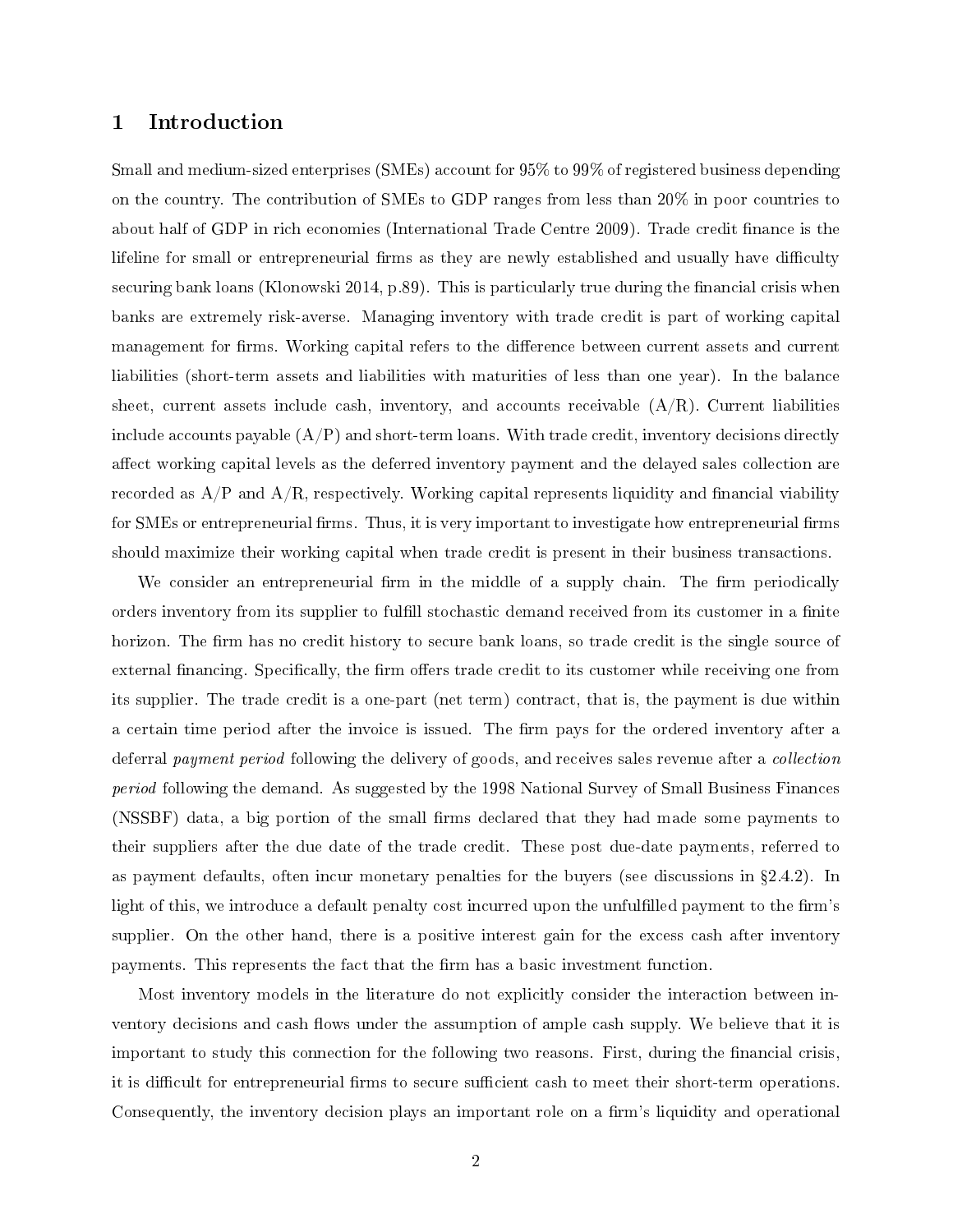efficiency. More specifically, a current inventory order will affect its future cash payment. If a firm orders too much, it not only incurs a higher holding cost, but also increases the chance of future payment defaults. On the other hand, if a firm orders too little, it is more likely to stock out, although a higher return of interest gains is expected. Thus, there are clear tradeoffs between these financial consequences when making an inventory decision. Second, for the traditional inventory problem, there exist very simple yet powerful models (e.g., Newsvendor, base-stock, etc.) that illustrate how inventory decision is affected by the system parameters. In the recent financial crisis, practitioners advocate the importance of interdisciplinary study between operations and accounting/nance. Yet, there are no simple models that help managers understand their relationships and manage the system. In this paper, we make a step to fill this void.

We formulate the inventory system with trade credit into a multi-state dynamic program that keeps track of inventory level, cash balance, as well as different ages of  $A/P$  and  $A/R$  within the payment and collection periods, respectively. In addition to standard inventory-related costs, cashrelated costs are incurred in each period. The cash-related cost is composed of a default penalty cost due to a cash shortage and an interest gain (negative cost) due to excess cash after inventory payments. The objective is to obtain an inventory policy that maximizes the working capital at the end of the horizon. We first show that maximizing the end-of-horizon working capital is equivalent to minimizing the total inventory-related cost and cash-related cost in the horizon. We prove that the optimal policy is a state-dependent, order-up-to policy.

From a perspective of implementation, it would be difficult to execute a state-dependent policy. Thus, we approximate the model by simplifying the future cash state. With this simplication, we introduce the notation of working capital  $(=\cosh + i\mathrm{nventory} + \mathrm{accounts} \,\,\mathrm{recevable} - \mathrm{accounts}$ payable) to reduce the problem to a two-state dynamic program. When the payment period is shorter than the collection period, we prove that a myopic policy is optimal for this simplied model when demand is non-decreasing. This myopic policy has a very simple structure. Let *c* be the unit purchase cost. The policy is operated under two control parameters  $(d, S)$ ,  $d \leq S$ : the firm reviews its working capital level and inventory position at the beginning of each period; if the working capital is lower (resp., higher) than the default threshold level *cd* (resp., the base-stock level  $cS$ ), the firm places an order to bring its inventory position up to *d* (resp., *S*); if the working capital level is between *cd* and  $cS$ , the firm orders up to the working capital level (in inventory units). When the payment period is longer than the collection period, the firm's payment beyond the collection period depends on the future cash inflows, which in turn depend on the future random demands. This feature leads to a more generalized (*d, S*) policy, referred to as the (d*,* a*, S*) policy. Depending on the length of the payment period and the collection period, we then apply either the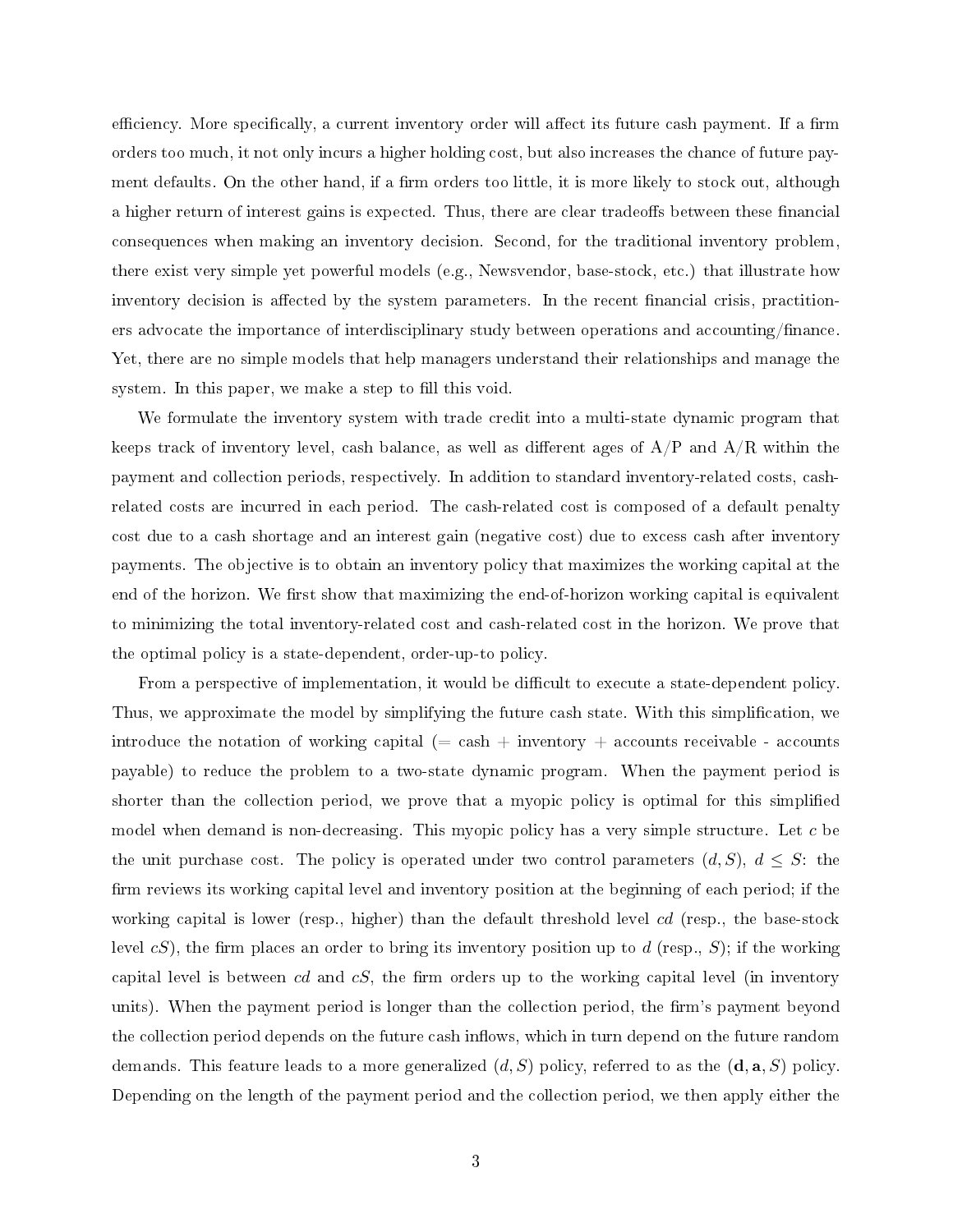(*d, S*) policy or the (d*,* a*, S*) policy as our heuristic. A numerical study suggests that the heuristic is very effective when comparing to the exact system. The heuristic policy resembles practical working capital management under which firms make inventory decisions according to the working capital level (Aberdeen Group 2009).

We summarize the main contributions. First, managers are hindered from integrating accounts payable/receivable into the inventory policy due to the typical organizational structure of the firm (i.e., the former is a function of a treasurer, and the latter an operations manager). These two functions need to be aligned when the firm has a financial shortage. We present a model that captures the dynamics between inventory decisions and accounts payable/receivable resulted from trade credit terms, and provide a simple and implementable heuristic policy. The policy suggests that, in addition to traditional inventory parameters, a firm should consider the entire working capital, the default penalty cost rate, and the interest return rate when making the inventory decision. This result augments the current scope of operations by incorporating accounting concepts. We also assess the value of considering financial flows when making the inventory decision in a numerical study.

Second, our model shows that maximizing a firm's end-of-horizon working capital is equivalent to minimizing the total inventory-related and cash-related cost in the horizon. When the default penalty is zero or the system working capital is high (i.e., cash is ample), the model reduces to the traditional inventory model and the heuristic policy degenerates into a base-stock policy. With this connection, we can provide a clear economic meaning of cost parameters for the traditional model. For example, the holding cost rate is composed of the physical holding cost and the cost of capital determined by the interest return rate. On the other hand, when the default penalty is sufficiently large, our policy suggests the firm order up to the working capital level, which is equivalent to the solution obtained from the cash-constrained model (Bendavid et al. 2012). We believe that the real-world practice falls between these two extremes, and our model reflects this generality. In addition, the heuristic policy parameters have closed-form, Newsvendor-type expressions, which facilitate classroom teaching and provide a clear intuition for the impact of system parameters on the inventory decision.

Third, our model reveals several insights that are consistent with empirical findings in the finance literature. For example, our policy indicates that a firm may choose to default on the payment if its current working capital level is low. This explains why payment defaults are commonly observed in practice as the default penalty cost is usually small (Cuñat and Garcia-Appendini 2012). In addition, we show that it is more beneficial for the firm to extend the payment period with its supplier if the firm also offers trade credit to its customer. This finding explains why there is a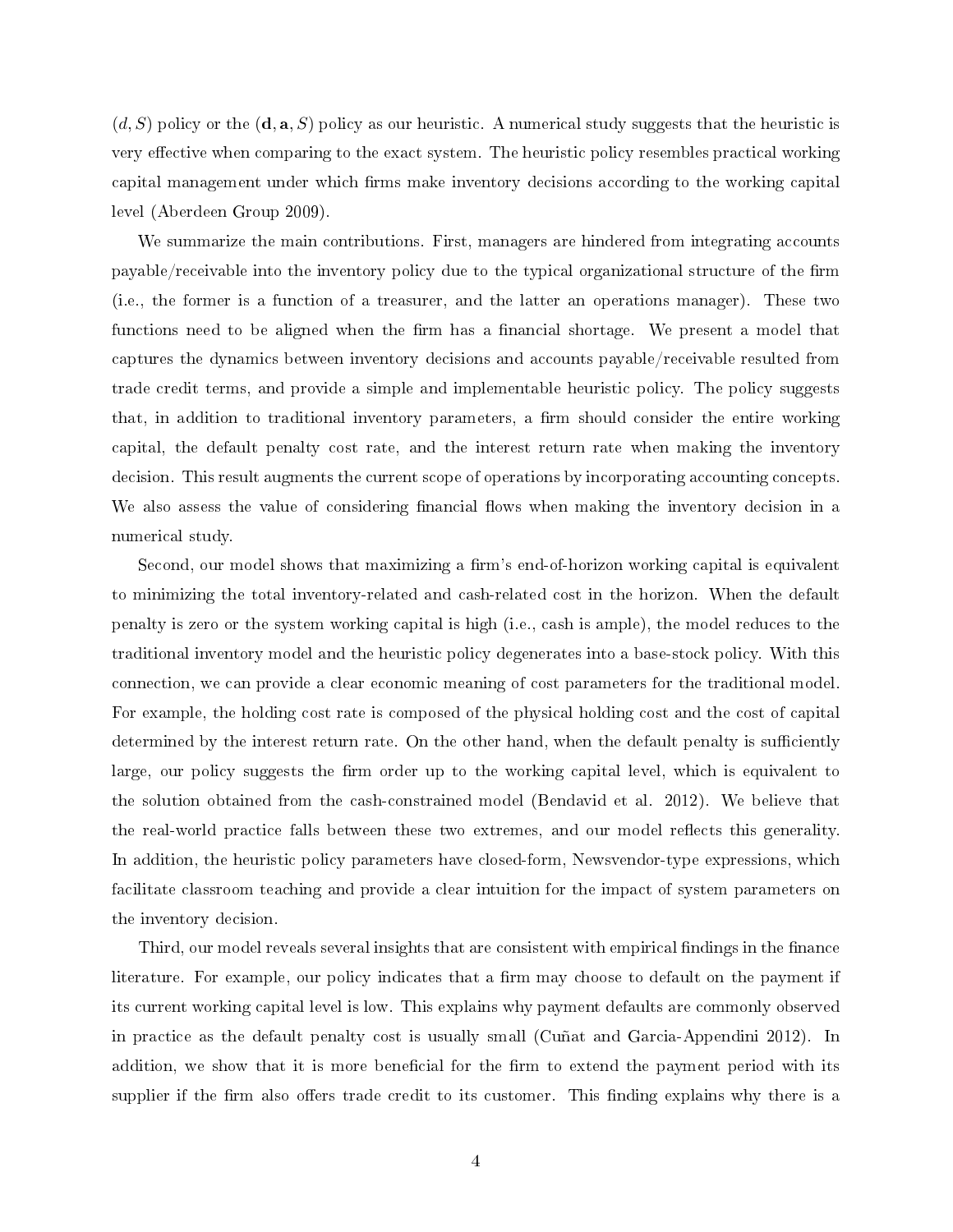positive correlation between a firm's upstream and downstream credit periods (Fabbri and Klapper 2009).

Lastly, a firm often wishes to extend the payment period and shorten the collection period to reduce its cash conversion cycle (cash collection periods + on-hand inventory in periods - inventory payment periods). We can quantify this benefit through our model. However, extending the payment period may induce the supplier to increase the unit wholesale price, which may not benefit the buyer. Our model can generate an isocost curve for different pairs of purchase prices and payment periods. which provides guidance for firms to offer an early payment in exchange for a lower purchase price.

### 2 Literature Review

Our paper is related to a few research topics summarized below. In particular, in  $\S 2.4$  we shall discuss several empirical findings, which set the stage for our model assumptions.

### 2.1 Inventory Models with Trade Credit

This literature is categorized based on whether a single- or multi-period problem is considered. For the single-period model, Zhou and Groenevelt (2008) consider the impact of financial collaboration in a third-party supply chain. They find that the total supply chain profit with bank financing is higher than that with open account (trade credit) financing. Kouvelis and Zhao (2012) consider a capital-constrained retailer which replenishes from a supplier. They show that a risk-neutral supplier should always finance the retailer at a rate less than or equal to the risk-free rate. Yang and Birge (2012, 2013) study how different priority rules of order repayment influence trade credit usage. They consider bankruptcy default, which is different from the payment (illiquidity) default assumed in our model.

For the multi-period model, this literature is further categorized based on how trade credit is modeled. One category is to characterize the impact of trade credit on the inventory holding cost rate. This literature implicitly assumes that cash is always available so cash dynamics are not explicitly modeled. Beranek (1967) uses a lot-size model to illustrate how a firm's inventory holding cost should be adjusted according to the firm's actual financial arrangements. Maddah et al. (2004) investigate the effect of permissible delay in payments on ordering policies in a periodicreview (*s, S*) inventory model with stochastic demand. They develop approximations for the policy parameters. Gupta and Wang (2009) consider a stochastic inventory system where the trade credit term is modeled as a non-decreasing holding cost rate according to an item's shelf age. Under the assumption that the full payment is made when the item is sold, they prove that a base-stock policy is optimal. Huh et al. (2011) and Federgruen and Wang (2010) generalize the results of Gupta and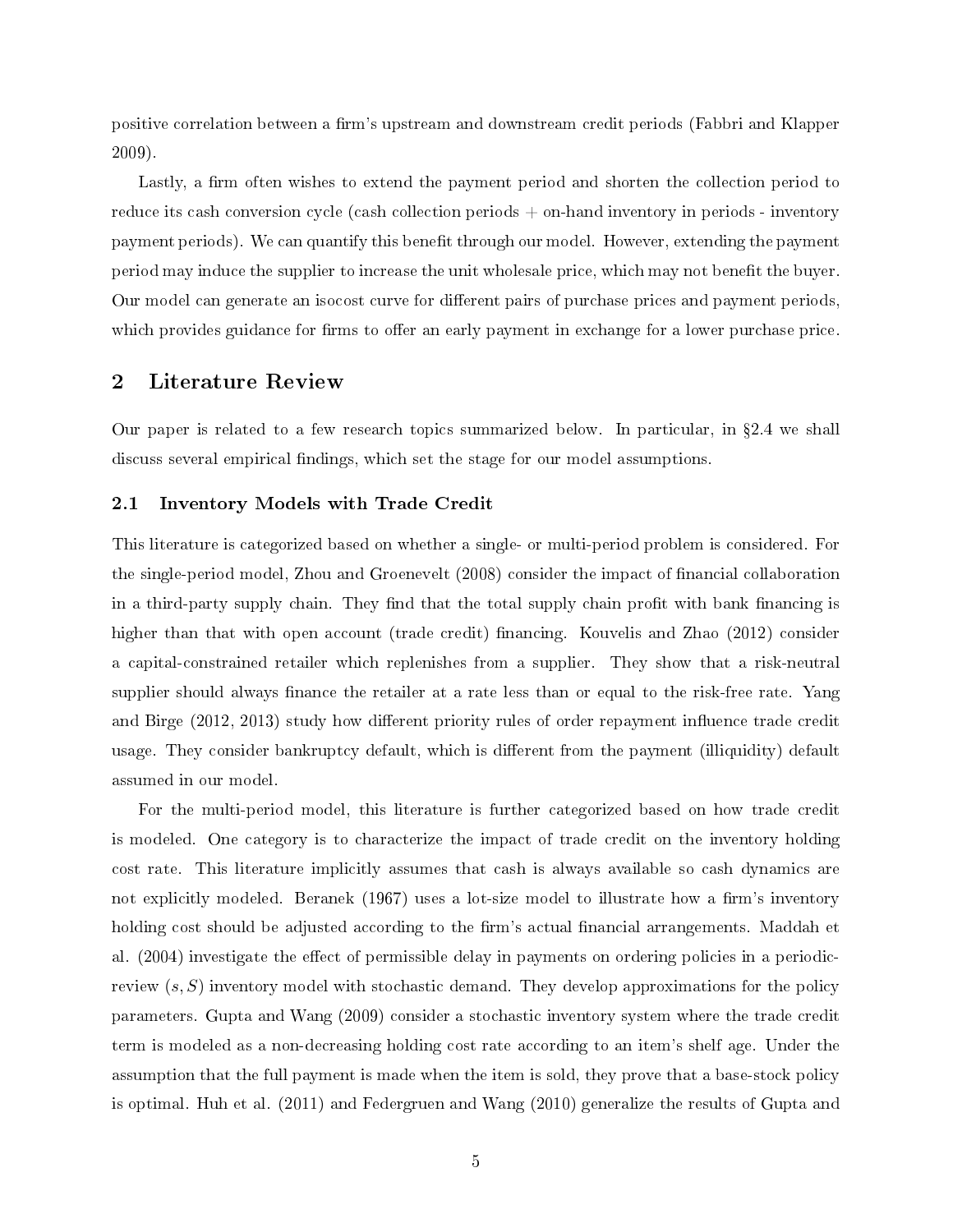Wang. Song et al. (2014) consider a retailer which replenishes from a supplier in a supply chain. Both firms implement a base-stock policy. They investigate how the holding cost rate is affected by the different payment and collection time epochs and the coordination issues.

Another category, which is more related to our model, is to explicitly characterize cash flow dynamics resulted from the trade credit terms. Haley and Higgins (1973) expand Beranek's model and consider the problem of jointly optimizing inventory decision and payment times when demand is deterministic and inventory is financed with trade credit. Schiff and Lieber (1974) consider the problem of optimizing inventory and trade credit policy for a firm where the demand is deterministic but depends on the credit term and inventory level. Bendavid et al. (2012) study a firm whose replenishment decisions are constrained by the working capital requirement. Their model is similar to ours in that they also consider how inventory replenishment is affected by the payment and the collection periods. However, their model considers i.i.d demand and implements a base-stock policy with inventory ordering subject to a hard constraint on the amount of working capital. Thus, no defaults are allowed. They characterize the dynamics of system variables and obtain the optimal base-stock level via a simulation approach. Modeling cash flows is necessary in these models because cash is a system state subject to financial constraints or penalties, which in turn affect operational decisions.

### 2.2 Interface of Operations and Finance

There has been an emerging research stream that aims to study problems that involve both operations and finance without considering trade credit. Xu and Birge (2004) analyze the interactions between a firm's production and financing decisions as a tradeoff between the tax benefits of debt and financial distress costs. Xu and Birge (2006) propose an integrated corporate planning model. which extends the forecasting-based discount dividend pricing method into an optimization-based valuation framework to make production and financial decisions simultaneously for a firm facing market uncertainty. Chao et al. (2008) consider a self-nanced retailer who replenishes inventory in a finite horizon. Tanrisever et al.  $(2012)$  explore the tradeoff between investment in process development and reservation of cash in order to avoid bankruptcy for a start-up firm. They provide managerial insights by characterizing how to create operational hedges against the bankruptcy risk. Boyabatli et al. (2013) study the impact of budget constraints on the technology choice. They show that ignoring financial constraints may lead to mis-specifications. Li et al.  $(2013)$  study a dynamic model in which inventory and financial decisions are made simultaneously in order to maximize the firm's value  $-$  the expected present value of dividends minus total capital subscriptions. Luo and Shang (2015) integrate material and cash flows in a supply chain. They characterize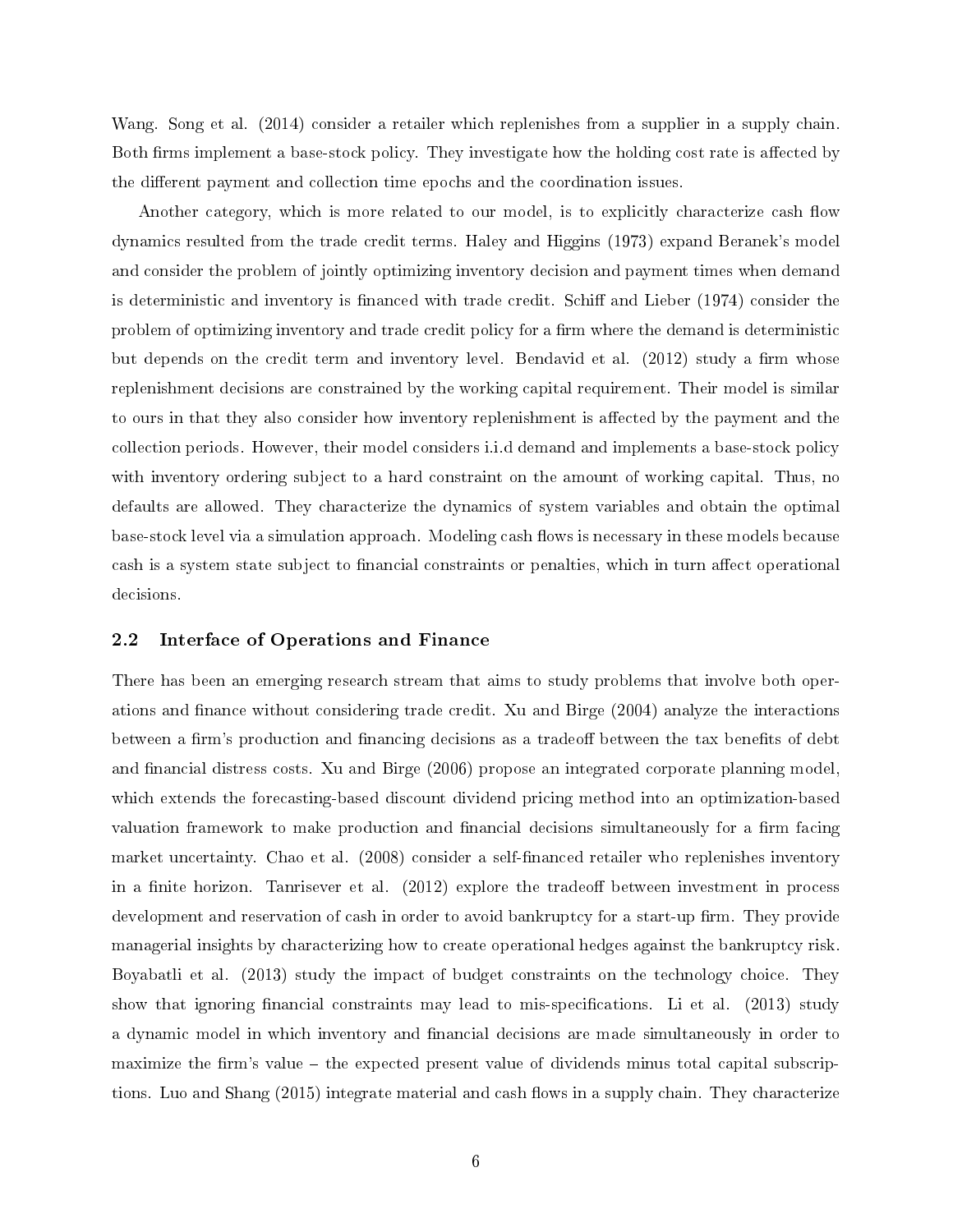the optimal joint inventory and investment policy and investigate the value of cash pooling. Chen et al. (2015) study the preservation of supermodularity properties for a class of two-dimensional parametric optimization problems. Their results can simplify the proofs in Chao et al. (2008).

### 2.3 Inventory Models with Capacity and Advanced Demand Information

Our model is related to two streams of inventory problems. The (inventory-equivalent) working capital level serves as an upper bound for the inventory order up-to level under the (*d, S*) policy. In this regard, our model is related to the capacitated inventory model. We refer the reader to Tayur (1997) for a review and Levi et al. (2008) for recent developments. The other stream is inventory systems with advance demand information. The incoming and outgoing cash flows in accounts receivable and payable pipelines can be viewed as advanced cash flow information. For this research stream, see Özer and Wei (2004) and references therein.

### 2.4 Finance Literature on Trade Credit

The motivation and several key assumptions of our model are based on the following empirical finance literature.

#### 2.4.1 One-Part Trade Credit

Trade credit is widely used for business transactions in supply chains, and is the single most important source of external finance for firms (Petersen and Rajan 1997). It appears on the firm's balance sheet and accounts for about one half of the short-term debt in two samples of UK and US firms (Cuñat 2007). In the finance literature, there have been various theories, such as order incentives (Schwartz 1974), taxes (Brick and Fung 1984), transaction costs (Ferries 1981), and information asymmetries (Smith 1987, Lee and Stowe 1993) that explain the existence of trade credit; see Cuñat and Garcia-Appendini (2012) for an excellent review. Trade credit is one of the key sources of funding for small, entrepreneurial firms that lack collateral and credit history. It is well documented that trade credit is more common among newly created firms and those with less tangible assets (Berger and Udell 1998, Elliehausen and Wolken 1993). Among various types of trade credit contracts, the one-part (net term) is the simplest form. Cuñat (2007) indicates that there is a big portion of firms that use one-part contracts.<sup>1</sup> Our paper takes one-part trade credit as a premise and aims to investigate its impact on a firm's inventory policy and the resulting operating cost. Finally, two-level trade credit is commonly seen in practice, i.e., firms often provide trade credit to its customer while receiving one from its supplier. Fabbri and Klapper (2009) find evidence of a

 $^1$ According to the 1998 NSSBF survey, 49% of the trade credit contracts are one-part.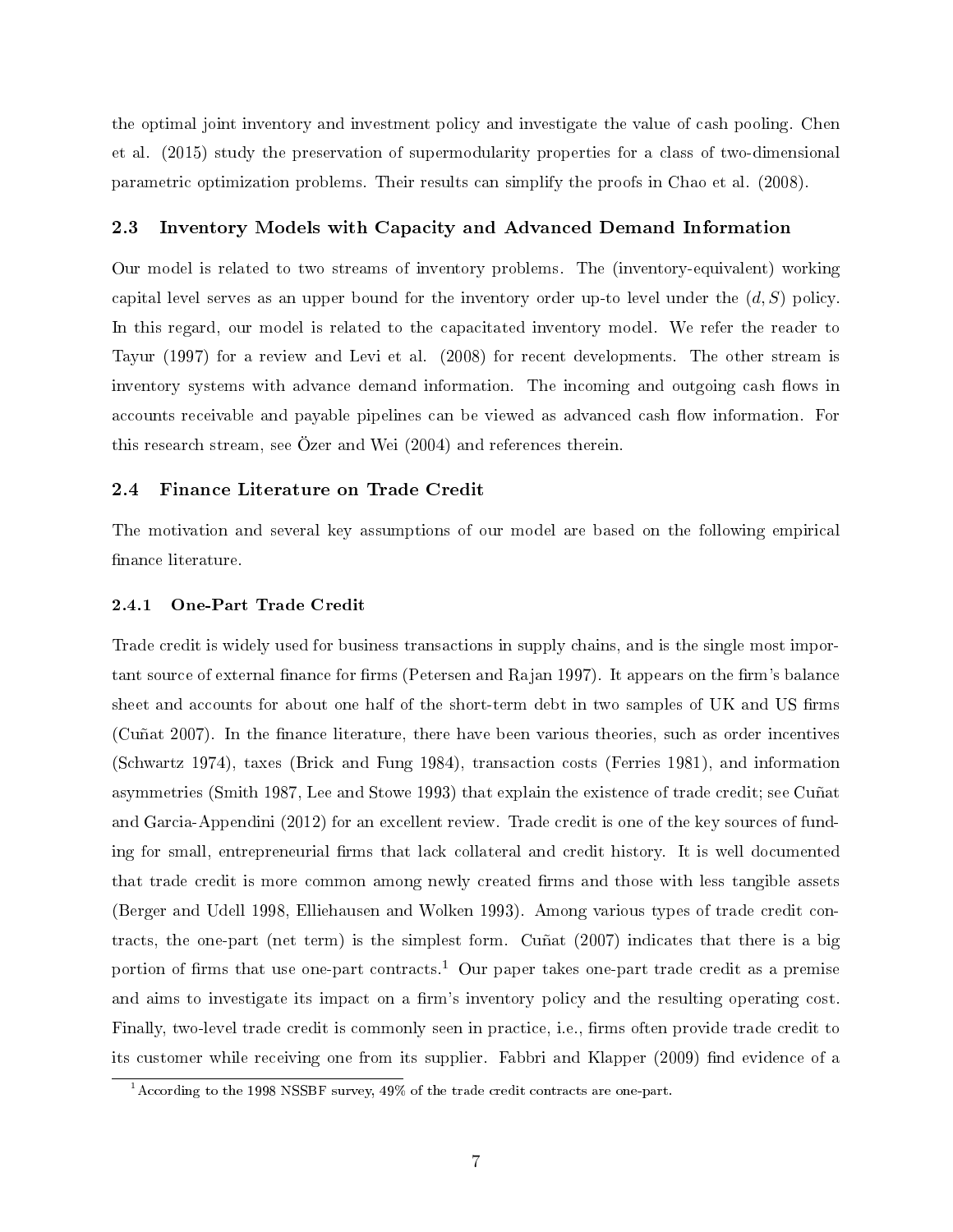positive correlation between a firm's upstream and downstream credit period length. Guedes and Mateus (2009) examine trade credit linkages on the propagation of liquidity shocks in supply chains. These papers motivate us to study two-level trade credits and our numerical results also echo their findings.

#### 2.4.2 Late Payment and Default Penalty Cost

According to Table 1 in Cuñat and Garcia-Appendini (2012), late payments are not uncommon In the category of net term  $21-30 \text{ days}$ ,  $27.2\%$  of the firms make payment after the due date. The same table also shows that the cost of late payment is minimal. Specifically, the average surcharge for each delayed dollar over the time after the due date is about 0.92 cents in the same category. In fact, many suppliers do not charge an explicit penalty for late payment. This distinctive feature shows how trade credit repayment contains an extra degree of flexibility, which can be extremely useful for small and entrepreneurial firms that have more volatile sales and are financially more fragile. One reason that the supplier does not charge for the payment default is the on-going relationships with the buyer (Cuñat 2007). Wilson and Summers (2002) provide rationale of sustaining this long-term business relationship. These findings support our model assumption that the supplier continues to do business with the firm which may occasionally default on the payment. Although the late payment causes little monetary penalty to the buyer, it is necessary to be factored in when making inventory decisions as frequent default behavior will hurt a firm's credit record, making bank finance or future transactions difficult in a later stage (Cook 1999; Garcia-Appendini 2007). Boissay and Gropp (2013) investigate liquidity shocks for small-sized French firms. They find that the payment default in a supply chain stops when it reaches firms that are large and have access to financial markets. In light of this, we introduce a default penalty cost to the model, which can be viewed as a "backorder" penalty cost charged on the unfilled payment.

### 2.4.3 Fixed Payment Period

Our model assumes that once the firm and its business partners have agreed upon a net term contract, the payment periods are fixed within the horizon. This is consistent with an empirical finding in Ng et al. (1999), where the trade credit terms (payment period in our context) may be different across industries, but they are relatively stable within each industry and along time. For example, the authors find that net  $30$  (i.e., pay in full within  $30$  days) is the most common net term contracts. Nevertheless, credit policy is an organizational design choice and firms have incentives to offer an early payment (say, pay-on-shipment) in exchange for a lower purchase price before agreeing

<sup>&</sup>lt;sup>2</sup>Net 21-30 days represents the most common one-part trade credit used by the firms surveyed in the 1998 SSBF.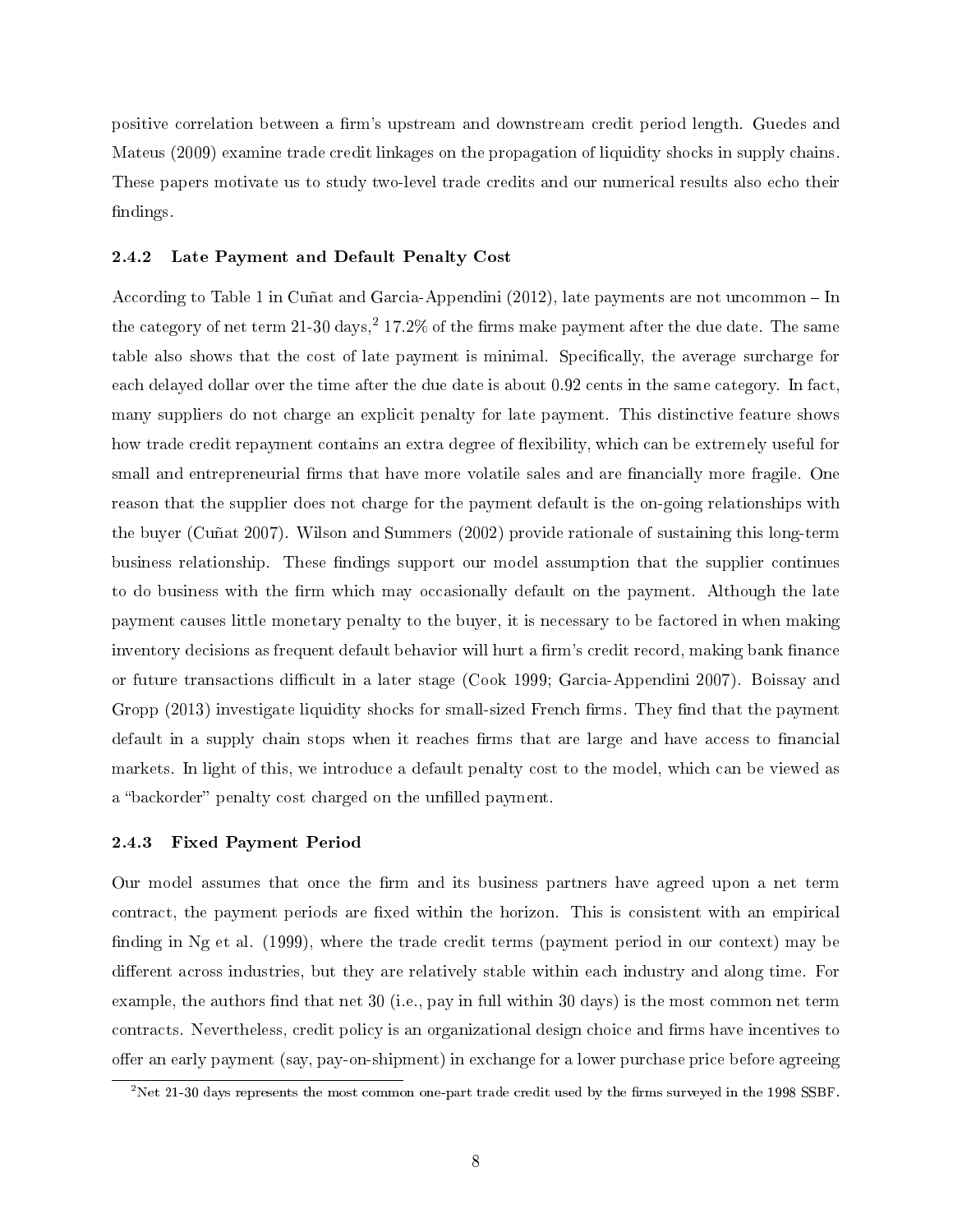on the trade credit contract. Our model provides a tradeoff between the purchase price and the payment period, which can be used to assist in negotiation.

The rest of this paper is organized as follows.  $\S 3$  describes the model and formulates the corresponding dynamic program. 4 focuses on the model with a longer collection period and derive the  $(d, S)$  policy. §5 considers the model with a longer payment period and presents the  $(\mathbf{d}, \mathbf{a}, S)$ policy. 6 discusses the qualitative insights through numerical studies. 7 concludes. Appendix A shows the optimality of the (**d***,* **a***, S*) policy. Appendix B provides all proofs. Throughout this paper, we define  $x^+ = \max(x, 0), x^- = -\min(x, 0), a \vee b = \max(a, b), \text{ and } a \wedge b = \min(a, b).$ 

# 3 The Model

We consider a finite-horizon, periodic-review inventory system where a firm orders from its supplier and sells to its customer. A one-part trade credit contract is employed for transactions with its upstream and downstream partners. That is, the firm pays its supplier after a payment period following the delivery of goods, and receives cash from its customer after a collection period following the demand. In accounting, the inventory payment period (sales collection period) is also referred to as the payable (receivable) conversion period or days purchases (sales) outstanding. The payment and collection periods jointly affect the *cash conversion cycle* (CCC), which is defined as

CCC = Inventory conversion period + Collection period *−* Payment period*.*

Transactions based on trade credit affect a firm's accounts payable  $(A/P)$  and accounts receivable  $(A/R)$ . Table 1 lists the four events and the corresponding changes in inventory and cash levels, as well as accounts payable and receivable.

| <b>Transaction</b>               | Inventory/Cash flow      | <b>Accounting Variables</b> |  |  |  |
|----------------------------------|--------------------------|-----------------------------|--|--|--|
| Receiving X units of inventory   | Inventory $\uparrow X$   | $A/P \uparrow $X$           |  |  |  |
| Selling Y units of inventory     | Inventory $\downarrow$ Y | $A/R \uparrow $Y$           |  |  |  |
| Paying \$X to the supplier       | Cash $\downarrow$ \$X    | $A/P \downarrow$ \$X        |  |  |  |
| Collecting \$Y from the customer | $Cash \uparrow $Y$       | $A/R \downarrow $Y$         |  |  |  |

Table 1: Events and accounting variables associated with CCC

We now formalize the above description into our model. Since the focus is on cash and inventory dynamics under trade credit, for simplicity and without loss of generality, we assume that the shipping lead time is zero.<sup>3</sup> Let *m* be the payment period and *n* be the collection period. We count the time forward, i.e.,  $t = 0, 1, 2$ , etc. The sequence of events is as follows: At the beginning of

<sup>&</sup>lt;sup>3</sup>The analysis can be extended to the general lead time case by assuming  $x$  as the inventory position before ordering. This will shift the inventory-related cost to a later period but will not affect the policy and the results.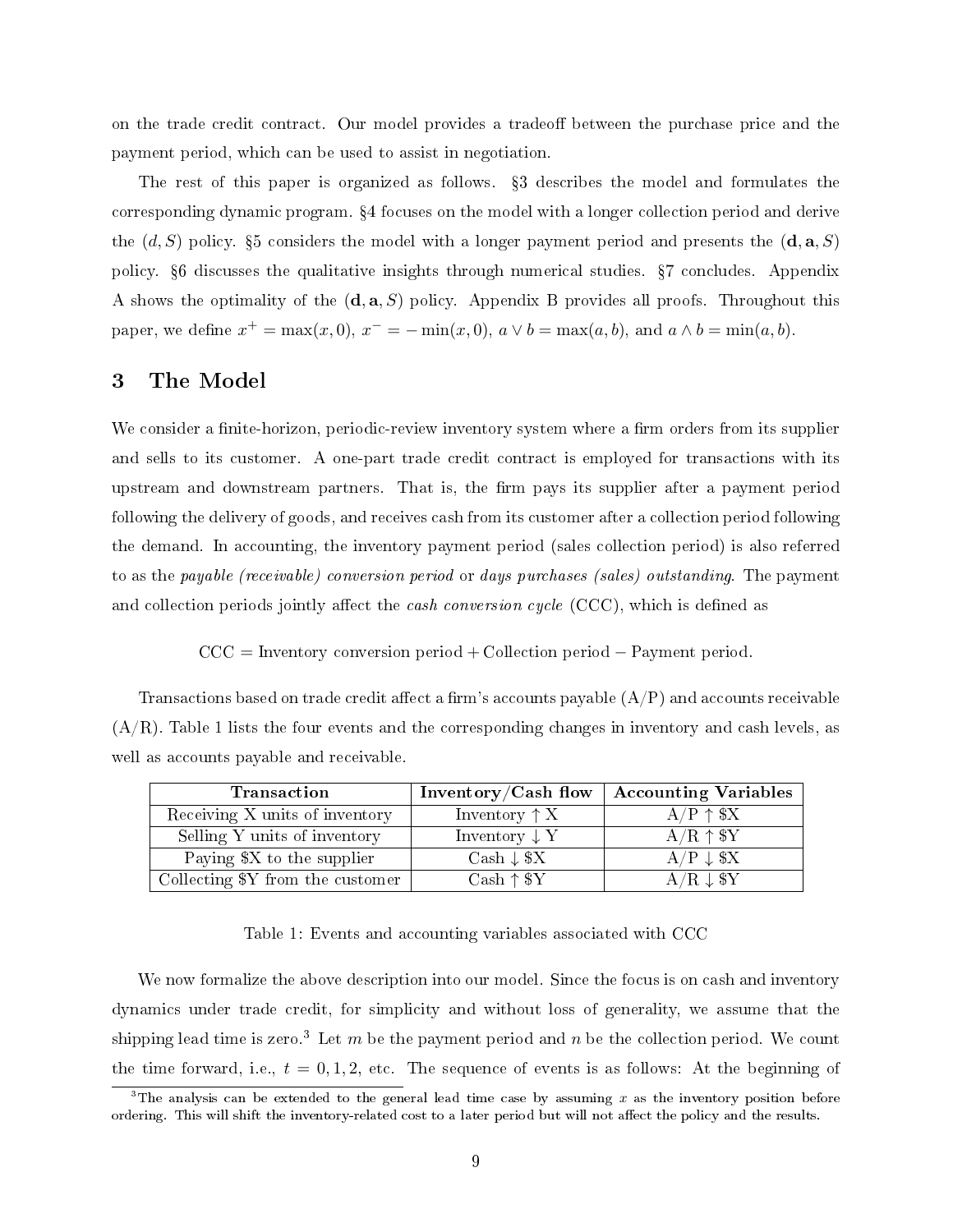period  $t$ , (1) inventory order decision is made and a new  $A/P$  is generated; (2) shipment arrives; (3) payment due in this period (corresponding to the inventory ordered in period  $t - m$ ) is made to the supplier; (4) a default penalty cost is incurred in case of insufficient payment or an interest return is gained in case of a positive cash level; demand is realized during the period and a new A/R is generated. Customer payment due in this period (corresponding to the sales in period *t−n*) is collected; at the end of the period, all inventory related costs are calculated. The objective is to maximize the firm's working capital at the end of the *T*-period horizon.

Customer demand in period  $t$  is modeled as a nonnegative random variable  $D_t$  with probability density function (p.d.f.)  $f_t$ , cumulative distribution function (c.d.f.)  $F_t$ , mean  $\mu_t$  and variance  $\sigma_t^2$ . The demand is stochastic and independent between periods. We assume that the unsatisfied demand is fully backlogged.

Define the state and decision variables at the beginning of period t.

 $x_t$  = net inventory level before Event (1);  $y_t$  = inventory position after Event (2);  $w'_t$  = net cash level before Event (3);  $\mathbf{P}_t = (P_{t-m}, ..., P_{t-1})$ : *m*-dimensional vector of accounts payable;  $\mathbf{R}_t = (R_{t-n}, ..., R_{t-1})$ : *n*-dimensional vector of accounts receivable.

Here,  $P_{t-i}$  and  $R_{t-j}$  denote the A/P and A/R created in period  $t-i$  and  $t-j$ , respectively, for  $i = 0, 1, \ldots, m$  and  $j = 0, 1, \ldots, n$ . So  $P_{t-m}$  and  $R_{t-n}$  are the most aged A/P and A/R, while  $P_t$  and  $R_t$  are  $A/P$  and  $A/R$  created in the current period. Figure 1 shows these system variables in period *t* with the material and cash flows in solid and dashed arrows, respectively.



Figure 1: The base model with material flow and cash flow

Let  $p$  be the unit sales price,  $c$  be the unit purchase cost,  $h$  be the physical holding cost rate,  $r$ be the interest return rate for the positive net cash level after payment, and *e* be the default penalty cost rate for the negative cash level after payment. To avoid the firm to gain interest returns by intentionally defaulting the payment, we assume that  $e > r$ . In each period t, the accounts payable created due to the inventory order quantity is  $P_t = c(y_t - x_t)$ ,  $y_t \ge x_t$ . The accounts receivable generated from the random sales is  $R_t = p \min\{D_t, y_t\}$ . The interest return on the net cash after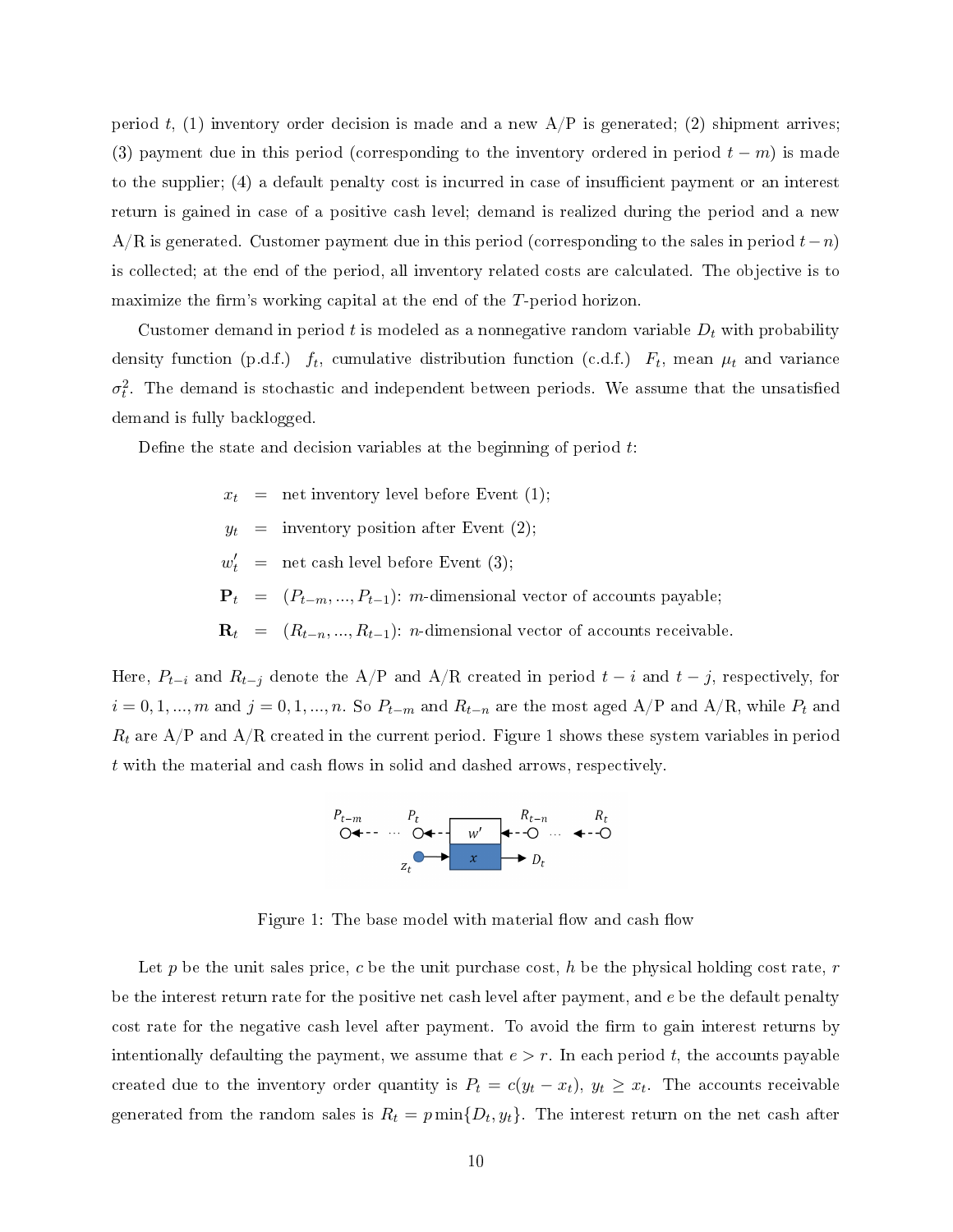payment is  $r(w'_t-P_{t-m})^+$ , and the default penalty cost is  $e(P_{t-m}-w'_t)^+$ . Define the working capital *w<sup>t</sup>* at the beginning of each period *t* as

$$
w_t = cx_t + w'_t - \sum_{i=1}^m P_{t-i} + \sum_{j=1}^n R_{t-j}.
$$
\n(1)

Then, the evolution of the system variables are

$$
x_{t+1} = y_t - D_t,\tag{2}
$$

$$
w'_{t+1} = w'_t + R_{t-n} - P_{t-m} - h(y_t - D_t)^+ - e(P_{t-m} - w'_t)^+ + r(P_{t-m} - w'_t)^-, \tag{3}
$$

$$
\mathbf{P}_{t+1} = (\mathbf{P}_t^{-1}, c(y_t - x_t)), \tag{4}
$$

$$
\mathbf{R}_{t+1} = (\mathbf{R}_t^{-1}, p \min\{y_t, D_t\}), \tag{5}
$$

where we denote  $\mathbf{P}_t^{-1}$  as vector  $\mathbf{P}_t$  without the first element (same for  $\mathbf{R}_t^{-1}$ ). Also define

$$
g_t(y_t) = h(y_t - D_t)^+ + p(y_t - D_t)^-, \tag{6}
$$

$$
\nu_t(P_{t-m}, w'_t) = e(P_{t-m} - w'_t)^+ - r(P_{t-m} - w'_t)^-\tag{7}
$$

From Equation (1) to (7), after some algebra, the working capital in period  $t + 1$  can be expressed as

$$
w_{t+1} = w_t + (p - c)D_t - g_t(y_t) - \nu_t(P_{t-m}, w'_t),
$$
\n(8)

We refer to  $g_t(y_t)$  as the inventory-related cost and  $\nu_t(w'_t, P_{t-m})$  as the cash-related cost. Equation (8) states that the working capital in period  $t+1$  is equal to the working capital in period  $t$  plus net cash flows. With this result, it can be shown that the end-of-horizon working capital level is equal to the initial working capital plus the total net cash flows within the horizon. More specially,

$$
w_{T+1} = w_1 + \sum_{t=1}^{T} (p - c)D_t - \sum_{t=1}^{T} g_t(y_t) - \sum_{t=1}^{T} \nu_t(P_{t-m}, w_t').
$$

Note that  $\mathsf{E}[(p-c)D_t]$  is a constant and  $w_1$  is the initial working capital. Thus, maximizing the expected end-of-horizon working capital,  $E[w_{T+1}]$ , is equivalent to minimizing the expected total inventory related cost and cash related cost within the horizon. That is,

$$
\min_{y_t \ge x_t, \forall t} \left\{ \mathsf{E} \left[ \sum_{t=1}^T \left( g_t(y_t) + \nu_t(P_{t-m}, w'_t) \right) \right] \right\}. \tag{9}
$$

The problem (9) can be solved from the dynamic program below. Denote  $\hat{V}_t(x_t, w'_t, \mathbf{P}_t, \mathbf{R}_t)$  as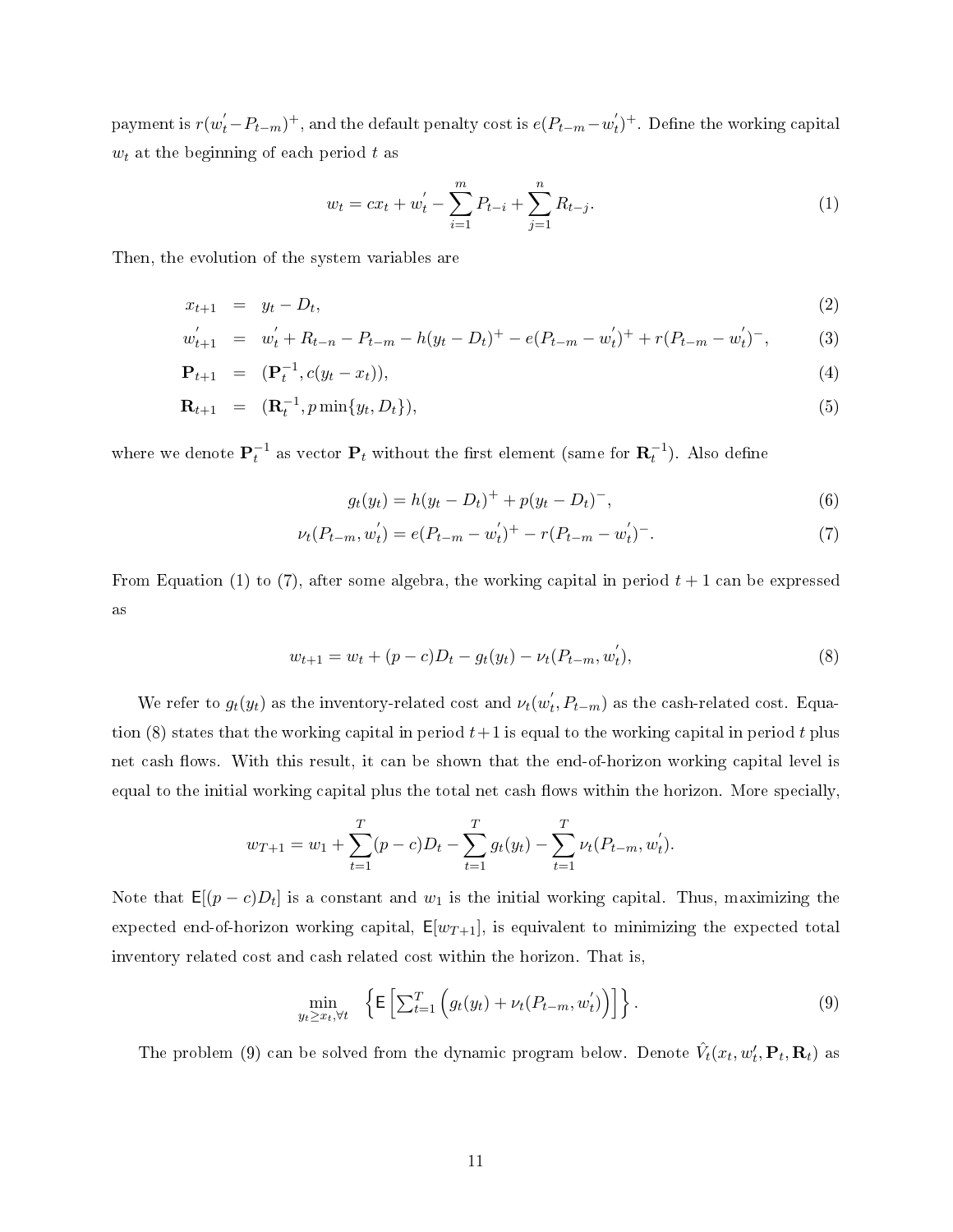the minimum expected cost from period  $t$  to  $T+1$  among all feasible policies.

$$
\hat{V}_t(x_t, w'_t, \mathbf{P}_t, \mathbf{R}_t) = \min_{y_t \ge x_t} \left\{ \left( G_t(y_t) + \nu_t(P_{t-m}, w'_t) \right) + \mathbf{E}\hat{V}_{t+1}(x_{t+1}, w'_{t+1}, \mathbf{P}_{t+1}, \mathbf{R}_{t+1}) \right\},\tag{10}
$$

where  $G_t(y_t) = \mathsf{E}[g_t(y_t)]$ , and  $w'_{t+1}$  follows the dynamics in (3). The terminal condition is

$$
\hat{V}_{T+1}(x_{T+1}, w'_{T+1}, \mathbf{P}_{T+1}, \mathbf{R}_{T+1}) = 0.
$$

One can view that our model is a generalization of the classic inventory model in which there are no trade credit contracts and cash constraints. More specifically, consider the special case where  $m = n = 0$  and  $c(y_t - x_t) \leq w'_t$  in each period. In this case, Equation (8) becomes

$$
w_{t+1} = (1+r)w_t + (p-c)D_t - rcy_t - g_t(y_t),
$$

and

$$
\mathsf{E}[w_{T+1}] = \mathsf{E}\left[ (1+r)^{T} w_1 + \sum_{t=1}^{T} (1+r)^{T-t} (rc \cdot y_t + g_t(y_t)) \right].
$$

Thus, the problem (9) is reduced to the following problem:

$$
\min_{y_t \ge x_t, \forall t} \mathsf{E}\left[\sum_{t=1}^T (1+r)^{T-t} \left( rc \cdot y_t + g_t(y_t) \right) \right]
$$
\n
$$
= \min_{y_t \ge x_t, \forall t} (1+r)^{T-1} \left( \mathsf{E}\left[\sum_{t=1}^T \alpha^{t-1} \left( rc \cdot y_t + g_t(y_t) \right) \right] \right),
$$

where  $\alpha = 1/(1 + r)$  the discount rate. The optimal order quantity can be obtained from the following equivalent dynamic program:  $f_{T+1}(\cdot) = 0$ , and

$$
f_t(x) = \min_{y \ge x} \left\{ \mathsf{E}[(h+rc)(y-D_t)^{+} + (p-rc)(y-D_t)^{-} + \alpha f_{t+1}(y-D_t)] \right\}.
$$
 (11)

This formulation provides a clear economic explanation for the cost parameters in the classic inventory model: The first term on the right-hand side of  $(11)$  represents the expected holding cost. The holding cost rate is the sum of the physical inventory holding cost and the loss of the interest return by investing the inventory. The second term is the average backorder cost. The backorder cost rate is the product selling price minus the interest return due to inventory purchase. Notice that the single-period cost function in (11) does not include the purchase cost  $c(y_t - x_t)$ . This is because the total working capital does not change after inventory purchase – the increased inventory value in the working capital is equal to the decreased cash amount due to inventory purchase. It is easy to show that a myopic solution  $s_t^*$  is optimal to  $(11)$ , provided that the demand is non-decreasing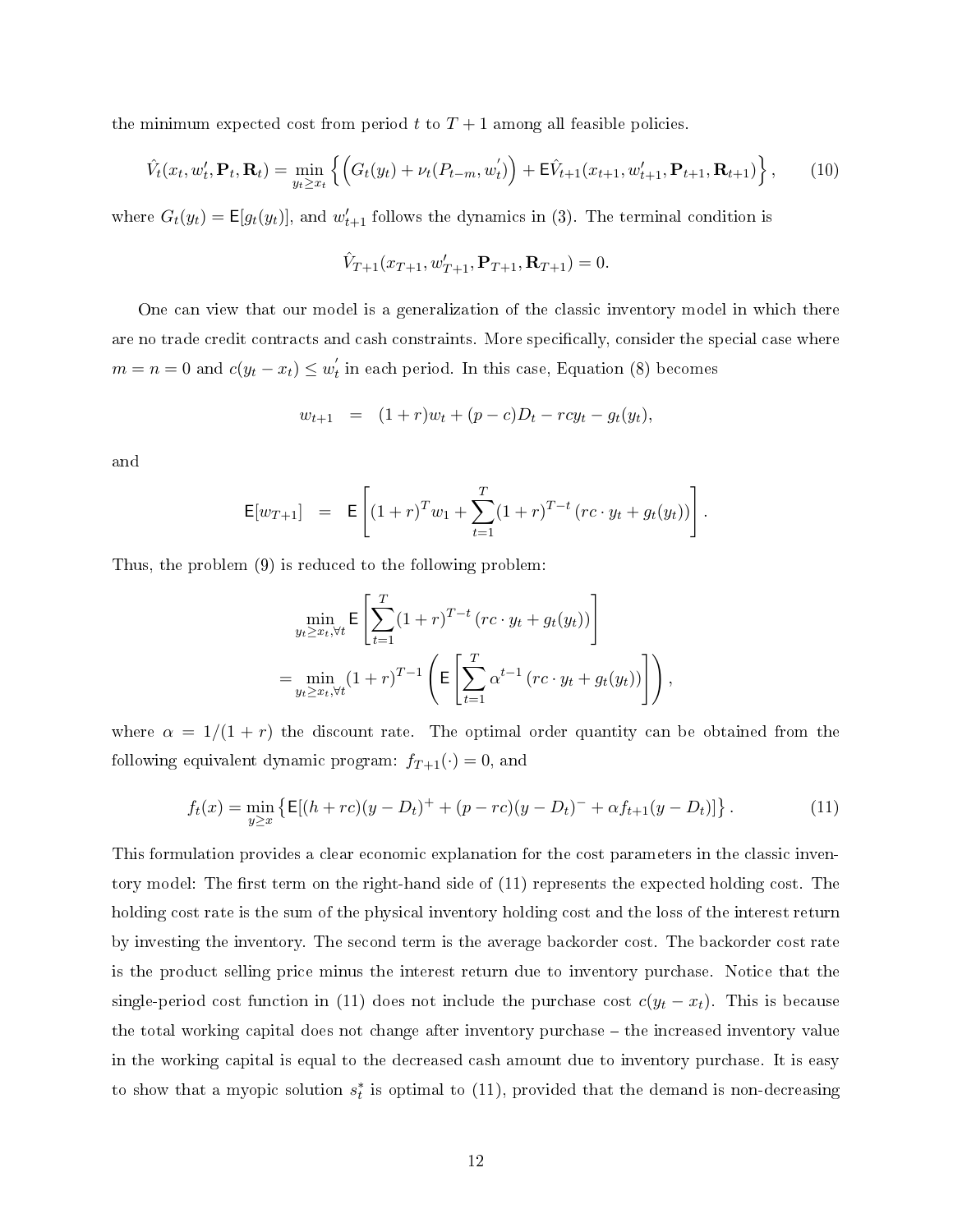in *t* and  $x_1 \leq y_1$ . Here,  $s_t^*$  is the solution of the following equation:

$$
P(D_t \le s) = F(s) = \frac{p - rc}{p + h}.
$$

This solution is exactly the same as that obtained from the traditional inventory model by assuming that a free return on excess inventory or a unit purchase cost incurred for each backlogged unit at the end of the horizon, i.e., the terminal value is  $-cx_{T+1}$  (e.g., Porteus (2002), p.70).<sup>4</sup> Our formulation does not require such an assumption on the terminal condition.

The model formulated in (10) has a state space of  $m+n+2$  dimensions. The proposition below shows that the optimal value function  $\hat{V}_t$  is jointly convex. Let  $s_t(x_t, w'_t, \mathbf{P}_t, \mathbf{R}_t)$  denote the optimal solution.

Proposition 1. The optimal policy for the inventory model in (10) is a state-dependent, order-up-to policy, where the target inventory stocking level is  $s_t(x_t, w'_t, \mathbf{P}_t, \mathbf{R}_t)$ .

A state-dependent policy is difficult to implement as computing the optimal solution requires a significant computational effort due to curse of dimensionality. Also, it reveals little insight of managing the system. In the subsequent sections, we aim to resolve this issue. Our idea is to present a simplied model that eliminates the curse of dimensionality issue and show that a simple policy is optimal to this simplied model. This optimal policy will then be used as the heuristic policy for the original system.

### 3.1 Simplified Model

For the problem in (9), the order decision  $y_t$  affects the inventory holding and backorder cost  $g_t(y_t)$ in period *t* and the cash-related cost  $\nu_{t+m}(w^{'}_{t+m}, P_t)$  in period  $t+m$ . Although this problem has a similar structure as the classic inventory model with lead time *L*, in which the order decision in period t affects the ordering cost in period t and the inventory-related cost in period  $t + L$ , the cash level  $w'_{t+m}$  is jointly determined by the future inventory decisions  $y_{t+m-i}$ ,  $i = 1, ..., m$ . More specifically, applying Equation  $(3)$  recursively, we have

$$
w'_{t+m} = w'_{t} + \sum_{i=1}^{m} R_{t+m-n-i} - \sum_{i=1}^{m} P_{t-i} - \sum_{i=1}^{m} h(y_{t+m-i} - D_{t+m-i}) + \sum_{i=1}^{m} \nu_{t+m-i} (P_{t-i}, w'_{t+m-i}).
$$

As shown,  $w'_{t+m}$  is jointly determined by  $y_{t+m-i}$  through  $R_{t+m-n-i} = p \min\{y_{t+m-n-i}, D_{t+m-n-i}\},$ the inventory holding cost, and the cash-related cost. This dependence leads to curse of dimensionality.

<sup>&</sup>lt;sup>4</sup>The interest gain in our model occurs at the beginning of each period after inventory payment. This sequence of event corresponds to a traditional model with lead time of one period and the discount rate  $\alpha = 1/(1 + r)$ . See Proposition 3 of Shang (2012) for the myopic solution with a positive lead time.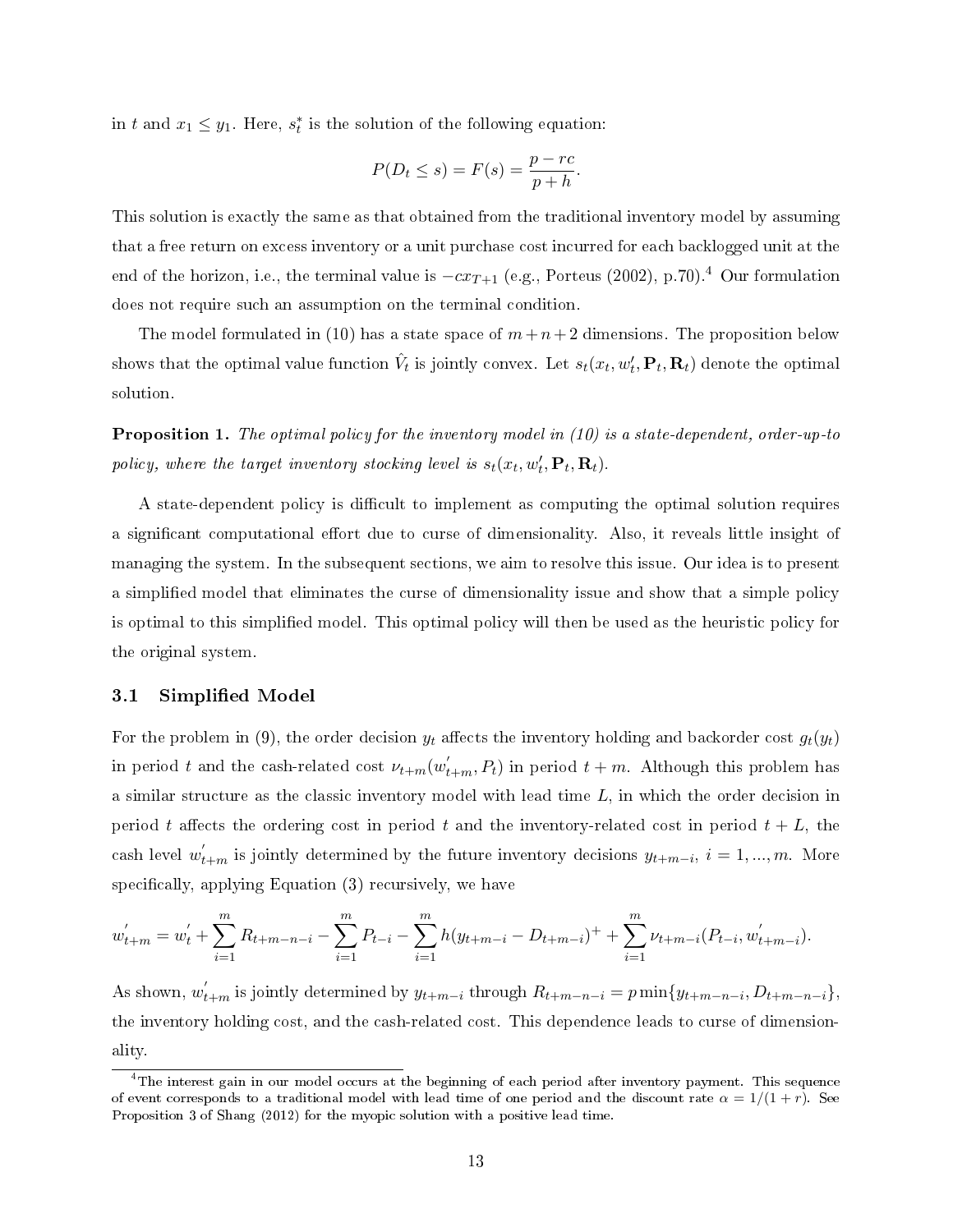To resolve this issue, we simplify the system by making the following two assumptions.

Assumption 1. The inventory holding and cash-related costs are omitted in the cash dynamics.

Assumption 2. The revenue (or accounts receivable) received in period *t* is *pDt*.

The inventory holding cost and interest returns are relatively small compared to the revenue so omitting them in the cash dynamics may not affect the system behaviors. Assumption 2 is a common assumption in the revenue management literature. It assumes that the customer pays the order in full as the backlogged units will eventually be filled in the backorder model. With these two assumptions in place, the cash dynamic in (3) and the accounts receivable in (5) become

$$
w'_{t+1} = w'_{t} + R_{t-n} - P_{t-m},
$$
  

$$
\mathbf{R}_{t+1} = (\mathbf{R}_{t}^{-1}, pD_{t}).
$$

We use the above two state transitions to solve the problem in  $(10)$ . We refer to the resulting system as the simplied model. Depending on the order of *m* and *n*, we can transform the problem in (10) into two different dynamic programs, which will be discussed in  $\S 4$  and  $\S 5$ , respectively.

### 4 The System with Longer Collection Period

For the system with a longer collection period, i.e.,  $m \leq n$ , the inventory decision  $y_t$  affects the cash-related cost in period  $t + m$ . More specifically, under Assumptions 1 and 2,

$$
w'_{t+m} = w'_{t} + \sum_{i=1}^{m} R_{t+m-n-i} - \sum_{i=1}^{m} P_{t-i} = \left(w'_{t} + \sum_{j=1}^{n} R_{t-j} - \sum_{i=1}^{m} P_{t-i}\right) - \sum_{k=1}^{n-m} R_{t-k}
$$
  

$$
= w_{t} - \sum_{k=1}^{n-m} R_{t-k}.
$$
 (12)

The cash-related cost in period  $t + m$  is determined by  $(P_t - w'_{t+m})$ , which is

$$
P_t - w'_{t+m} = cy_t - \left(w_t - \sum_{k=1}^{n-m} R_{t-k}\right).
$$
\n(13)

Notice that  $\sum_{k=1}^{n-m} R_{t-k}$  is known in period t. Thus, we define  $\underline{w}_t = w_t - \sum_{k=1}^{n-m} R_{t-k}$  as the working capital in period *t* excluding the known accounts receivable in periods  $t - n + m$ , ...,  $t - 1$ .

The optimal solution to the approximate system can be obtained from the following dynamic program:  $V_{T+1}(x, \underline{w}) = 0$ , and

$$
V_t(x, \underline{w}) = \min_{y \ge x} \left\{ G_t(y) + \nu_t(cy, \underline{w}) + \mathsf{E}[V_{t+1}(y - D_t, \underline{w} + R_{t-n+m} - cD_t)] \right\}.
$$
 (14)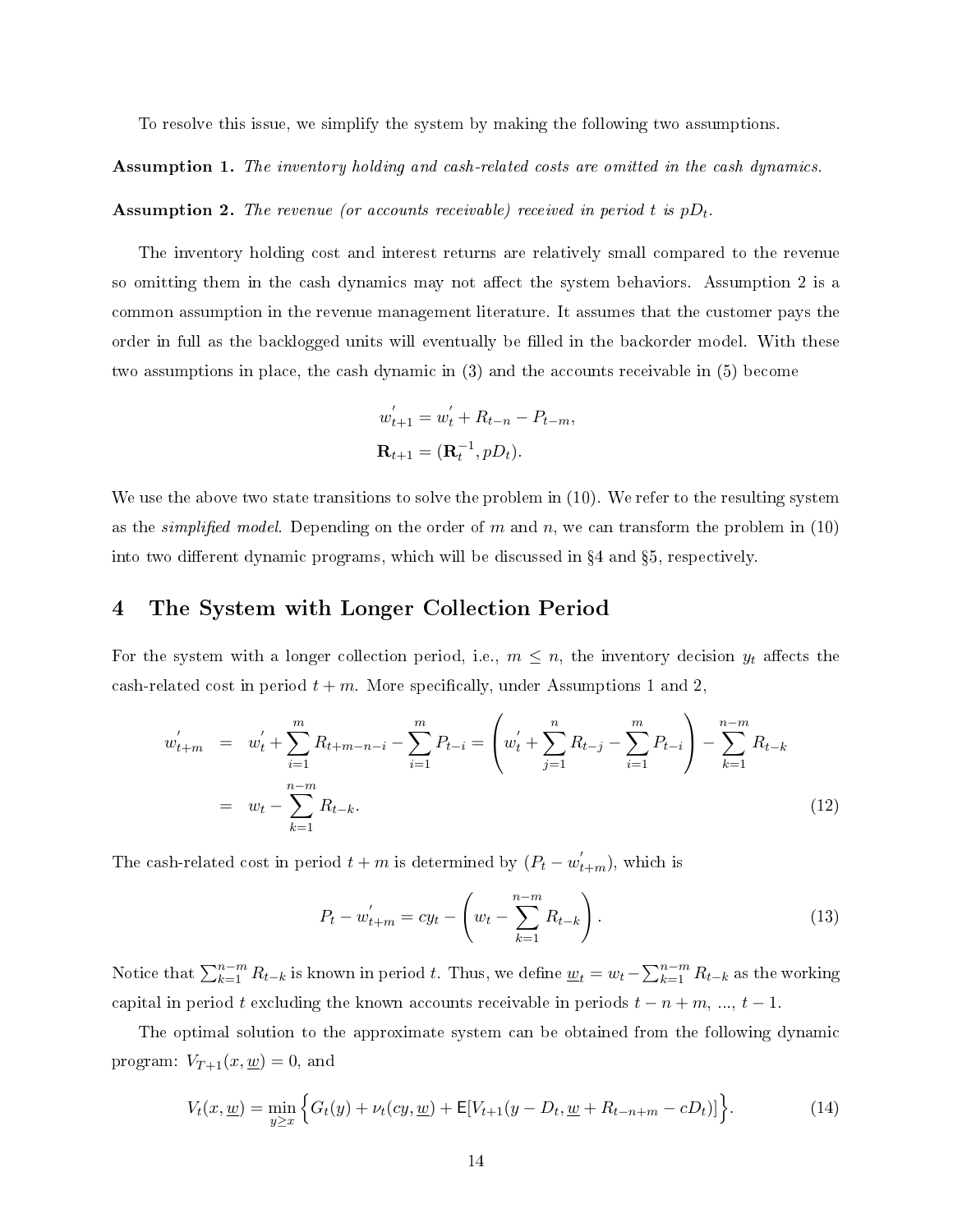For notational simplicity, we do not explicitly include the known accounts receivables  $R_{t-n+m},...,R_{t-1}$ in the state space. For the special case of  $m = n$ , the working capital dynamics become  $\underline{w}_{t+1} =$  $w_t + (p - c)D_t$ . Without confusion, we omit the time index *t* in the state variables in the sequel. We can show that the optimal solution for the above dynamic program is a state-dependent policy.

**Proposition 2.** (1)  $V_t(x, \underline{w})$  is jointly convex in x and  $\underline{w}$ ; (2) A state-dependent base stock policy *s*<sub>t</sub>(*x, <u>w</u>)* is optimal, i.e., order up to  $s_t(x, \underline{w})$  if  $x \leq s_t(x, \underline{w})$  and do not order otherwise.

Proposition 2 shows that by introducing the concept of working capital and employing the two assumptions, we can reduce the original problem from  $(m+n+2)$  states to two states. This makes the computation possible. However, from a perspective of implementation and revealing insights, a state-dependent policy is not ideal. Below we shall introduce a simple and implementable policy.

### 4.1 Single-Period Problem

We first solve the single-period problem in  $(14)$  and obtain the corresponding myopic policy, referred to as the  $(d, S)$  policy. We then show the  $(d, S)$  policy is indeed optimal for the finite horizon problem in  $(14)$  when the demand is stochastically non-decreasing. As we shall see in §6.1, the policy remains very effective for the nonstationary demand case in our numerical study.

Without considering the constraint, the single-period minimization problem in (14) can be written as

$$
v_t(\underline{w}) = \min_{y} \left\{ G_t(y) + e(cy - \underline{w})^+ - r(cy - \underline{w})^- \right\},\tag{15}
$$

where  $G_t(y_t) = \mathsf{E}[g_t(y_t)]$ . To facilitate our discussion, we first define the control parameters:

$$
d_t = \left\{ y : \frac{\partial}{\partial y} G_t(y) = -ec \right\}; \qquad S_t = \left\{ y : \frac{\partial}{\partial y} G_t(y) = -rc \right\}.
$$
 (16)

Or equivalently,

$$
F_t(d_t) = \frac{p - ec}{p + h}; \qquad F_t(S_t) = \frac{p - rc}{p + h}.
$$
\n(17)

To solve the problem in (15), we consider three cases; see Figure 2(a).

**Case 1.** When  $\underline{w} \leq cd_t$ , the system's working capital is lower than the default threshold  $cd_t$ . In this case, the firm has an incentive to order up to  $d_t$  as the marginal backorder cost and interest return outweighs the marginal holding and default penalty cost. Thus, we have  $v_t(\underline{w}) = L_t(\underline{w})$  $G_t(d_t) - e(\underline{w} - cd_t).$ 

**Case 2.** When  $cd_t < \underline{w} \leq cS_t$ , the system is constrained by the working capital. It is optimal to order up to  $w/c$  as ordering either less or more will lead to a higher cost than  $G_t(w/c)$ . Thus,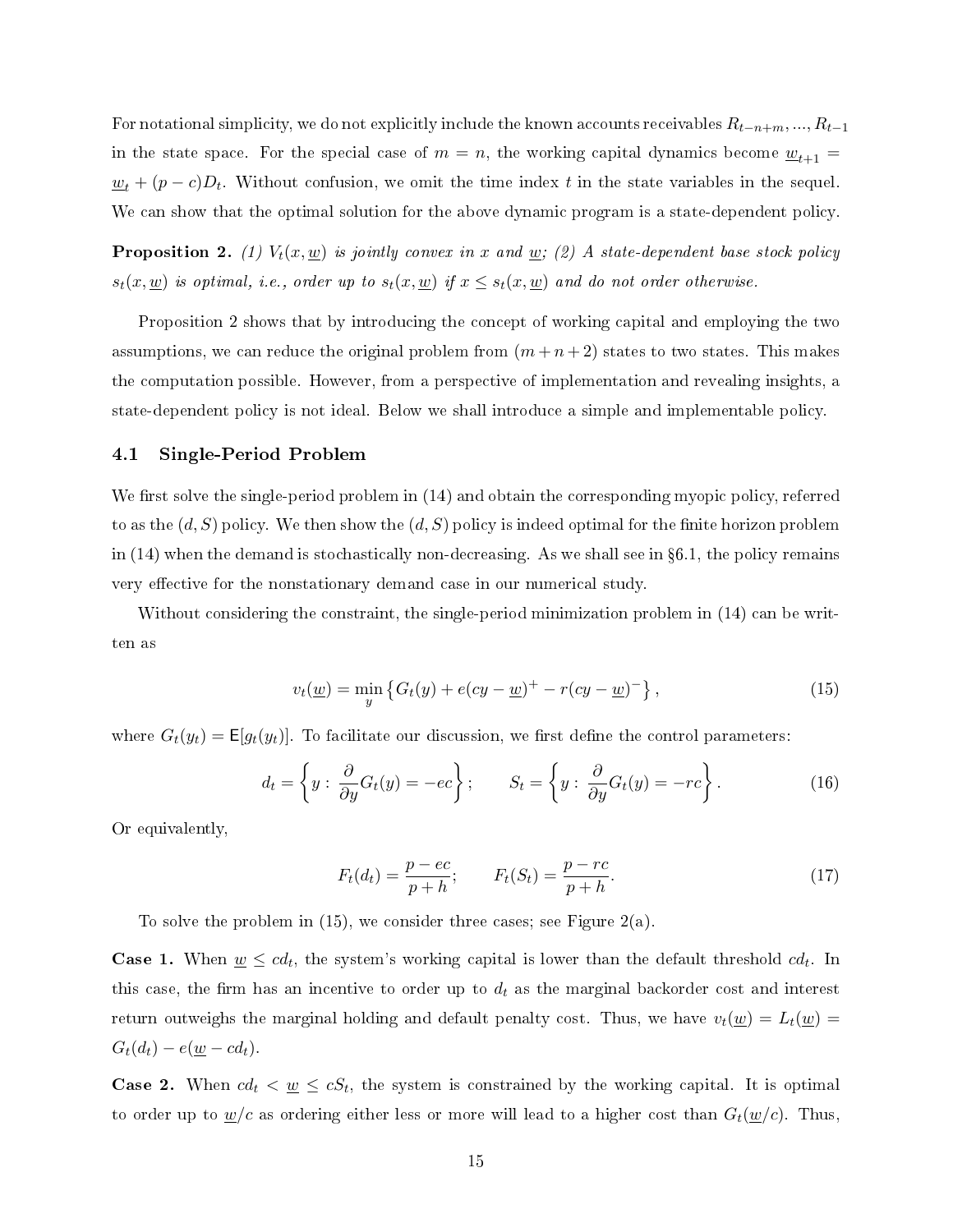

Figure 2: The optimal solution of the transformed *λ*-model

 $v_t(\underline{w}) = G_t(\underline{w}/c).$ 

**Case 3.** When  $cS_t < \underline{w}$ , the system has ample working capital and orders up to the target basestock *S<sup>t</sup>* . In this case, there is extra cash left after ordering, which yields an interest return of *r*(*w* − *cS*<sup>*t*</sup>)<sup>+</sup>. In this case,  $v_t$ (*w*) =  $R_t$ (*w*) =  $G_t$ (*S*<sup>*t*</sup>) −  $r$ (*w* − *cS*<sup>*t*</sup>).

As a result, Equation (15) becomes

$$
v_t(\underline{w}) = \begin{cases} L_t(\underline{w}), & \text{if } \underline{w} \le cd_t \\ G_t(\underline{w}/c), & \text{if } cd_t < \underline{w} \le cS_t \\ R_t(\underline{w}), & \text{if } cS_t < \underline{w} \end{cases},
$$
\n(18)

Denote  $y_t^*$  as the resulting optimal order-up-to level under the  $(d, S)$  policy, that is,

$$
y_t^*(\underline{w}) = (d_t \vee \underline{w}/c) \wedge S_t.
$$
\n<sup>(19)</sup>

We define the region where the initial inventory level  $x$  is less than or equal to  $y_t^*(\underline{w})$  as follows:

$$
\mathcal{B}_t = \left\{ (x, \underline{w}) \in \Re^2 \mid x \le y_t^*(\underline{w}) \right\}.
$$
\n
$$
(20)
$$

Figure 2(b) depicts the piecewise linear function  $y_t^*(\underline{w})$ . By definition, the band  ${\cal B}$  covers the area below  $y_t^*(\underline{w})$  on the *x*- $\underline{w}$  plain. If  $x \leq y_t^*(\underline{w})$ , the  $(d, S)$  policy is optimal for the myopic problem. We summarize this result below.

**Proposition 3.** The  $(d, S)$  policy is optimal for the myopic problem in  $(15)$ . The firm monitors its inventory level x and working capital <u>w</u> at the beginning of each period. If  $w/c \leq d_t$ , the firm orders up to  $d_t$ ; if  $d_t < \underline{w}/c \leq S_t$ , the firm uses up all cash and orders inventory up to  $\underline{w}/c$ ; if  $\underline{w}/c > S_t$ , the firm orders inventory up to  $S_t$ .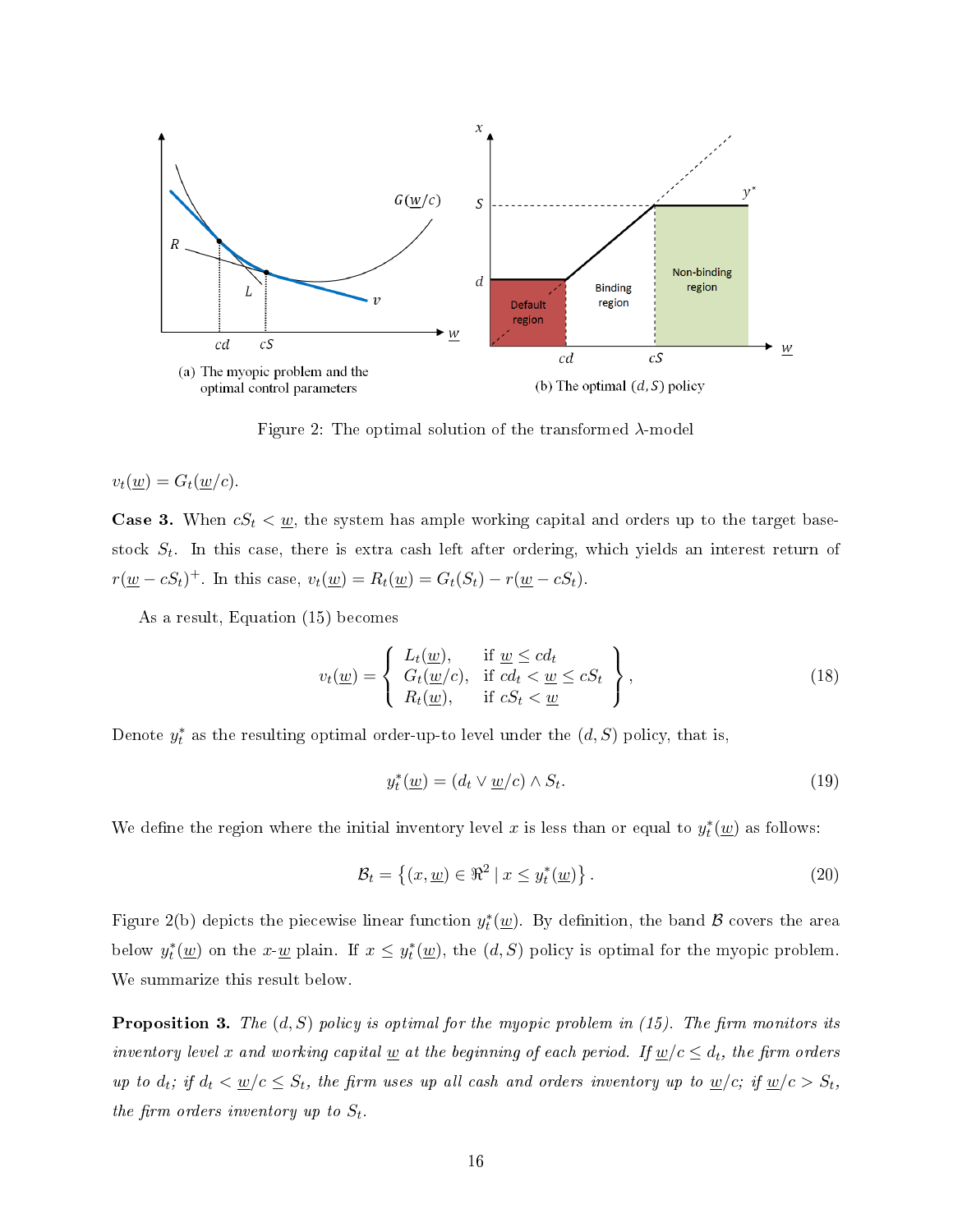### 4.2 Finite-Horizon Problem

We next show that the  $(d, S)$  policy is indeed optimal for the finite-horizon problem when  $n \geq m$ .

Proposition 4. If *D<sup>t</sup>* is stochastically increasing in *t*,

- (a) the control parameters  $d_t$  and  $S_t$  are non-decreasing in  $t$  and  $d_t \leq S_t$  for all  $t$ ;
- (b)  $V_t(x, \underline{w}) = W_t(\underline{w})$  for all t and  $(x, \underline{w}) \in \mathcal{B}_t$ , where

$$
W_t(\underline{w}) = v_t(\underline{w}) + \mathsf{E}W_{t+1}(\underline{w} + R_{t-n+m} - cD_t),
$$

and  $W_{T+1}(\underline{w}) = 0$ ;  $W_t(\underline{w})$  is convex in  $\underline{w}$ ;

(c) the  $(d, S)$  policy is optimal for the dynamic program in  $(14)$ .

Proposition  $4(a)$  implies that if the initial state  $(x, \underline{w})$  falls in the band, the system states at the beginning of each period will remain in the band under the (*d, S*) policy. This property ensures the optimality of the myopic policy, which is similar to the classic inventory model.

The  $(d, S)$  policy reveals interesting insights on managing working capital. The firm will have a chance to default when  $d_t$  >  $-\infty$ . From (17), this scenario happens when  $p \geq ec$ . This explains why payment defaults are prevalent in practice as the penalty cost is often very small (see  $\S 2.4.2$ ). In general, when the default penalty is sufficiently large, the firm will be less likely to default, so the resulting model is similar to the cash-constrained model (i.e., cash becomes a hard constraint that restricts the inventory decision) studied by Bendavid et al. (2012). On the other hand, when there is ample cash supply, the working capital can always be set equal to the ideal level  $S_t$  in (17), which is equal to  $s_t^*$ , the optimal base-stock level for the classical inventory model. In this case, the (*d, S*) policy is degenerated into the classic base-stock policy.

To formally characterize the firm's order strategy under default risk, we define the  $default\ quan$ *tity* as  $u^*(\underline{w}) = (cy^*(\underline{w}) - \underline{w})^+$ . Figure 2(b) implies that  $u^*(\underline{w})$  is decreasing in  $\underline{w}$ , meaning that the firm will default less if there is more working capital. This behavior echoes the empirical findings that the operational decisions of smaller firms are more aggressive and thus induce higher default risks.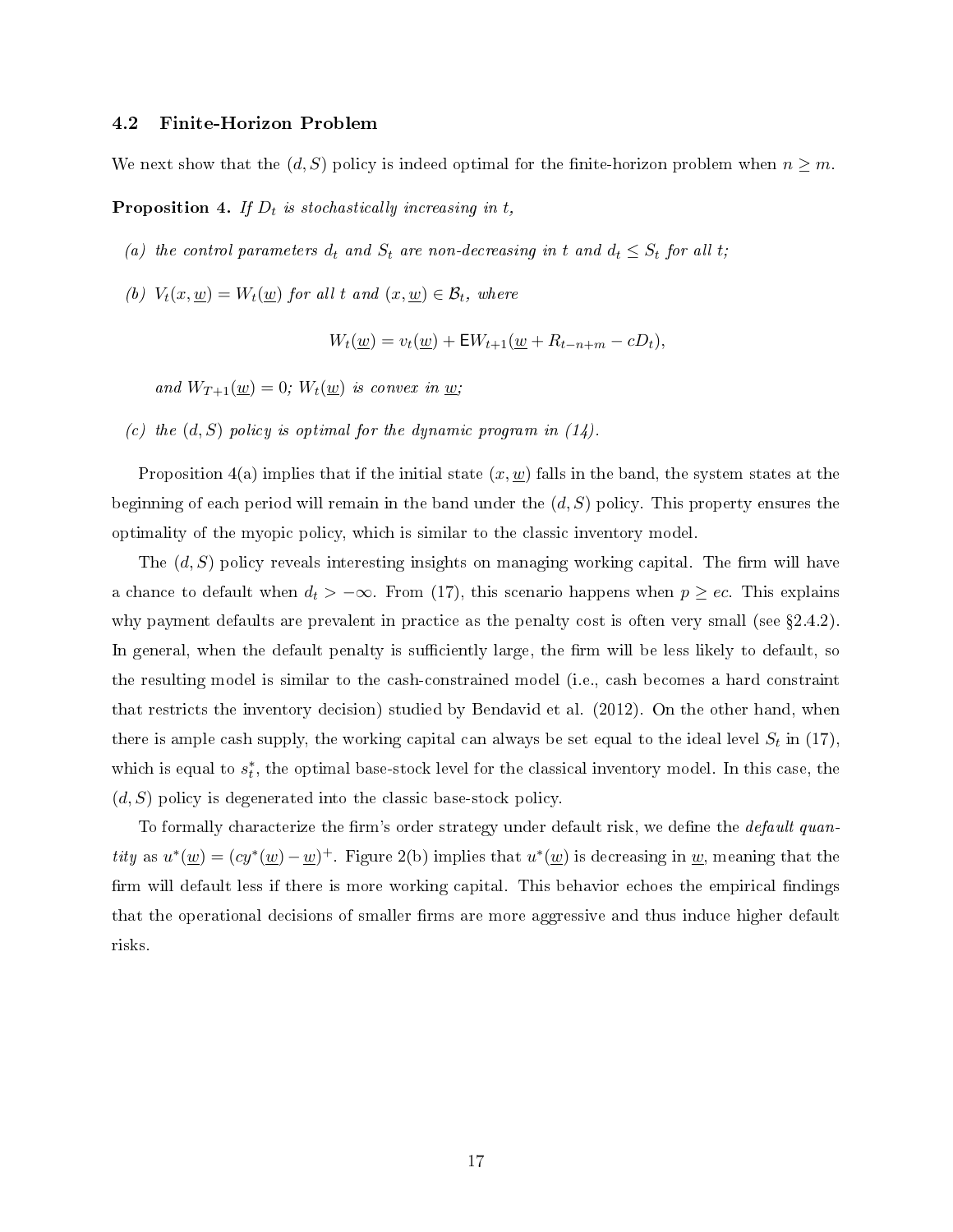### 5 The Model with Longer Payment Period

For the system with a longer payment period, i.e.,  $m > n$ , we can derive similar cash and working capital dynamics as those in  $(12)$  and  $(13)$ . More specifically,

$$
w'_{t+m} = w'_t + \sum_{j=1}^n R_{t-j} - \sum_{i=1}^m P_{t-i} + \sum_{k=1}^{m-n} R_{t+k-1},
$$
  

$$
P_t - w'_{t+m} = cy_t - \left(w_t + \sum_{k=1}^{m-n} R_{t+k-1}\right).
$$

The resulting dynamic program is  $V_{T+1}(x, w) = 0$ , and

$$
V_t(x, w) = \min_{y \ge x} \left\{ G_t(y) + \mathsf{E} \left[ e \left( cy - \left( w + \sum_{k=1}^{m-n} R_{t+k-1} \right) \right)^+ - r \left( cy - \left( w + \sum_{k=1}^{m-n} R_{t+k-1} \right) \right)^- + V_{t+1}(y - D_t, w + (p-c)D_t) \right] \right\}.
$$
\n(21)

Note that  $\sum_{k=1}^{m-n} R_{t+k-1} = \sum_{k=1}^{m-n} p D_{t+k-1}$  is a random variable, which is unknown in period *t*. For ease of exposition, define  $m' = m - n$  and  $D_t^{m'} = \sum_{k=1}^{m'} D_{t+k-1}$ . In addition, let  $F^{m'}$ ,  $f^{m'}$ ,  $\mu^{m'}$ , and  $(\sigma^{m'})^2$  be the c.d.f., the p.d.f., mean, and variance of the random variable of  $D^{m'}$ , respectively. Moreover, denote  $\bar{F}^{m'}$  and  $\hat{F}^{m'}$  as the complementary cumulative distribution function (c.c.d.f.) and the loss function of random variable  $D^{m'}$ . That is,  $\hat{F}^m(x) = \int_x^{\infty} \bar{F}^m(y) dy$ . Equation (21) becomes

$$
V_t(x, w) = \min_{y \ge x} \Big\{ G_t(y) + \mathsf{E} \Big[ e(cy - (w + pD_t^{m'}))^{+} - r(cy - (w + pD_t^{m'}))^{-} \Big] + \mathsf{E} V_{t+1}(y - D_t, w + (p - c)D_t) \Big\}.
$$
\n(22)

Similar to the model with a longer collection period, we can prove that a state-dependent orderup-to policy is optimal.

**Proposition 5.** (1)  $V_t(x, w)$  is jointly convex in x and w. (2) Let  $s_t(x, w)$  be the optimal solution. The optimal policy is to order up to  $s_t(x, w)$  if  $x \leq s_t(x, w)$  and do not order otherwise.

Again, one can compute the optimal policy by introducing the notion of working capital for this simplied model. With the same intention of making the system more transparent and manageable, we provide two simple policies below.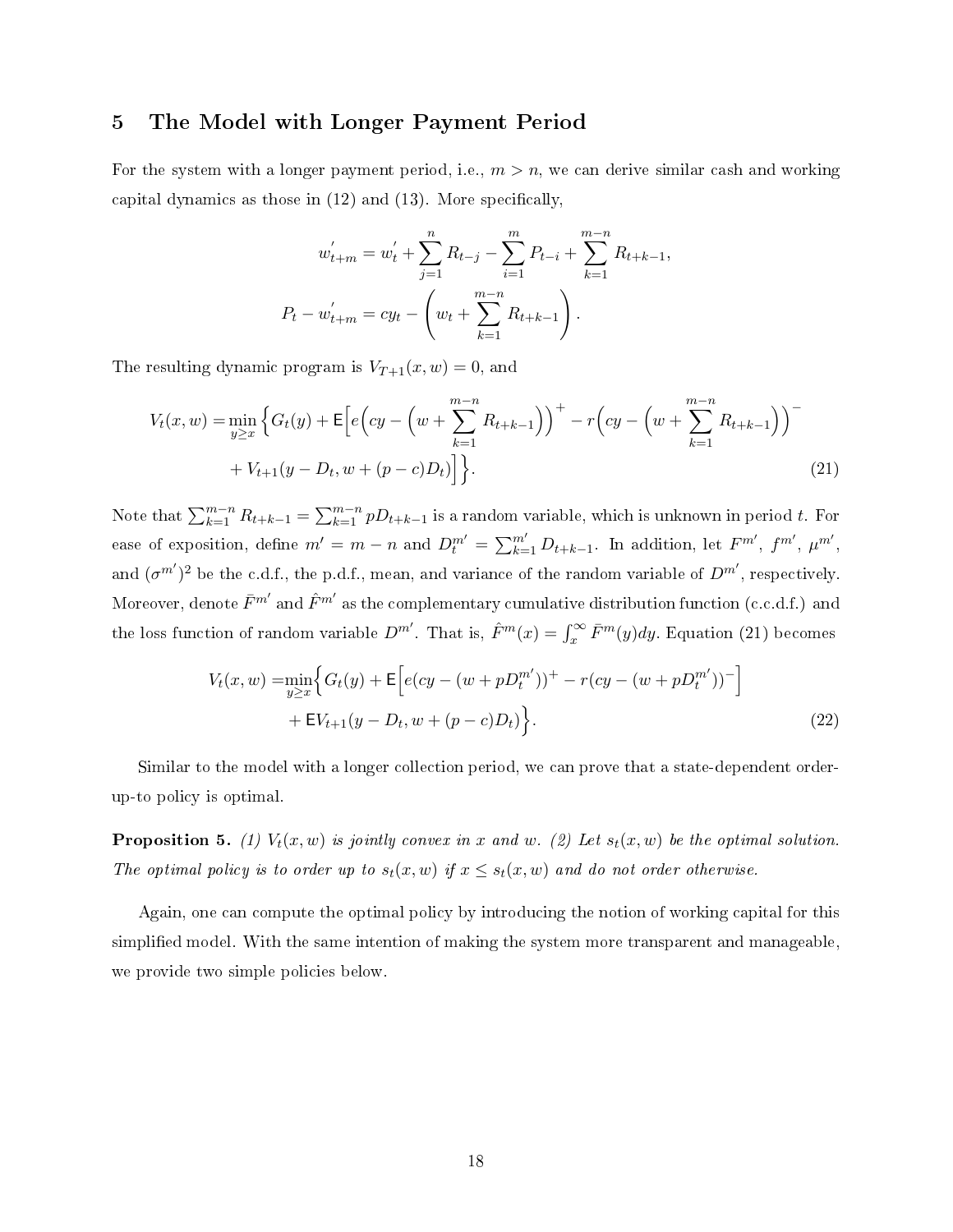### 5.1 Linear Approximation

Although the problem in (22) has the same structure as that of (14), the term  $pD_t^{m'}$  makes the expected cash-related cost

$$
\mathsf{E}[\nu_t(cy, w + pD_t^{m'})] = \mathsf{E}[e(cy - (w + pD_t^{m'}))^+ - r(cy - (w + pD_t^{m'}))^-]
$$
\n(23)

a general convex function (instead of a two-piece linear function in the model with a longer collection period). Thus, it is not possible to develop a simple policy for the model. To tackle this issue, we propose two types of piece-wise linear approximation on the cash-related cost function. To simplify the expression, define  $u = cy - w$ , and the expected cash-related cost can be rewritten as  $M_t(u) = \mathsf{E}[e(u - pD_t^{m'}))^+ - r(u - pD_t^{m'})]$ . In the sequel, we suppress the time subscript without confusion.

#### Two-piece linear approximation

The first piece-wise linear approximation is generated by replacing the random variable  $D^{m'}$  with the mean value  $\mu^{m'}$  in the  $M$  function. More specifically,

$$
M^{-}(u) = e(u - p\mu^{m'})^{+} - r(u - p\mu^{m'})^{-}.
$$

From Jensen's inequality, it is clear that  $M$ <sup>*−*</sup>(*u*)  $\leq M(u)$  for all *u*. Moreover, both functions have the same asymptotic slope  $e$  and  $r$ ; see Figure 3(a).



Figure 3: Linear approximations and optimal control policies

#### Three-piece linear approximation

The above two-piece linear approximation only characterizes the first moment of random variable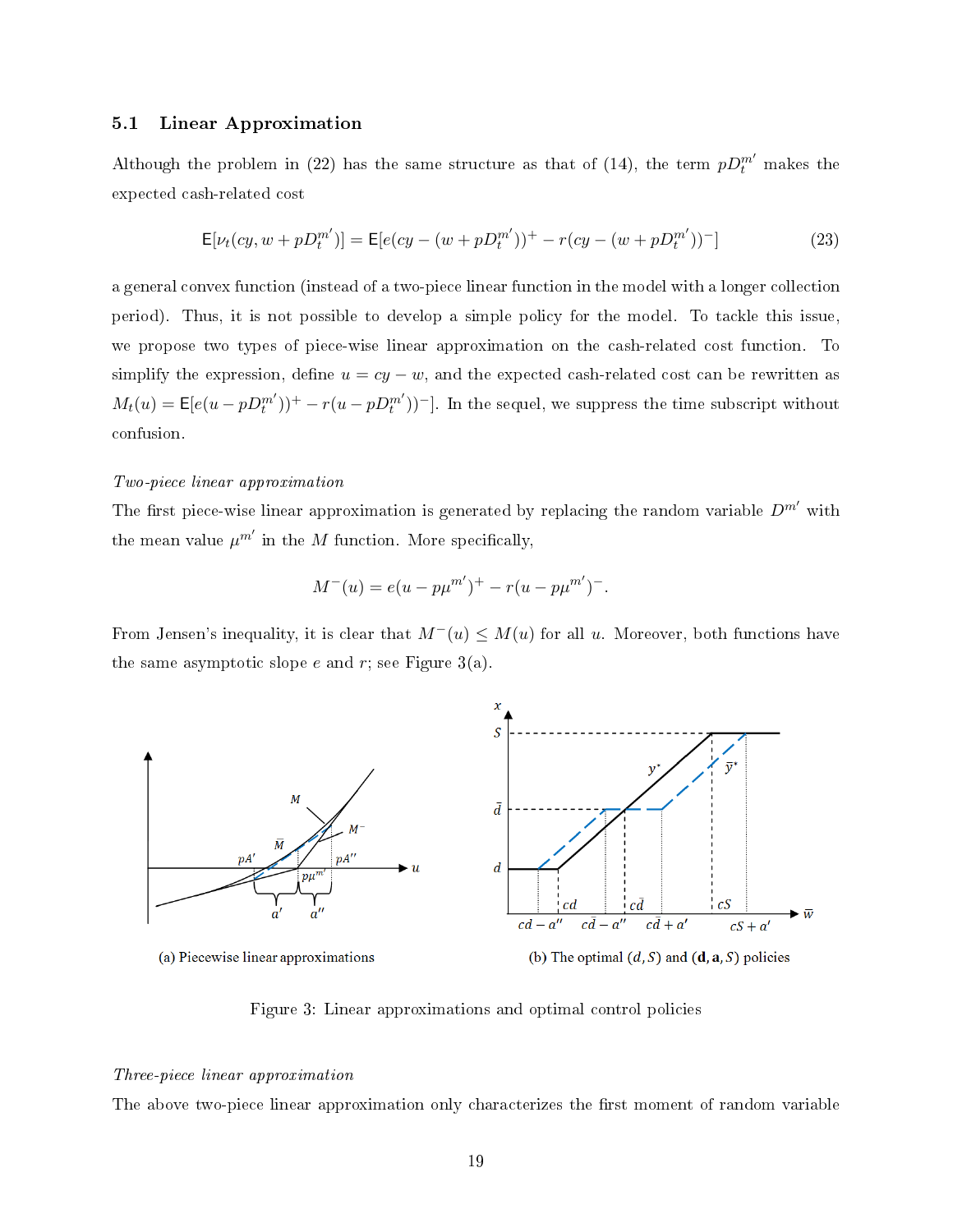*Dm′* . Here, we further develop an approximation based on a three-piece linear function. This approximation, while more complicated to generate, takes into account the demand variability.

The construction of the three-piece linear function starts with a linear function  $\Gamma(y)$ , a tangent line to the convex curve *M* at point  $(p\mu^{m'}, M(p\mu^{m'}))$ . Denote the slope of  $\Gamma$  be  $\bar{p}$ . Then,  $\Gamma$  will intersect  $M^-$  with two points  $(pA', M^-(pA'))$  and  $(pA'', M^-(pA''))$ . We use the following threepiece linear function  $M(u)$  to approximate  $M(u)$ , where

$$
\overline{M}(u) = \max\left\{M^-(u), \Gamma(u)\right\} = \left\{\begin{array}{ll} M^-(u), & \text{if } u \leq pA'\\ \Gamma(u), & \text{if } pA' < u \leq pA''\\ M^-(u), & \text{if } u > pA'' \end{array}\right\}.
$$
\n
$$
(24)
$$

Define the distance between  $pA^{'}$  and  $p\mu^{m'}$  as  $a^{'}$  and that between  $p\mu^{m'}$  and  $pA^{''}$  as  $a^{''}$ . Proposition 6 shows that the variability of  $D^{m'}$  is reflected in the distance, i.e., if the demand is more variable, the  $\bar{M}$  function will be flatter, resulting in larger  $a^{'}$  and  $a^{''}$ . The relationship between demand variability and *a'* or *a*<sup>"</sup> is shown in the following proposition.

**Proposition 6.** The distances  $a' = p\hat{F}^{m'}(\mu^{m'})/F^{m'}(\mu^{m'})$ , and  $a'' = p\hat{F}^{m'}(\mu^{m'})/\bar{F}^{m'}(\mu^{m'})$ , where the loss function  $\hat{F}^{m'}(\mu^{m'}) = (\sigma^{m'})^2 f(\mu^{m'})$  for most unimodal distribution functions.<sup>5</sup>

We refer to the resulting model with  $M_t^-$  and  $\bar{M}_t$  in place in (22) as the two-piece and three-piece approximate model, respectively.<sup>6</sup> We shall show the optimal policy for these approximate models when the demand is non-decreasing. The optimal policy will be used as the heuristic for the model with a longer payment period.

### 5.2 Heuristic Solutions

Define the *expected working capital* as  $\bar{w} = w + p\mu^{m'}$ , where the second term is the expected A/R within  $m'$  periods. We first derive the optimal solution to the two-piece approximate model. By  $\mathop{\rm replacing}\nolimits M_t$  with  $M^-_t,$  the resulting problem shares the same structure as the model with a longer collection period. Therefore, the  $(d, S)$  policy is optimal for the two-piece approximate model. The optimal policy is operated exactly the same as the  $(d, S)$  policy introduced in  $\S 4.1$  except that the system monitors  $\bar{w}$  instead of <u>w</u>. The solid line in Figure 3(b) depicts this optimal base-stock policy:

$$
y^*(\bar{w}) = (d \lor (\bar{w}/c)) \land S. \tag{25}
$$

We next derive the optimal policy for the three-piece approximate model. By replacing *M<sup>t</sup>* with

 $^5$ The demand functions include, for example, Poisson, Geometric, Negative-Binomial, Exponential, Gamma, and Normal distributions.

 $^6$ Clearly, the functions of  $M_t^-$  and  $\bar{M}_t$  are lower bounds to the expected single-period cost function in (23). Thus, the resulting optimal cost is a lower bound to the optimal cost of the simplied model in (22).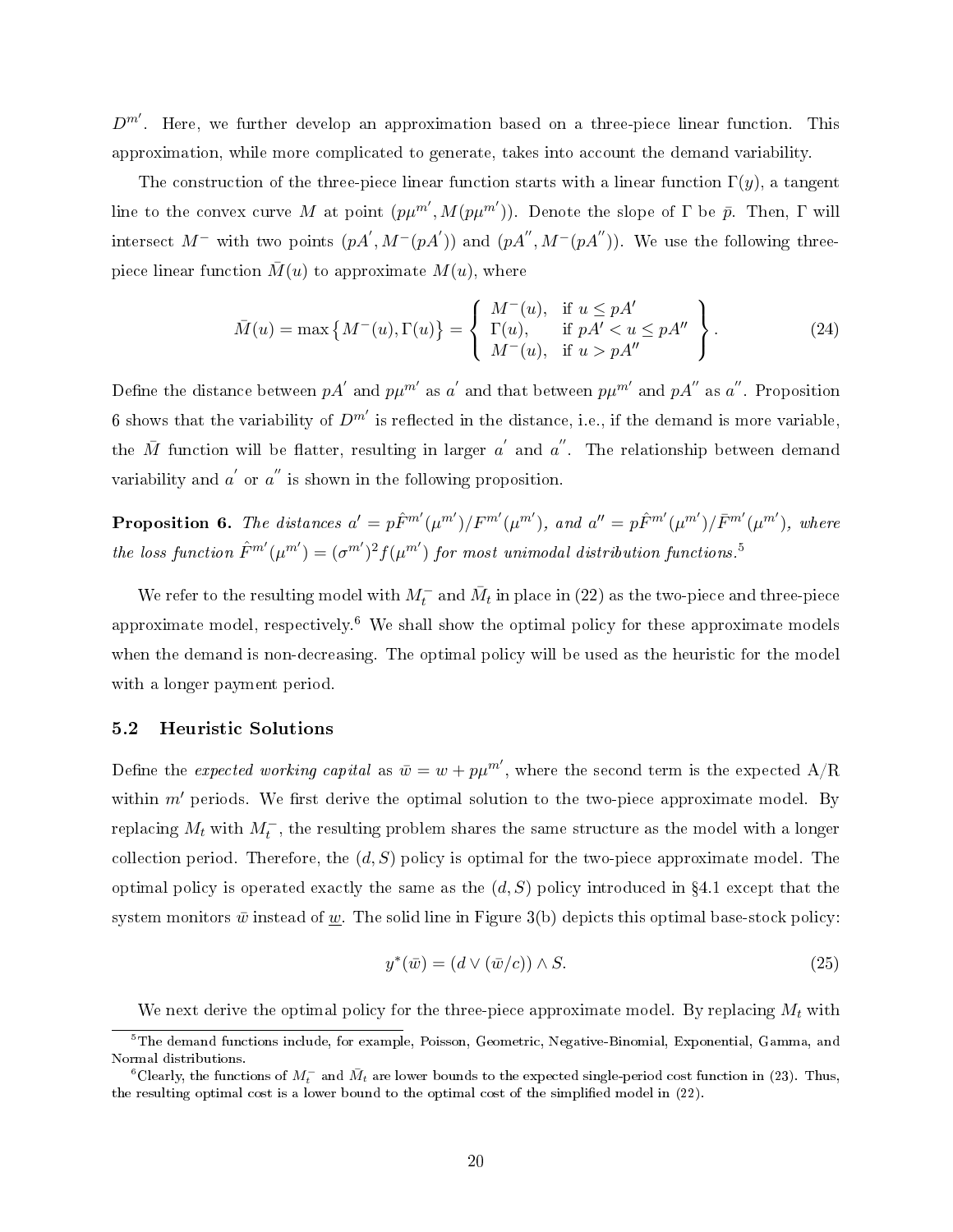$\bar{M}_t$  and *w* with  $\bar{w}$ , the dynamic program in (22) becomes

$$
\bar{V}_t(x,\bar{w}) = \min_{y \ge x} \Big\{ G_t(y) + \bar{M}_t(cy - \bar{w} + p\mu^{m'}) + \mathbf{E}\bar{V}_{t+1}(y - D_t, \bar{w} + (p - c)D_t + p\mu_{t+m'} - p\mu_t) \Big\}.
$$
\n(26)

We first introduce the myopic policy, referred to as the  $(\mathbf{d}, \mathbf{a}, S)$  policy, which consists of five control parameters  $(\mathbf{d}, \mathbf{a}, S)$ , where  $\mathbf{d} = (d, \bar{d})$  and  $\mathbf{a} = (a', a'')$ . The firm implements a base-stock policy with the optimal base-stock level dependent on the expected working capital  $\bar{w}$ . More specifically, let  $\bar{y}^*(\bar{w})$  be the optimal order-up-to level. Then,

$$
\bar{y}^*(\bar{w}) = \begin{cases}\n d, & \text{if } \bar{w} \le cd - a'' \\
 (\bar{w} + a'')/c & \text{if } cd - a'' < \bar{w} \le c\bar{d} - a'' \\
 \bar{d}, & \text{if } c\bar{d} - a'' < \bar{w} \le c\bar{d} + a' \\
 (\bar{w} - a')/c, & \text{if } c\bar{d} + a' < \bar{w} \le cS + a' \\
 S, & \text{if } cS + a' < \bar{w}\n\end{cases}
$$
\n(27)

We next illustrate how these control parameters are obtained. For fixed  $\bar{w}$ , the unconstrained single-period minimization problem in (26) can be written as

$$
\bar{v}_t(\bar{w}) = \min_{y} \left\{ G_t(y) + \bar{M}_t(cy - \bar{w} + p\mu^{m'}) \right\}.
$$
\n(28)

The control parameters  $a'$  and  $a''$  are derived in Proposition 6. The base-stock  $S_t$  and default threshold  $d_t$  can be derived from (16). We refer to  $\bar{d}_t$  as the *expected default threshold*, which can be obtained from

$$
\bar{d}_t = \left\{ y : \frac{\partial}{\partial y} G_t(y) = -\bar{p}_t \right\},\tag{29}
$$

where  $\bar{p}_t$  is the slope of  $\Gamma_t$ . The critical ratio of  $\bar{d}_t$  can be expressed in a closed form.

**Proposition 7.** The expected default threshold  $\bar{d}_t$  satisfies

$$
F_t(\bar{d}_t) = \frac{p - (e - r)cF_t^{m'}(\mu_t^{m'}) - rc}{p + h}.
$$
\n(30)

From the above expression and (16), we have  $d_t \leq \bar{d}_t \leq S_t$ , i.e., the default threshold  $d_t$  is lower than the expected default threshold  $\bar{d}_t$  as the latter takes into account the expected A/R. Equation (29) also shows that the  $(\mathbf{d}, \mathbf{a}, S)$  policy is a generalization of the  $(d, S)$  policy.

Proposition 8. The (**d***,* **a***, S*) policy in (27) is optimal for the myopic problem in (28).

The dashed line in Figure 3(b) depicts the optimal base-stock  $\bar{y}^*$  of the  $(\mathbf{d}, \mathbf{a}, S)$  policy. In particular, if the firm's expected working capital  $\bar{w}$  is lower than the expected default threshold. the firm will order more than its expected working capital, resulting in payment defaults in the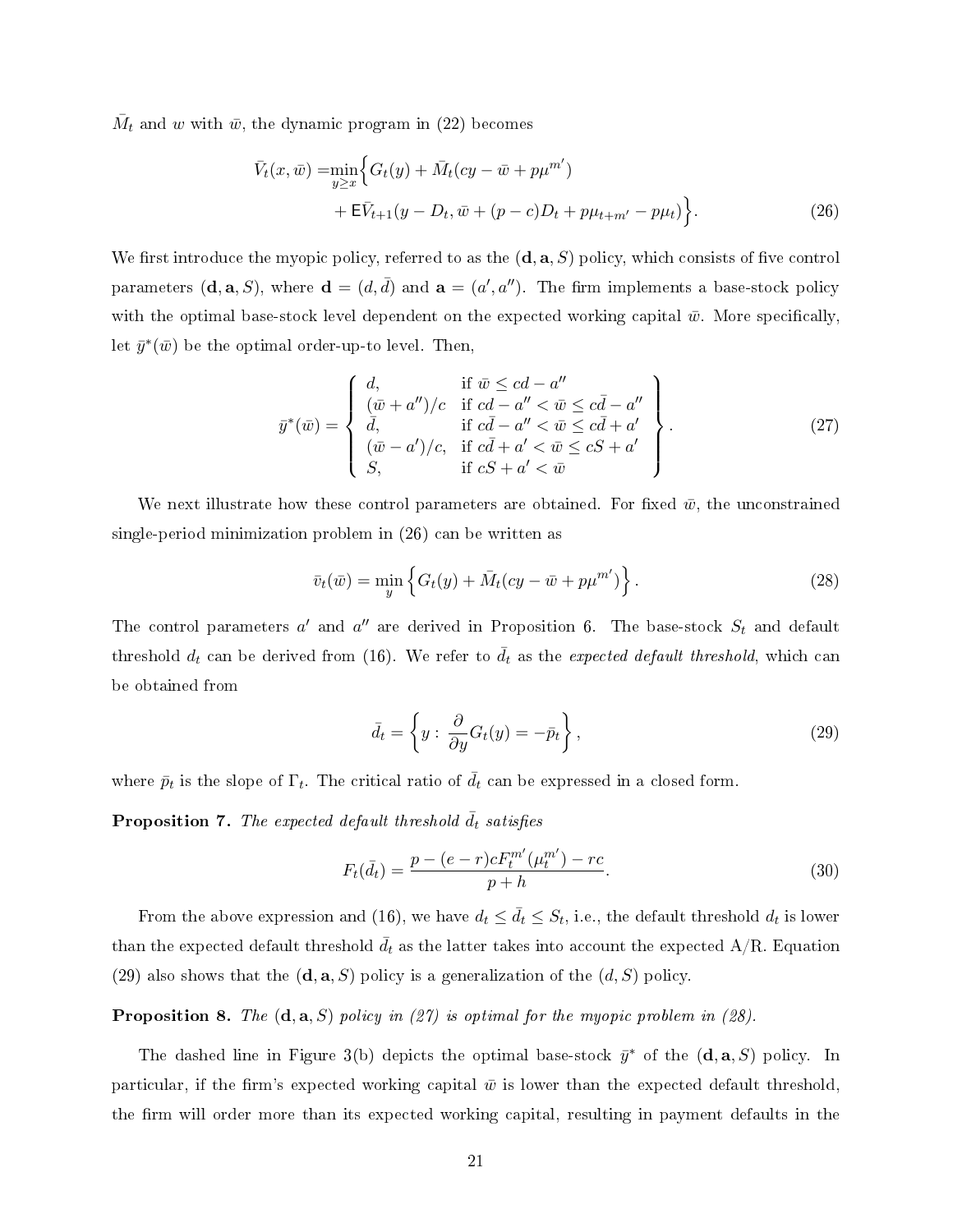future. For this reason, we term the region below  $\bar{d}$  as the expected default region. On the other hand, if  $\bar{w}$   $>$   $\bar{d}$ , the firm will order less than its expected working capital level and hold extra cash on expectation. Notice that the over-order (under-order) deviation amount depends on *a ′′* (a'), which is proportional to the variance of the aggregated demand. Denote the *expected optimal default quantity* as  $\bar{u}^*(\bar{w}) = (c\bar{y}^*(\bar{w}) - \bar{w})^+$ . Clearly,  $\bar{u}^*(\bar{w})$  is decreasing with  $\bar{w}$ , implying that lower (higher) working level leads to more aggressive (conservative) inventory ordering decisions. This is consistent with the (*d, S*) policy.

In Appendix A, we show that under very general conditions, the (**d***,* **a***, S*) policy is optimal for the three-piece approximate model in the finite-horizon problem when demand is stochastically non-decreasing.

The (*d, S*) and (**d***,* **a***, S*) policy can serve as a heuristic for the model with a longer payment period. It is conceivable that the  $(\mathbf{d}, \mathbf{a}, S)$  policy works better than the  $(d, S)$  policy, although the latter involves less control parameters, and thus is easier to implement. The performance gap between these two heuristic policies gets bigger when aggregated demand is more volatile. In practice, the (*d, S*) policy could serve as a simple alternative if the demand is less variable.

### 6 Numerical Study

In §6.1, we shall develop a lower bound to the optimal cost of the exact system. The purpose of developing this cost lower bound is to examine the effectiveness of the  $(d, S)$  policy and the  $(\mathbf{d}, \mathbf{a}, S)$ policy.<sup>7</sup> In §6.2, we compare the  $(d, S)$  policy with two known inventory control policies in the literature. We illustrate the importance of collaboration between operations and accounting/finance departments when making the inventory decision. In 6.3, we discuss the impact of payment periods on the system's total cost.

### 6.1 Effectiveness of the Heuristic Policies

### Nondecreasing Demand Case

We propose the (*d, S*) policy as a heuristic for the system with a longer collection period and the  $(\mathbf{d}, \mathbf{a}, S)$  policy for the system with a longer payment period. To examine the effectiveness of the proposed heuristic, we develop a lower bound to the optimal cost of the *exact* system defined in (10) with the nondecreasing demand. Below we only sketch the idea. A detailed proof is available from the authors.

 $^7$ Due to curse of dimensionality, it is computationally infeasible to compare the heuristic with the exact system.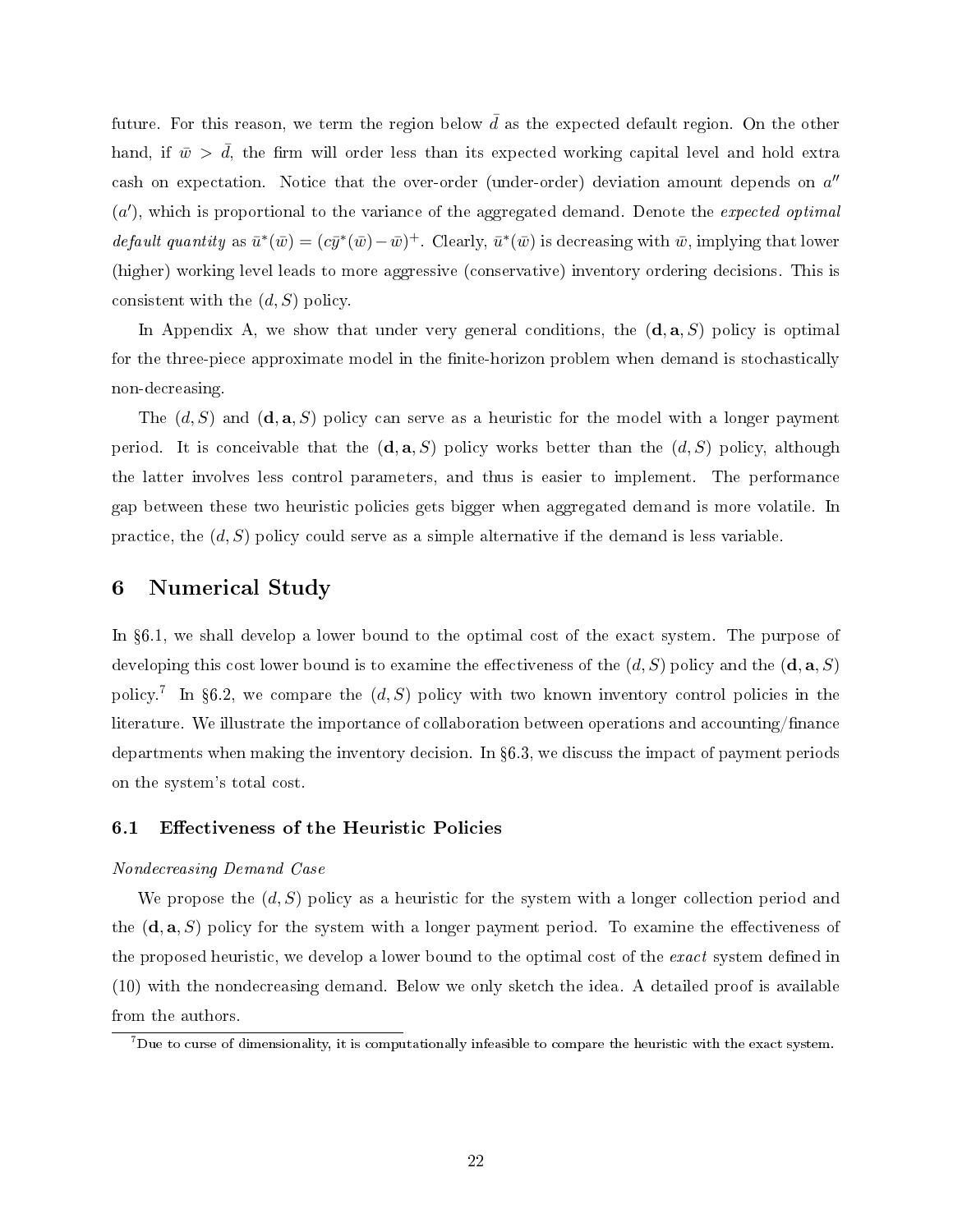We rewrite (3) as

$$
w'_{t+1} = (1+r)(w'_{t} - P_{t-m}) + R_{t-n} - h(y_{t} - D_{t})^{+} - (e-r)(P_{t-m} - w'_{t})^{+}
$$
  
\$\leq (1+r)w'\_{t} - P\_{t-m} + R\_{t-n}\$.

Note also that  $R_t = p \min\{y_t, D_t\} \leq pD_t$ . It can be shown that  $\hat{V}_{t+1}$  decreases with  $w_{t+1}^{'}$  and  $R_t$ , i.e., the firm incurs less cost if it had more on-hand cash or  $A/R$ . Simultaneously replacing (3) and (5) with the following two equations will result in a cost lower bound of the original system.

$$
w'_{t+1} = (1+r)w'_{t} - P_{t-m} + R_{t-n},
$$
\n(31)

$$
\mathbf{R}_{t+1} = (\mathbf{R}_t^{-1}, pD_t). \tag{32}
$$

More specifically, a cost lower bound of the exact system with a longer collection period can be obtained by solving the following dynamic program:  $V_{T+1}(x, \underline{w}) = 0$ , and

$$
V_t(x, \underline{w}) = \min_{y \ge x} \left\{ G_t(y) + \nu_t(cy, \underline{w}) + \mathsf{E}V_{t+1} \Big[ y - D_t, (1+r)\underline{w} + R_{t-n+m} - cD_t \Big] \right\}.
$$
 (33)

Similarly, the cost lower bound of the exact system with a longer payment period can be obtained by solving the following dynamic program:

$$
\bar{V}_t(x,\bar{w}) = \min_{y \ge x} \Big\{ G_t(y) + M_t^-(cy - \bar{w} + p\mu^{m'}) + \mathbf{E}\bar{V}_{t+1} \Big[ y - D_t, (1+r)\bar{w} + (p-c)D_t + p\mu_{t+m'} - p\mu_t \Big] \Big\}.
$$
\n(34)

We can show that the  $(d, S)$  policy is optimal for the dynamic programs in (33) and (34) by a extending the proof of Proposition 4. The lower bound cost is then the optimal cost solved from either of the dynamic programs.

We conduct a simulation study to test the performance by comparing the  $(d, S)$  and  $(\mathbf{d}, \mathbf{a}, S)$ heuristics with the lower bound solutions obtained from (33) and (34), respectively. We summarize the overall performance for  $m, n = \{1, 2, 3\}$ . In the combined test, let *C* be the cost of the heuristic policy and  $C$  be the cost of the lower bound system. The percentage error is defined as

% error = 
$$
\frac{C - C}{C}
$$
 × 100%.

The time horizon is  $T = 8$  periods. Demand  $D_t$  is normally distributed with the first period mean  $\mu_1$  = 10, and  $\mu_t$  increasing at a rate of  $\delta$   $\in$   $\{5\%, 10\%\}$  per period. We fix parameter  $c = 1$  and set  $p = 1 + \delta$ , and vary the other parameters with each taking the values in the set:  $h \in \{5\%, 10\%, 15\%\}, e \in \{1.5\%, 2\%, 2.5\%\}, r \in \{0.4\%, 0.8\%, 1.2\%\}, \sigma \in \{2, 3, 4\}.$  The total number of instances generated for each heuristic is 1458. The average (maximum, minimum) performance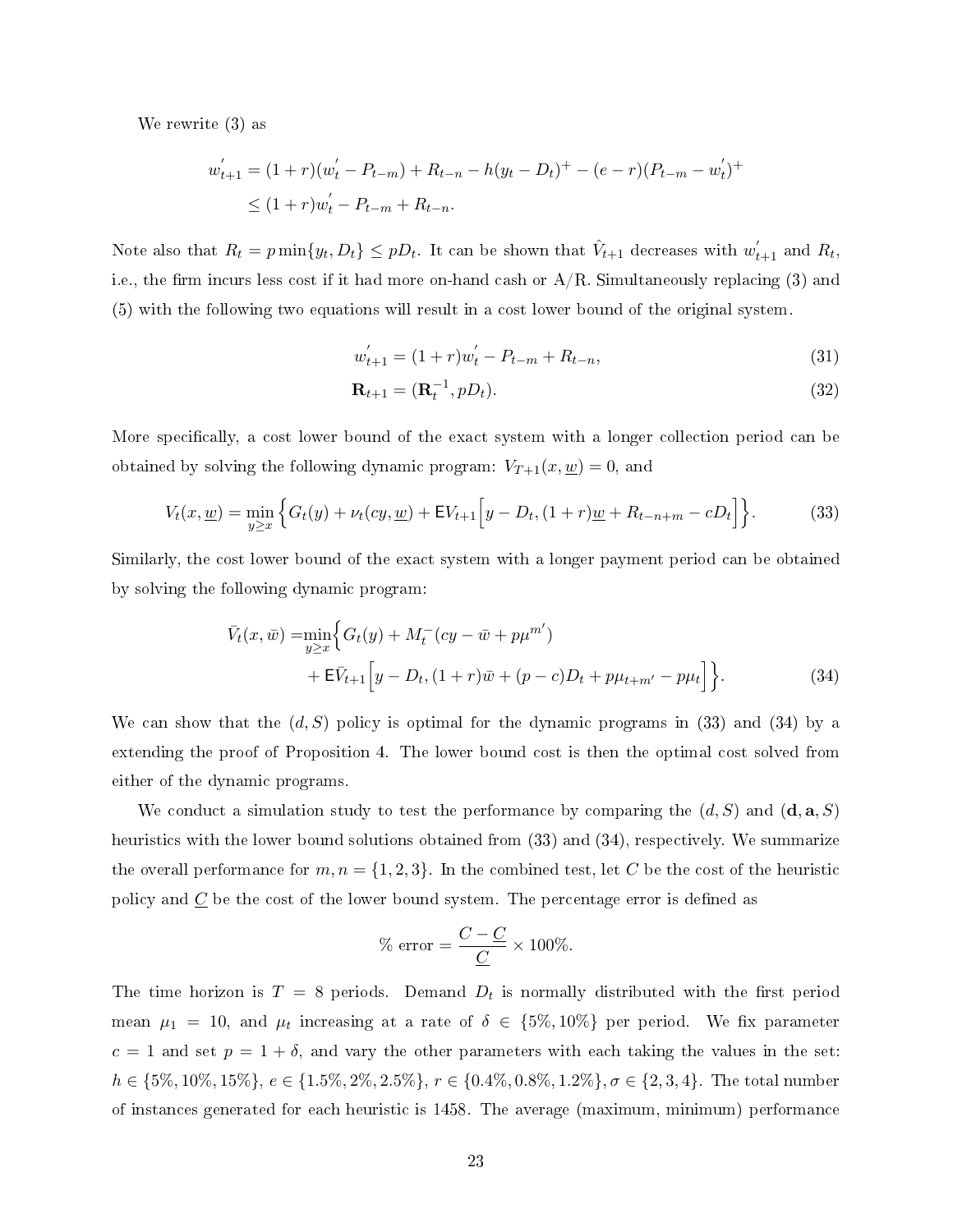error is 2.4% (6.7%, 0.2%). We observe that the performance deteriorates when the cash-rated cost parameters *e* and *r* are larger. Nevertheless, the heuristic performs well in general, as there are only 44 instances whose errors are greater than 5%. This is because the inventory and cash-related costs are minimized through dynamic program, and excluding them from the cash dynamics does not significantly affect the optimal cost. Note that this percentage error is calculated by comparing to the lower bound of the exact system. Clearly, the heuristic will perform better if comparing to the optimal cost.

#### General Demand Case

We further examine the effectiveness of the  $(d, S)$  and  $(\mathbf{d}, \mathbf{a}, S)$  policies under general nonstationary demand. Unfortunately, we are not able to derive a cost lower bound to the exact system defined in (10) with general nonstationary demand. Therefore, we focus on the simplified models defined in  $(14)$  and  $(21)$ , and develop a cost lower bound for both models. The lower bound, defined as  $C_L$ , is generated by assuming that the firm can return excess on-hand inventory at the purchasing cost in each period. Thus, the optimal solution can be obtained by solving *T* separable single-period problems. (Mathematically, this is equivalent to omitting the constraint  $x_t \leq y_t$  in each period. The proof is available from the authors.)

We conduct another simulation study for different non-stationary demand forms and summarize the overall heuristic performance. In the test for each model, let *C<sup>U</sup>* be the cost of the heuristic. We define the percentage error as

$$
\% \text{ error} = \frac{C_U - C_L}{C_L} \times 100\%.
$$

We consider two demand forms with negative shocks: seasonal demand and product life cycle demand. In each demand form,  $D_t$  is normally distributed with mean  $\mu_t$  shown in Table 2. The values of other parameters remain the same as above. In total, we generate 128 instances.

| Period $(t)$                                                     |  |  | 1 2 3 4 5 6 7 8 9 10 11 12 |  |  |  |
|------------------------------------------------------------------|--|--|----------------------------|--|--|--|
| $\mu_t$ -seasonal demand   10 12 20 60 20 12 10 12 20 60 20 12   |  |  |                            |  |  |  |
| $\mu_t$ - life cycle demand   10 12 14 18 22 38 50 56 60 52 36 8 |  |  |                            |  |  |  |

Table 2: Demand mean under different non-stationary demand forms.

The average (maximum, minimum) performance error for the test bed instances is 0.76% (3.28%, 0.12%). When negative shocks exist in the demand sequence, the underlined heuristics perform well in general. Nevertheless, the heuristics perform less effectively when demand variability is large. To see this, recall from Proposition 4 that the myopic policy is optimal under the condition that the state variables  $(x, w)$  will stay within the band if they are in the band in each period. When the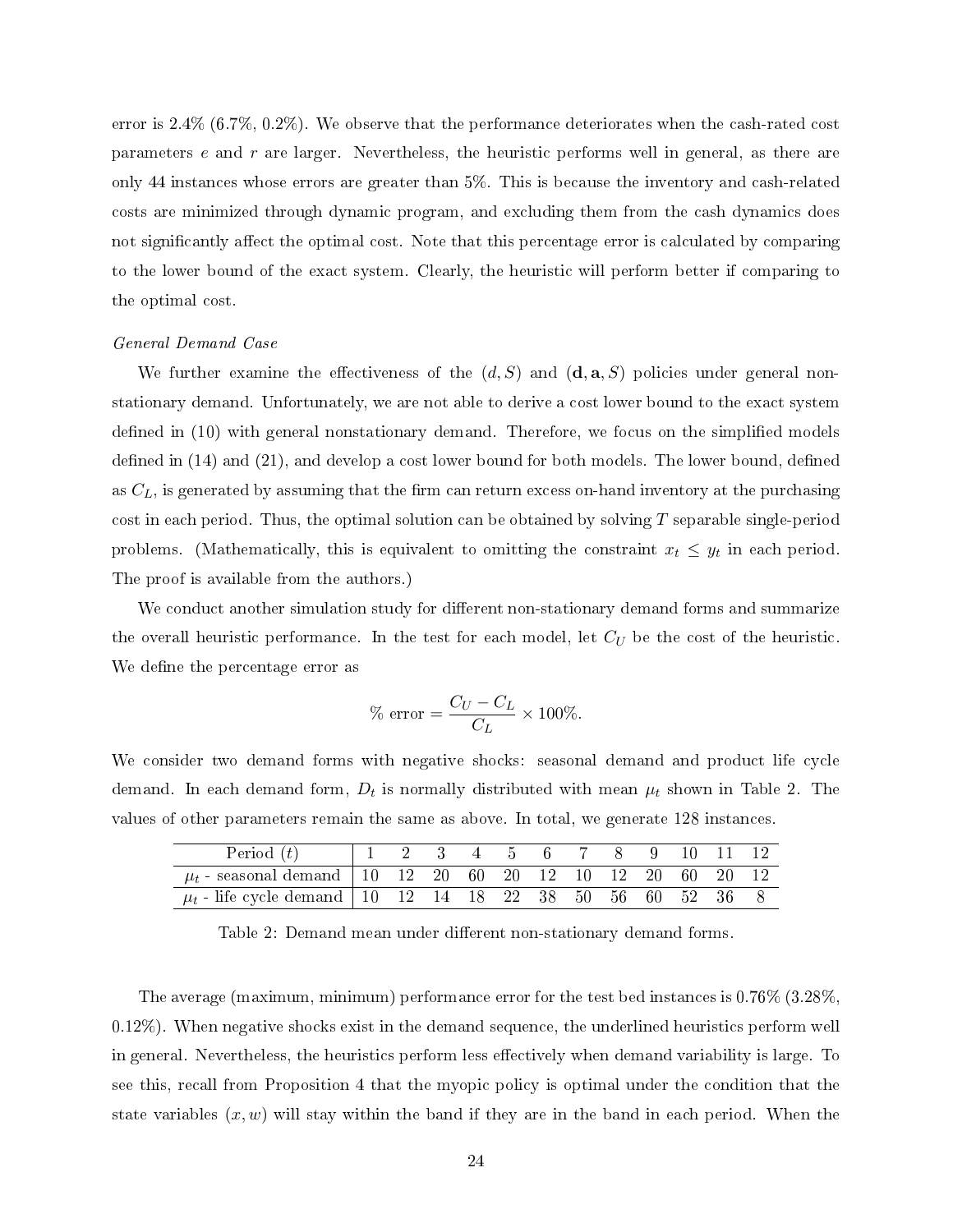demand decreases, the optimal base-stock level will decrease accordingly. Therefore, it is probable that a small demand realization will cause the states to traverse outside the band, making the heuristic less effective. This is more likely to occur when demand is more variable.

#### 6.2 Value of the Financial Information

Recall that the optimal (*d, S*) policy generalizes the classic base-stock policy when *e* is small (or ample cash supply) and the cash-constrained base-stock policy when *e* is large. In this subsection, we assess the value of the (*d, S*) policy over these two policies through a numerical study. Notice that the cost difference between the  $(d, S)$  policy and the classic base-stock policy can be viewed as the value of considering financial flows when making the inventory decision.

We focus the case of  $m = n = 1$  and compute the percentage cost increase of each policy over the optimal  $(d, S)$  policy under different default penalty costs. We set  $\sigma_t = 2$ ,  $c = 1$ ,  $p = 1.075$ ,  $h = 4\%, r = 0.5\%,$  and keep other parameters the same as in §6.1. We vary the default penalty cost rate from 1% to 3.5%.

As shown in Figure 4, the performance of the classic base-stock policy is fairly effective when penalty *e* is close to *r*, but becomes less effective when *e* increases. Recall from (17) that when *e* approaches *r*, the default threshold *d* and the base-stock level *S* are close to each other. Thus, the (*d, S*) policy behaves similarly as the base-stock policy. On the contrary, when *e* is large, *d* becomes smaller, meaning that the system should order up to either *d* or *w* instead of *S* under the base-stock policy. This result shows the importance of intra-departmental collaboration for the entrepreneurial firms as they are typically falling short of cash and subject to high default penalty costs.

Conversely, the performance of cash-constrained base-stock policy is quite effective under a large *e*, but becomes less effective when *e* decreases. This is because when *e* is large, *d* becomes small. The firm would order up to the system working capital  $w$  more frequently, making the  $(d, S)$  policy similar to the cash-constrained policy.

### 6.3 Impact of Payment Periods

Although the firm may benefit from a longer payment period, the supplier will usually quote a higher unit wholesale price to compensate for the postponed cash inflow. This price increase can be viewed as the implicit cost of trade credit for the firm. To fully understand this tradeoff, the firm needs to analyze the cost saving from requesting an extension of the payment period. In this subsection, we conduct a numerical study to illustrate the impact of the payment period on the firm's total cost. This result can be used for a decision support tool when bargaining a lower purchase price under a given payment period.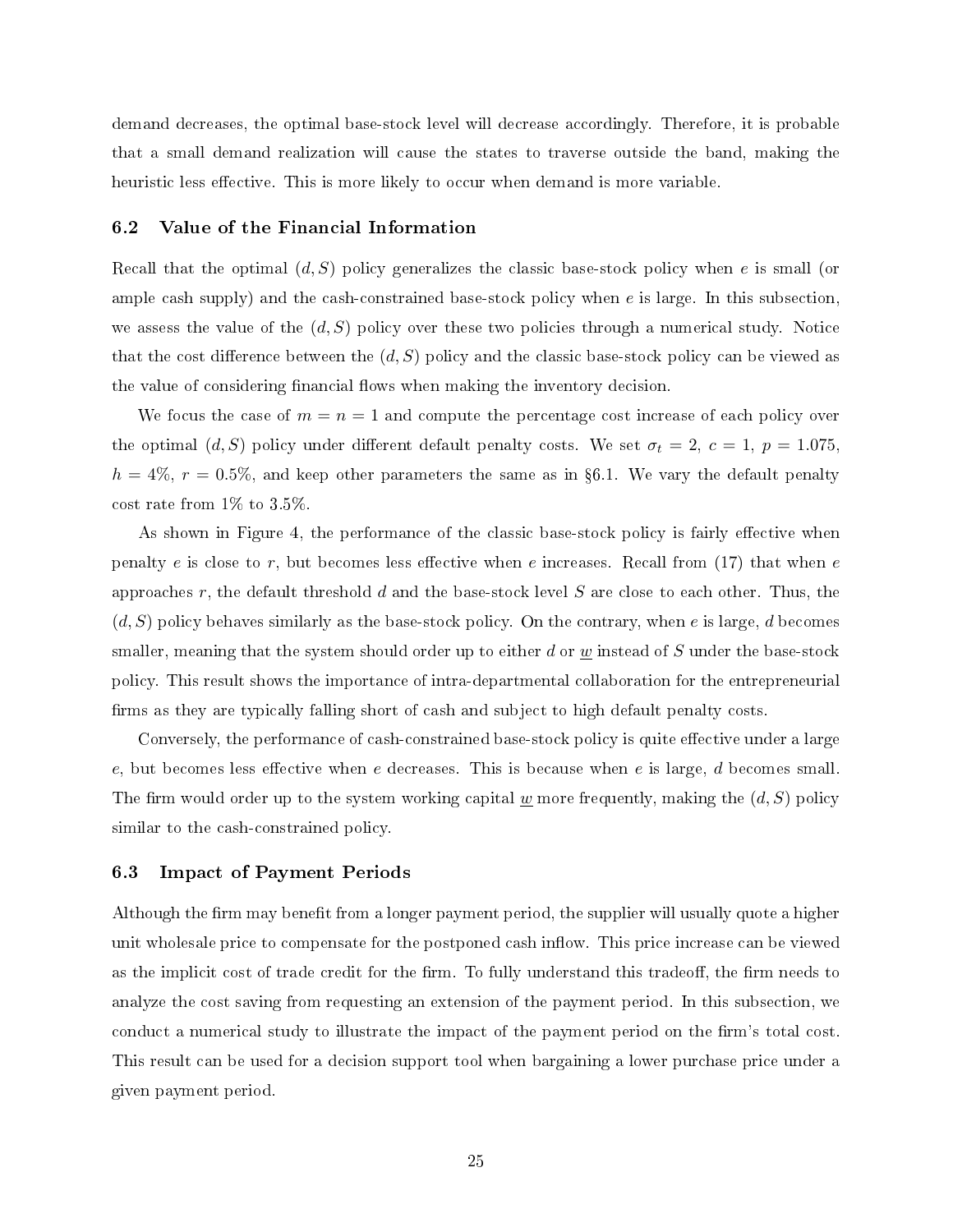

Figure 4: Impact of default penalty on the value of the optimal (*d, S*) policy

We compute the percentage cost reduction achieved by increasing the payment period *m* from 0 to 1 under different collection periods  $n \in \{0,1\}$ .<sup>8</sup> (Intuitively, extending the payment period *m* will reduce the system cost; we shall provide a detailed discussion later.) To quantify the cost reduction, we keep the unit purchasing cost *c* unchanged. We use the (*d, S*) policy to compute the system cost for the model with a longer collection period and the (**d***,* **a***, S*) policy for the model with a longer payment period.

We set  $h = 5\%$ ,  $e = 2.5\%$ ,  $r = 1\%$ ,  $p = 1.05$ . Demand is normally distributed with mean in the first period  $\mu_1 = 10$  and  $\mu_t$  increasing at a constant rate of 10% per period. The rest of the parameters are the same as in 6.1. Figure 5 plots the percentage cost reduction curves with respect to demand volatility for  $n \in \{0, 1\}$ .

As shown in Figure 5, the cost reduction is positive when extending the payment period *m* (from 0 to 1) for any collection period *n*. This is because the firm can accumulate one more period of cash to pay for the inventory ordered, which decreases the chance of payment defaults. This observation is consistent with an empirical finding in Long et al.  $(1993)$ , in which the authors find that suppliers with variable demand extend more trade credit than those with stable demand. (Extending payment period provides greater benefit to their buyers when the demand is more variable.) Notice that the cost reduction is not monotone when  $n = 0$  when demand standard deviation  $\sigma_t$  increases from 2.5 to 4. This is because the benefit of cost reduction is undermined by the high demand volatility when the payment period is longer than the collection period.

Interestingly, the cost reduction of extending the payment period is higher when  $n = 1$  than  $n = 0$ . This suggests that firms with a longer sales collection period have a stronger incentive to request their suppliers an extension of the payment period. Thus, we shall expect that the

<sup>&</sup>lt;sup>8</sup>Here, one can view  $n = 1$  as a net 30 contract and  $n = 0$  as cash payment, i.e., the period length is one month.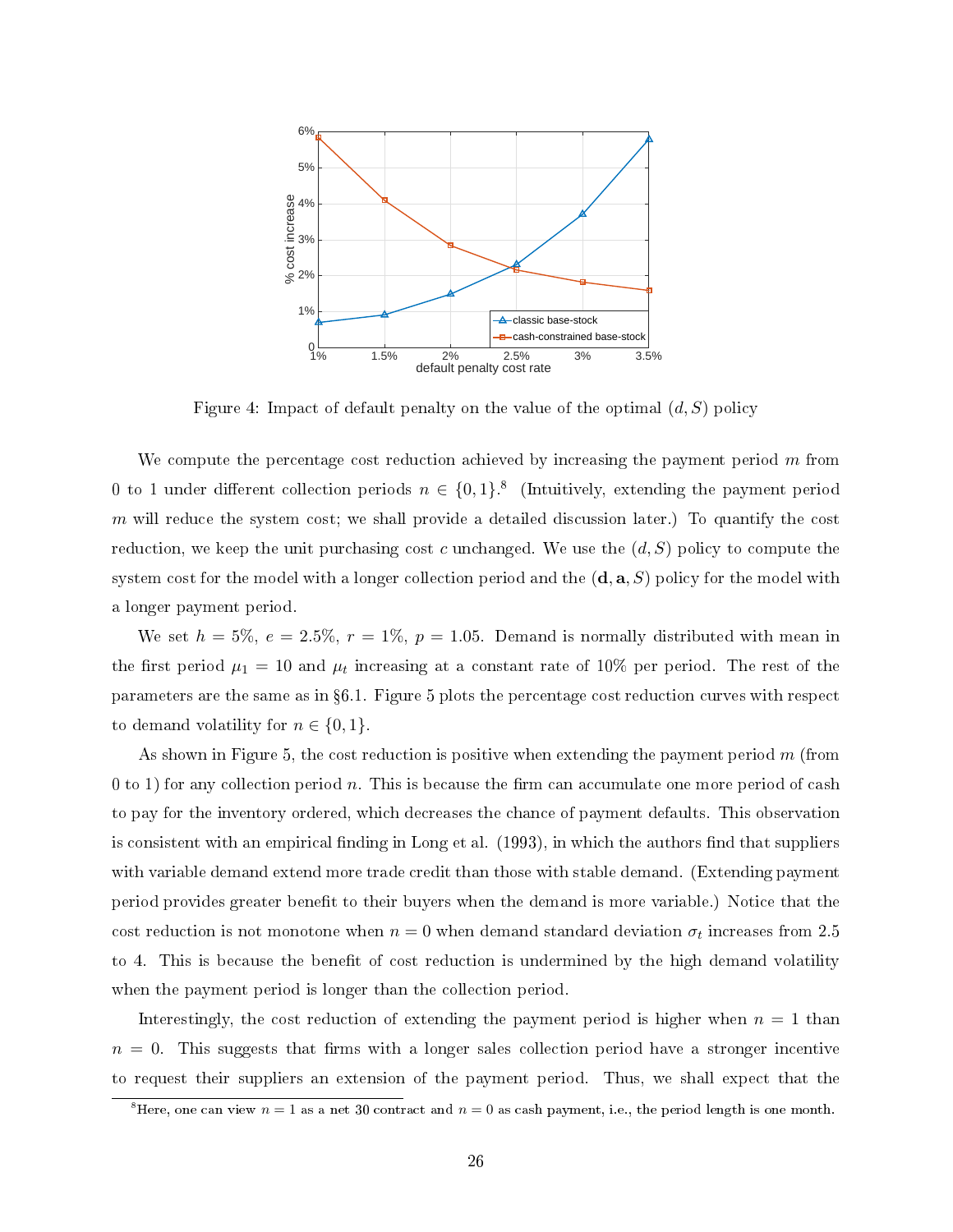

Figure 5: Impact of demand volatility on the cost reduction through payment period extension

upstream and downstream credit periods of a firm are positively correlated, which is consistent with the empirical findings in Guedes and Mateus  $(2009)$ . To explain this, note that the firm is more likely to have a cash shortage when  $n = 1$  than  $n = 0$  as the customer payment is delayed for one period in the former case. This is more likely to happen especially when the demand is increasing. Thus, the benefit of extending the payment to the supplier is greater.

The above analysis of showing the benefit of cost reduction is based on the assumption that the purchase price  $c$  is constant. However, as stated, the supplier may increase the purchase price when the firm requests a payment extension. Thus, it is of interest to learn what the maximum acceptable purchase price is so that the firm is indifferent between different payment periods. Figure 6 shows these indifferent points (isocost) when extending the payment period  $m$  from 0 to 1 under different demand increasing rate for  $n \in \{0,1\}$ . As shown in the figure, under a more blooming market, the benefit of payment extension is larger, which allows a higher increase in the purchase price. This provides the manager guidance to bargain a reasonable purchase price when negotiating a trade credit contract. For example, if a firm has the demand rate of  $10\%$  and the cash collection period is one month  $(n = 1)$ , then the additional purchase price should not exceed 1.8% when it requests a one-month payment extension from the supplier.

### 7 Conclusion

This paper studies the impact of two-level trade credit on an entrepreneurial firm's inventory decision. We introduce a notion of working capital that simplies the computation and characterizes the optimal and near-optimal policies. The resulting policies resemble the business practice of work-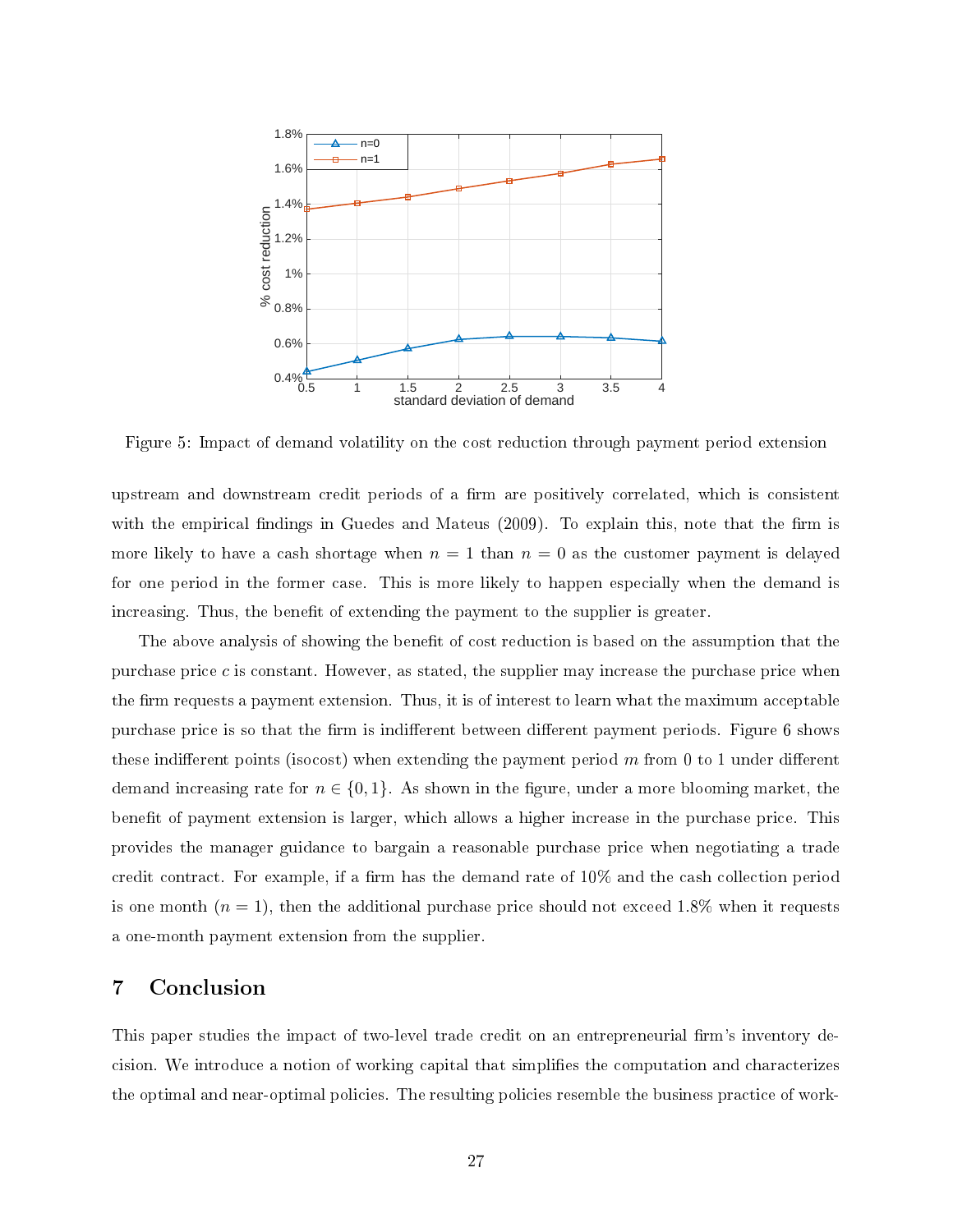

Figure 6: Isocost curves for purchase price premiums and demand rates under  $n \in \{0,1\}$ 

ing capital management in that firms review their working capital status before making inventory decisions. Our study reveals insights on the importance of collaboration between operations and accoutning/finance departments for entrepreneurial firms. In addition, our model generalizes the classic base-stock and the cash-constrained models. We believe that this generality reflects the real-world practice. The policy control parameters have a closed-form expression, which facilitates interdisciplinary teaching for students and practitioners. Finally, we demonstrate that the bullwhip and reverse bullwhip may be caused by customer payment defaults and how supplier's liquidity provisions can mitigate these effects.

A possible future work is to incorporate demand forecasting in the current model. Aviv (2007) demonstrates the benefit of sharing the forecast demand information with the upstream supplier. In this joint material and cash flow model, the demand forecast information will be translated into cash flow information. It will be of interest to investigate the value of demand and cash flow information for firms.

Acknowledgement. The authors would like to thank the editors and anonymous reviewers for their valuable suggestions to improve the paper. They also thank Vlad Babich, Victor Martinez de Albeniz, Fehmi Tanrisever, the 2013 Supply Chain Finance Symposium participants, and the iFORM SIG 2013 Conference participants for their useful comments.

## References

- [1] Aberdeen Group. 2009. Inventory management: 3 keys to freeing working capital. Benchmark report. Aberdeen Grouo, Boston.
- [2] Aviv, Y. 2007. On the benefits of collaborative forecasting partnerships between retailers and manufacturers. Management Science 53(5) 777-794.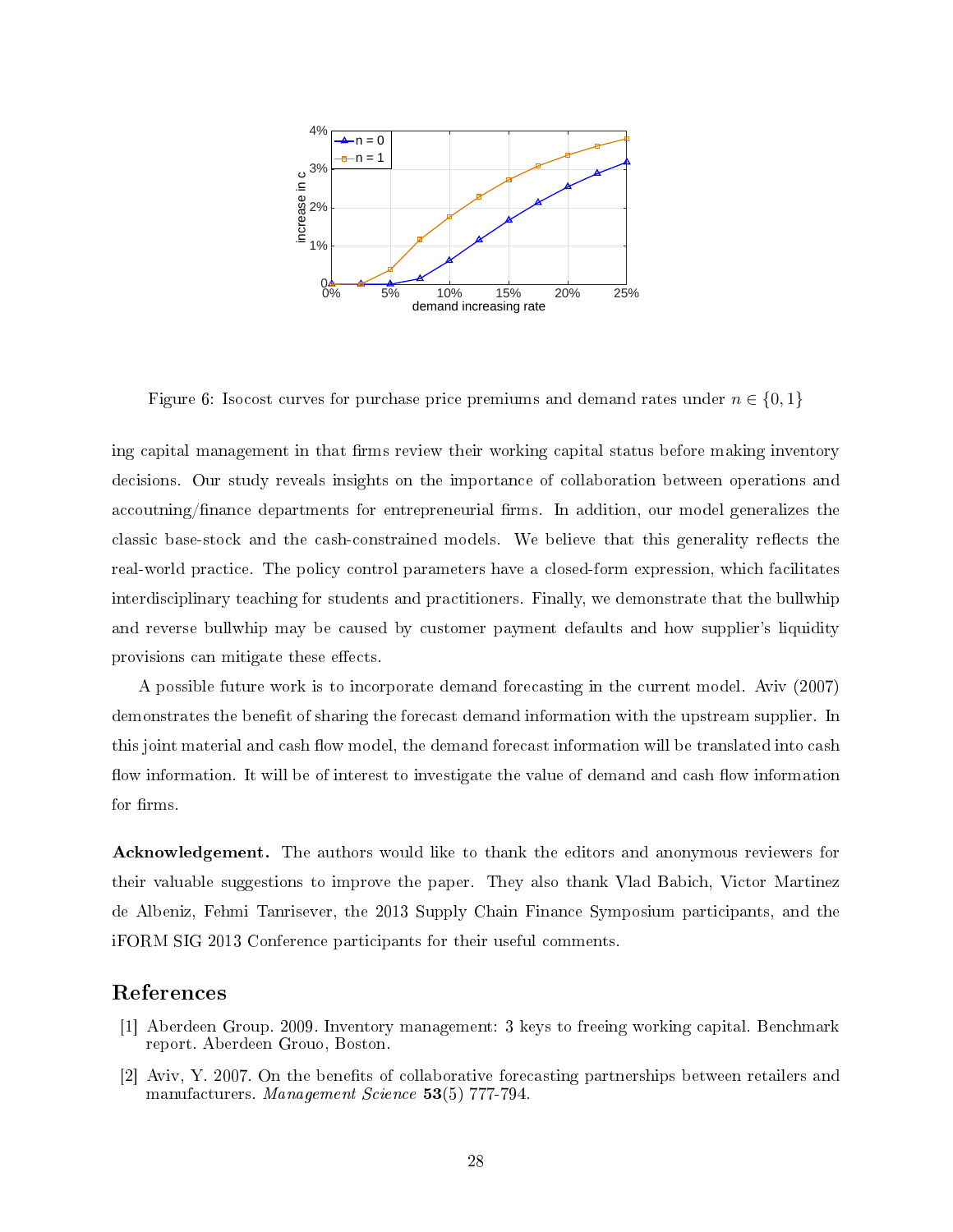- [3] Bendavid, I., Y. Herer, E. Yücesan. 2012. Inventory management under working capital constraints. Working paper. INSEAD.
- [4] Beranek, W. 1967. Financial implications of lot-size inventory models. Management Science 13(8) B401-B408.
- [5] Berger, A., G. Udell. 1998. The connomics of small business finance: The role of private equity and debt markets in the financial growth cycle. Journal of Banking and Finance  $22(6)$  613-673.
- [6] Boissay, F., R. Gropp. 2013. Payment defaults and interrm liquidity provision. Review of Finance 17(6) 1853-1894.
- [7] Boyabatli, O., T. Leng, B. Toktay. 2013. The impact of budget constraints on flexible versus dedicated technology choice. Working paper. Singarpore Management University.
- [8] Brick, I., W. Fung. 1984. Taxes and the theory of trade debt. Journal of Finance 39(4) 1169- 1176.
- [9] Chao, X., J. Chen, S. Wang. 2008. Dynamic inventory management with cash flow constraints. Naval Research Logistics 55(8) 758-768.
- [10] Chen, L., H. Lee. 2012. Bullwhip effect measurement and its implications. Operations Research 60(4) 771-784.
- [11] Chen, X., P. Hu, S. He. 2015. Technical note Preservation of supermodularity in parametric optimization problems with nonlattice strctures. Operations Research 61(5) 1166-1173.
- [12] Cook, L. 1999. Trade credit and bank finance: Financing small businesses in Russia. Journal of Business Venturing 14 493-518.
- [13] Cuñat, V., E. Garcia-Appendini. 2012. Trade credit and its role in entrepreneurial finance. In Cumming, D. (Ed.) Oxford Handbook of Entrepreneurial Finance. Oxford University Press. New York, 526-557.
- [14] Cuñat, V. 2007. Trade credit: suppliers as debt collectors and insurance providers. The Review of Financial Studies 20(2) 491-527.
- [15] Elliehausen, G., J. Wolken. 1993. The demand for trade credit: an investigation of motives for trade credit use by small businesses. Board of Governors of the Federal Reserve System (U.S.).
- [16] Fabbri, D., L. Klapper. 2009. Trade credit and the supply chain. Working paper. University of Amsterdam, Netherlands.
- [17] Federgruen, A., M. Wang. 2010. Inventory subsidy versus supplier trade credit in decentralized supply chains. Working Paper, Columbia University.
- [18] Ferris, S. 1981. A transactions theory of trade credit use. Quarterly Journal of Economics 96(2) 243-270.
- [19] Gallagher, T., J. Andrew. 2007. Working capital policy. Chapter 17 in Financial Management: Principles and Practice. Freeload Press.
- [20] Garcia-Appendini, E. 2007. Trade credit and information spillovers. UPF Thesis.
- [21] Guedes, J., C. Mateus. 2009. Trade credit linkages along a supply chain: evidence for the Italian textile sector. Working paper. Universidade Catolica Portuguesa, Lisbon, Portugal.
- [22] Gupta, D., L. Wang. 2009. A stochastic inventory model with trade credit. Manufacturing and Service Operations Management 11(1) 4-18.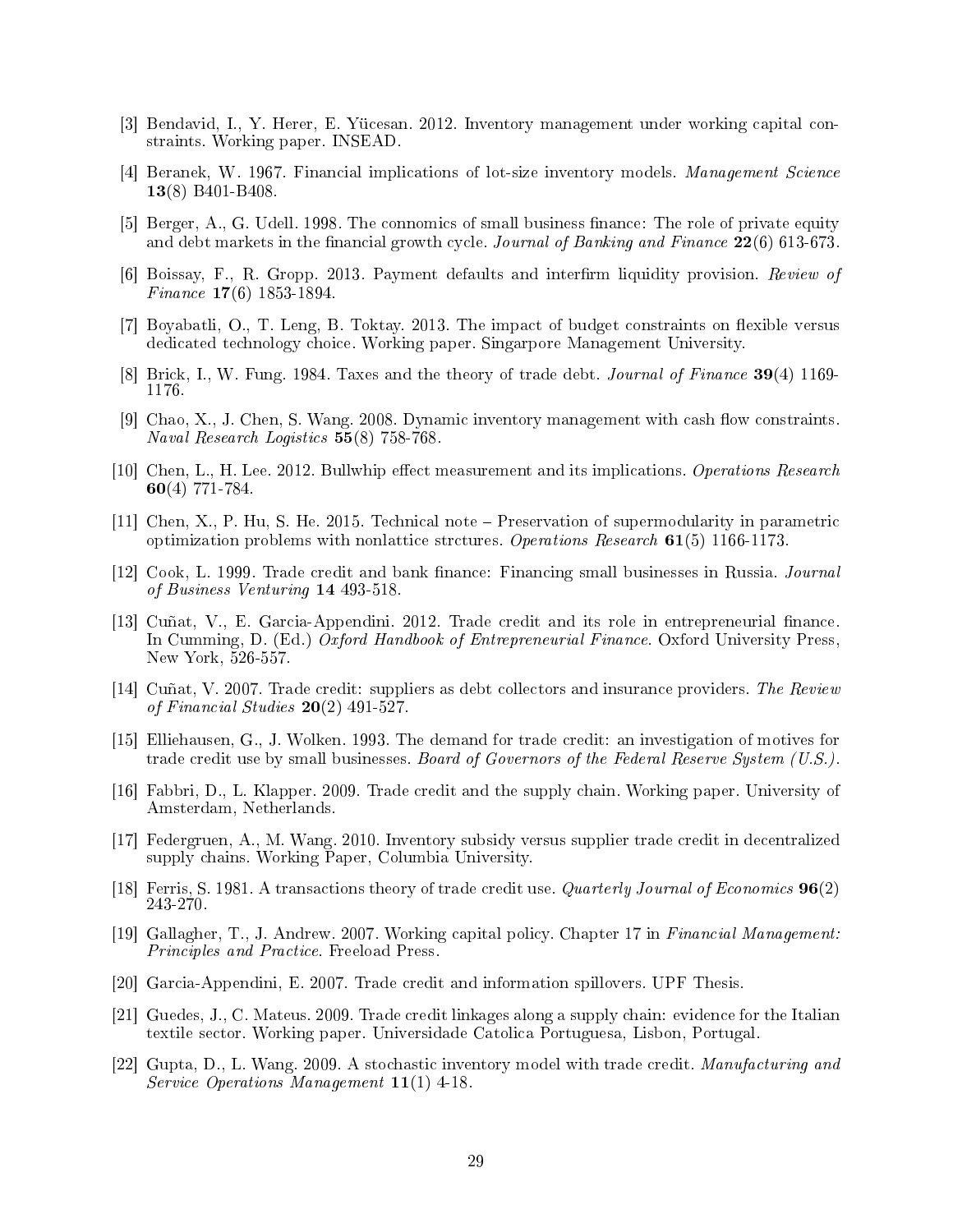- [23] Haley, W., R. Higgins. 1973. Inventory policy and trade credit financing. Management Science  $20(4)$  464-471.
- [24] Heyman, D., M. Sobel. 1984. Stochastic Models in Operations Research, Vol. II. McGraw-Hill, New York.
- [25] Huh, T. , G. Janakiraman, A. Muharremoglu, A. Sheopuri. 2011. Inventory systems with a generalized cost model. Operations Research 59(4) 1040-1047.
- [26] International Trade Centre. 2009. How to access trade credit: A guide to explore SMEs. Gevena, Switzerland.
- [27] Klonowski, D. 2014. Strategic Entrepreneurial Finance: From Value Creation to Realization, Routledge, New York.
- [28] Kouvelis, P., W. Zhao. 2012. Financing the newsvendor: supplier vs. bank, optimal rates, and alternative schemes. Operations Research 60(3) 566-580.
- [29] Lee, Y., J. Stowe. 1993. Product risk, asymmetric information, and trade credit. Journal of Financial and Quantitative Analysis 28(2) 285-300.
- [30] Levi, R., R. Roundy, D. Shmoys, V.A. Truong. 2008. Approximation algorithms for capacitated stochastic inventory control models. Operations Research 56(5) 1184-1199.
- [31] Li, L., M. Shubik, M. Sobel. 2013. Control of dividends, capital subscriptions, and physical inventories. Management Science 59(5) 1107-1124.
- [32] Long, M., I. Malitz, S. Ravid. 1993. Trade credit, quality guarantees, and product marketability. Financial Management 22 117-127.
- [33] Luo, W., K. Shang. 2015. Joint inventory and cash management for multi-divisional supply chains. Forthcoming in Operations Research.
- [34] Maddah, B., M. Jaber, N. Abboud. 2004. Periodic review (*s, S*) inventory model with permissible delay in payments. Journal of the operational research society **55** 147-159.
- [35] Modigliani, F., M. Miller. 1958. The cost of capital, corporation finance and the theory of investment. American Economic Review 48(3) 261-297.
- [36] Ng, C., J. Smith, R. Smith. 1999. Evidence on the determinants of credit terms used in interfirm trade. Journal of Finance 54(3) 1109-1129.
- [37] Özer, O., W. Wei. 2004. Inventory control with limited capacity and advance demand information. Operations Research  $52(6)$  988-1000.
- [38] Pass, C., R. Pike. 1984. An overview of working capital management and corporate financing. Managerial Finance 10(3) 1-11.
- [39] Petersen, M., R. Rajan. 1997. Trade credit: theories and evidence. The Review of Financial Studies 10(3) 661-691.
- [40] Porteus, E. 2002. Foundations of Stochastic Inventory Theory. Standford University Press, California.
- [41] Schiff, M. and Z. Lieber, 1974, A model for the integration of credit and inventory management. The Journal of Finance 29 133-140.
- [42] Schwartz, R. 1974. An economic model of trade credit. Journal of Financial and Quantitative *Analysis* **9**(4) 643-657.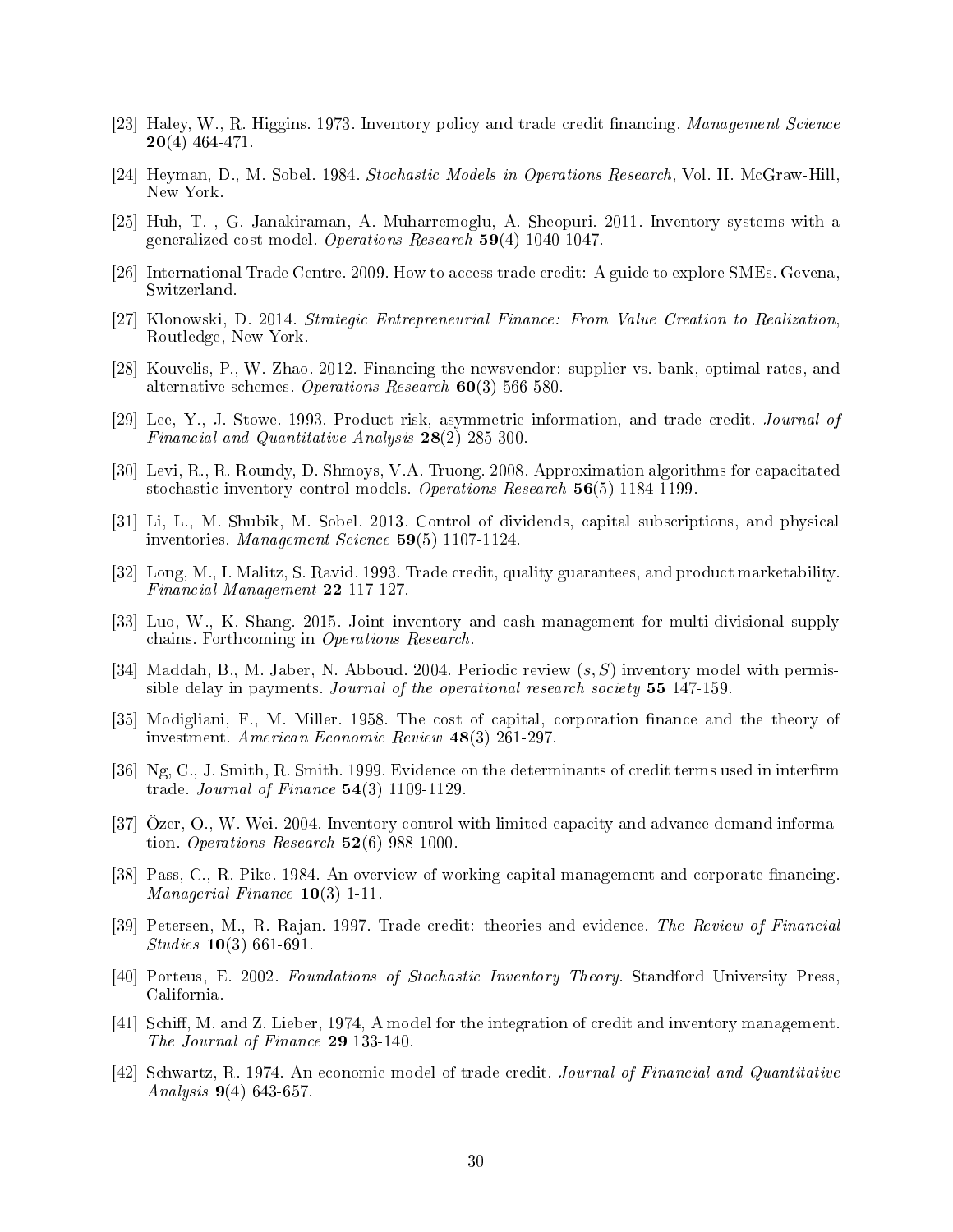- [43] Shang, K. 2012. Single-stage approximations for optimal policies in serial inventory systems with non-stationary demand. Manufacturing  $\mathcal C$  Service Operations Manugement 14(3) 414-422.
- [44] Smith, J. Trade credit and informational asymmetry. Journal of Finance 42(4) 863-872.
- [45] Song, J.-S., J. Tong, G. Decroix. 2014. Payment timing in multiechelon supply chains: Cost assessment, incentives, and coordination. Working Paper. Duke University.
- [46] Tayur, S. 1997. Recent developments in single product, discrete-time, capacitated productioninventory systems. Sãdhanã 22 45-67.
- [47] Tanrisever, F., S. S. Erzurumlu, N. Joglekar. 2012. Production, process investment, and the survival of debt-financed startup firms. *Production and Operations Management*  $21(4)$  637-652.
- [48] Wilson, N., B. Summers. 2002. Trade credit terms offered by small firms: survey evidence and empirical analysis. Journal of Business Finance and Accounting 29(3) 317-351.
- [49] Xu, X., J. Birge. 2004. Joint production and nancing decisions: modeling and analysis. Working paper. University of Chicago.
- [50] Xu, X., J.R. Birge. 2006. Equity valuation, production, and nancial planning: A stochastic programming approach. Naval Research Logistics 53(7) 641-655.
- [51] Yang, A., J. Birge. 2012. Trade credit in supply chains: multiple creditors and priority rules. Working paper. University of Chicago.
- [52] Yang, A., J. Birge. 2013. How inventory is (should be) financed: trade credit in supply chains with demand uncertainty and costs of financial distress. Working paper. University of Chicago.
- [53] Zhou, J., H. Groenevelt. 2008. Impacts of nancial collaboration in a three-party supply chain. Working paper, University of Rochester.

# Appendix A Optimality of the (**d***,* **a***, S*) Policy

We show the optimality of the  $(\mathbf{d}, \mathbf{a}, S)$  policy for the three-piece lower bound system. Let us first revisit the myopic solution. Define  $a_t = a'_t + a''_t$ . To solve the problem in (28), we consider the following five cases.

**Case 1.** When  $\bar{w} \leq cd_t - a''_t$ , it is optimal to order up to threshold  $d_t$ , and  $\bar{v}_t(\bar{w}) = \bar{L}_t(\bar{w} + a_t) + \bar{p}_t a_t$ , where  $\bar{L}_t(\bar{w}) = G_t(d_t + a'_t/c) - e(\bar{w} - cd_t - a'_t)$ .

**Case 2.** When  $cd_t - a''_t < \bar{w} \leq c\bar{d}_t - a''_t$ , it is optimal to default by  $a''_t$  on expectation. In this case,  $\bar{v}_t(\bar{w}) = G_t[(\bar{w} + a_t)/c] + \bar{p}_t a_t.$ 

**Case 3.** When  $c\bar{d}_t - a''_t < \bar{w} \leq c\bar{d}_t + a'_t$ , it is optimal to order up to threshold  $\bar{d}_t$ , in which case  $\bar{v}_t(\bar{w}) = \bar{\bar{L}}_t(\bar{w}) = G_t(d_t + a'_t/c) - \bar{p}_t(\bar{w} - c\bar{d}_t - a'_t).$ 

**Case 4.** When  $c\bar{d}_t + a'_t < \bar{w} \leq cS_t + a'_t$ , the system is working capital constrained. It is optimal to order up to  $(\bar{w} - a'_t)/c$  and leave no cash on hand on expectation. Thus,  $\bar{v}_t(\bar{w}) = G_t[(\bar{w} - a'_t)/c]$ .

**Case 5.** When  $cS_t + a'_t < \bar{w}$ , the system has ample working capital and orders up to the target base stock  $S_t$ . In this case, the expected cash balance will be nonnegative, and  $\bar{v}_t(\bar{w}) = G_t(S_t)$ .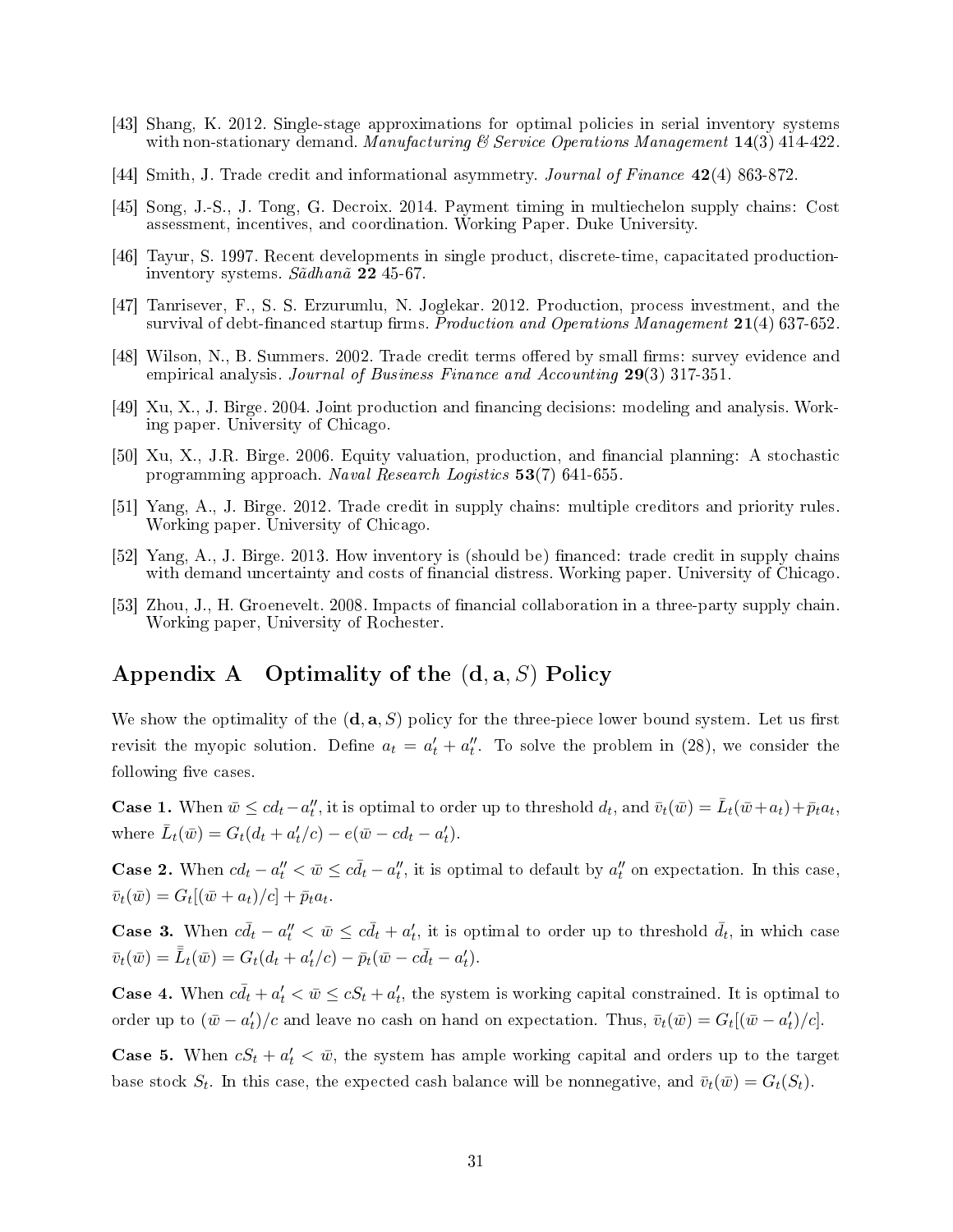As a result, Equation (28) becomes

$$
\bar{v}_{t}(\bar{w}) = \begin{cases}\n\bar{L}_{t}(\bar{w} + a_{t}) + \bar{p}_{t}a_{t}, & \text{if } \bar{w} \leq c d_{t} - a_{t}'' \\
G_{t}[(\bar{w} + a_{t})/c] + \bar{p}_{t}a_{t}, & \text{if } c d_{t} - a_{t}'' < \bar{w} \leq c \bar{d}_{t} - a_{t}'' \\
\bar{L}_{t}(\bar{w}), & \text{if } c \bar{d}_{t} - a_{t}'' < \bar{w} \leq c \bar{d}_{t} + a_{t}' \\
G_{t}[(\bar{w} - a_{t}')/c], & \text{if } c \bar{d}_{t} + a_{t}' < \bar{w} \leq c S_{t} + a_{t}' \\
G_{t}(S_{t}), & \text{if } c S_{t} + a_{t}' < \bar{w}\n\end{cases}
$$
\n(35)

Similar to  $(20)$  we define the "band" as

$$
\overline{\mathcal{B}}_t = \left\{ (x_t, \overline{w}_t) \in \Re^2 \mid x_t \leq \overline{y}_t^*(\overline{w}_t) \right\}.
$$

Let us define  $A_t = F_t^{m'}(\mu_t^{m'})$  as a measure of asymmetry of demand  $D_t^m$ . In analogy to Proposition 4, the following proposition shows the optimality through decoupling.

**Proposition 9.** Assume that (1)  $A_t$  is non-increasing in t; (2) both  $A'_t$  and  $A''_t$  are non-decreasing in *t*. Then we have:

- (a) The control parameters  $d_t$ ,  $\bar{d_t}$  and  $S_t$  are non-decreasing in *t*, and  $d_t \leq \bar{d_t} \leq S_t$  for all *t*;
- (b)  $\bar{V}_t(x,\bar{w}) = \bar{W}_t(\bar{w})$  for all t and  $(x,\bar{w}) \in \bar{\mathcal{B}}_t$ , where

$$
\bar{W}_t(\bar{w}) = \bar{v}_t(\bar{w}) + \mathsf{E}\bar{W}_{t+1}(\bar{w} + (p-c)D_t + p\mu_{t+m'} - p\mu_t),
$$

and  $\bar{W}_{T+1}(\bar{w}) = 0$ ;  $\bar{W}_t(\bar{w})$  is convex in  $\bar{w}$ ;

(c) The  $(\mathbf{d}, \mathbf{a}, S)$  policy is optimal for three-piece lower bound system in  $(26)$ .

Assumption (1) requires, typically but not necessarily, that the aggregated demand  $D_t^{m'}$  is less right-skewed when *t* gets larger. Note that most of the real life demand functions, such as  $Poisson(\lambda)$ and Gamma(*k,* 1), are right-skewed and become more symmetric under larger mean values (*λ* and *k*), hence satisfying Assumption (1). For zero-skewed (or symmetric) distributions, such as Normal, the following lemma guarantees Assumption (1) and (2). Moreover, most asymmetric demand distributions (Poisson, Gamma, etc.) can be shown or tested to satisfy Assumption (2).

The following Lemma implies when  $A_t$  constant over  $t$ , Assumptions (2) will always be satisfied.

**Proposition 10.** If  $A_t$  is constant over  $t$ , then both  $A'_t$  and  $A''_t$  are non-decreasing in  $t$ .

### Appendix B Selected Proofs

### Proposition 1.

*Proof.* We prove by induction. Clearly  $\hat{V}_{T+1}$  is jointly convex in  $(x_{T+1}, w'_{T+1}, \mathbf{P}_{T+1}, \mathbf{R}_{T+1})$ . Assume that  $\hat{V}_{t+1}$  is jointly convex in  $(x_{t+1}, w'_{t+1}, \mathbf{P}_{t+1}, \mathbf{R}_{t+1})$ . We show the property for *t*. Let us define

$$
\hat{y}_t = \lambda y_t + (1 - \lambda)\bar{y}_t,
$$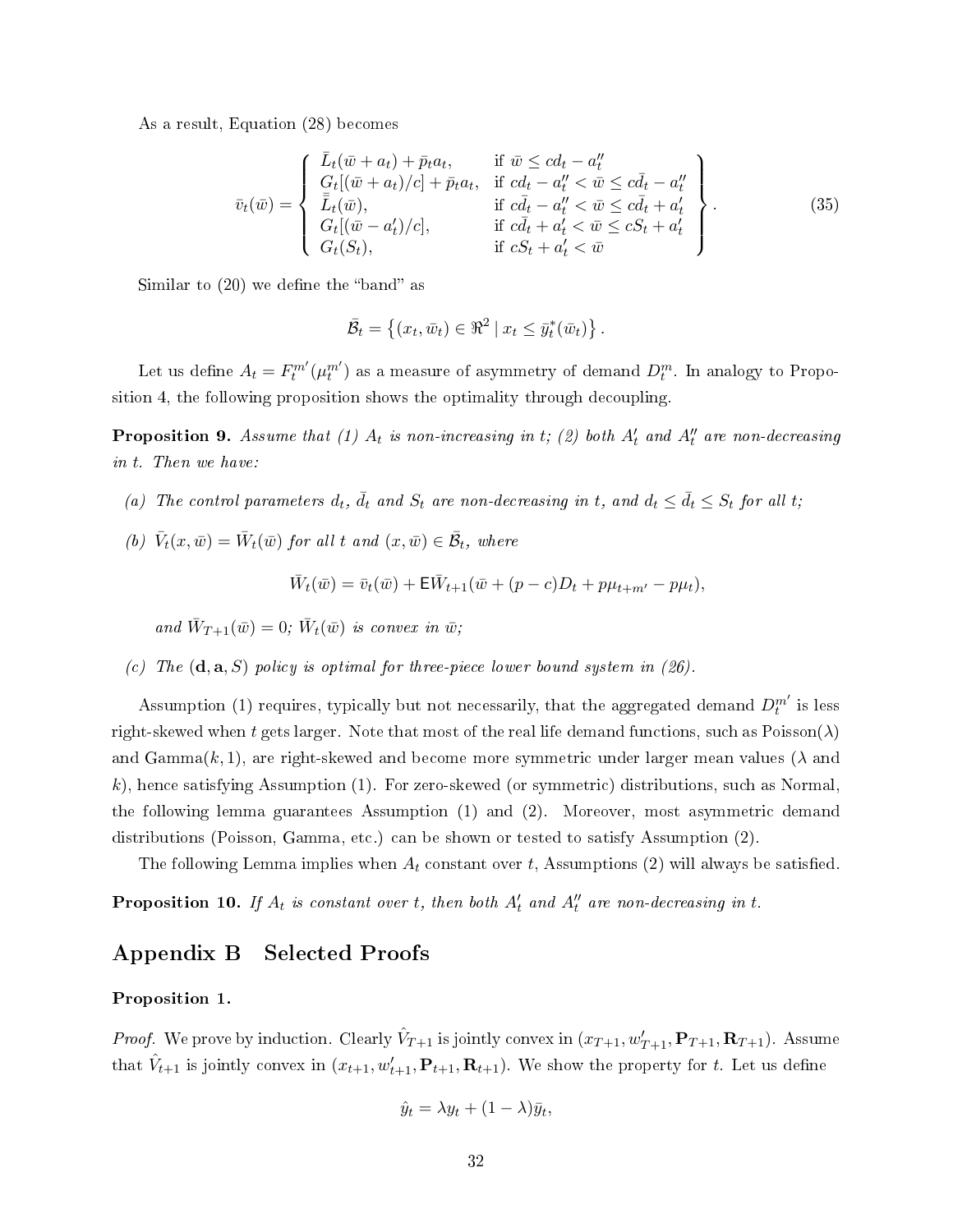and in the same way for  $\hat{x}_t,$   $\hat{x}_t,$   $\hat{w}'_t,$   $\mathbf{\hat{P}}_t$ , and  $\mathbf{\hat{R}}_t$ . We first prove  $\hat{V}_{t+1}(x_{t+1}, w'_{t+1}, \mathbf{P}_{t+1}, \mathbf{R}_{t+1})$  is jointly convex in  $(y_t, x_t, w'_t, \mathbf{P}_t, \mathbf{R}_t)$ , with the state dynamics specified in (2)-(5). Note that for any period t and fixed  $(x_t, \mathbf{P}_t, \mathbf{R}_t), \,\hat{V}_t(x_t, w_t', \mathbf{P}_t, \mathbf{R}_t)$  is decreasing in  $w_t'$ . This is intuitive as the more starting cash the firm has, the lower total expected costs it incurs. Similarly, it can be easily seen that for any period t and fixed  $(x_t, w'_t, \mathbf{P}_t, \mathbf{R}_t^{-1}), \hat{V}_t(x_t, w'_t, \mathbf{P}_t, \mathbf{R}_t)$  is decreasing in  $R_{t-1}$ . Also note that  $r(P_{t-m} - w'_t)^{-} = r(P_{t-m} - w'_t)^{+} - r(P_{t-m} - w'_t)$ , and  $p \min\{y_t, D_t\} = py_t - p(y_t - D_t)^{+}$ . Substituting these into the state dynamics, we have for any  $(y_t, x_t, w'_t, \mathbf{P}_t, \mathbf{R}_t)$ ,  $(\bar{y}_t, \bar{x}_t, \bar{w}'_t, \bar{\mathbf{P}}_t, \bar{\mathbf{R}}_t)$ , and  $0 \leq \lambda \leq 1$ ,

$$
\hat{V}_{t+1}(\hat{y}_t - D_t, (1+r)\hat{w}'_t + \hat{R}_{t-n} - (1+r)\hat{P}_{t-m} - h(\hat{y}_t - D_t)^+ - (e-r)(\hat{P}_{t-m} - \hat{w}'_t)^+ \n- r(\hat{P}_{t-m} - \hat{w}'_t), \hat{\mathbf{P}}_t^{-1}, c(\hat{y}_t - \hat{x}_t), \hat{\mathbf{R}}_t^{-1}, p\hat{y}_t - p(\hat{y}_t - D_t)^+ ) \n\leq \hat{V}_{t+1}(\hat{y}_t - D_t, (1+r)\hat{w}'_t + \hat{R}_{t-n} - (1+r)\hat{P}_{t-m} - h\lambda(y_t - D_t)^+ - h(1-\lambda)(\bar{y}_t - D_t)^+ \n- (e-r)\lambda(P_{t-m} - w'_t)^+ - (e-r)(1-\lambda)(\bar{P}_{t-m} - \bar{w}'_t)^+ - r(\hat{P}_{t-m} - \hat{w}'_t), \n\hat{\mathbf{P}}_t^{-1}, c(\hat{y}_t - \hat{x}_t), \hat{\mathbf{R}}_t^{-1}, p\hat{y}_t - p\lambda(y_t - D_t)^+ - p(1-\lambda)(\bar{y}_t - D_t)^+ ) \n\leq \lambda \hat{V}_{t+1}(y_t - D_t, (1+r)\hat{w}'_t + R_{t-n} - (1+r)P_{t-m} - h(y_t - D_t)^+ - (e-r)(P_{t-m} - w'_t)^+ \n- r(P_{t-m} - w'_t), \mathbf{P}_t^{-1}, c(y_t - x_t), \mathbf{R}_t^{-1}, py_t - p(y_t - D_t)^+ ) \n+ (1-\lambda)\hat{V}_{t+1}(\bar{y}_t - D_t, (1+r)\bar{w}'_t + \bar{R}_{t-n} - (1+r)\bar{P}_{t-m} - h(\bar{y}_t - D_t)^+ - (e-r)(\bar{P}_{t-m} - \bar{w}'_t)^+ \n- r(\bar{P}_{t-m} - \bar{w}'_t), \bar{\mathbf{P}}_t^{-1}, c(\bar{y}_t - \bar{x}_t), \bar{\mathbf{R}}_t^{-1}, p\bar{y}_t - p(\bar{y}_t - D_t)^+ ),
$$
\n(37)

where the inequality in (36) is due to the above mentioned monotonicity result (i.e.,  $\hat{V}_t(x_t, w'_t, \mathbf{P}_t, \mathbf{R}_t)$ decreases with  $w'_t$  and  $R_{t-1}$ ) and the convexity of functions  $(y_t - D_t)^+$  and  $(P_{t-m} - w'_t)^+$ , i.e.,

$$
(\hat{y}_t - D_t)^+ \le \lambda (y_t - D_t)^+ + (1 - \lambda)(\bar{y}_t - D_t)^+,
$$
  

$$
(\hat{P}_{t-m} - \hat{w}'_t)^+ \le \lambda (P_{t-m} - w'_t)^+ + (1 - \lambda)(\bar{P}_{t-m} - \bar{w}'_t)^+.
$$

And the inequality in (37) follows from the joint convexity of  $\hat{V}_{t+1}$ , due to induction.

Therefore,  $\hat{V}_{t+1}(x_{t+1}, w'_{t+1}, \mathbf{P}_{t+1}, \mathbf{R}_{t+1})$  is jointly convex in  $(y_t, x_t, w'_t, \mathbf{P}_t, \mathbf{R}_t)$ , and so is its expected value. Furthermore, it can be easily shown that  $\Big(g_t(y_t)+\nu_t(P_{t-m},w^{'}_t)\Big)$  is also jointly convex, and the constraint  $y_t \geq x_t$  forms a convex set. Applying Proposition B-4 of Heyman and Sobel (1984) we conclude that  $\hat{V}_t$  is jointly convex in  $(x_t, w'_t, \mathbf{P}_t, \mathbf{R}_t)$ , completing the induction.  $\Box$ 

#### Proposition 3.

*Proof.* We define  $\pi_t(y, \underline{w}) = G_t(y) + e(cy - \underline{w})^+ - r(cy - \underline{w})^-$  and take the partial derivative with respect to *y*:

$$
\frac{\partial}{\partial y}\pi_t(y,\underline{w}) = \frac{\partial}{\partial y}G_t(y) + \begin{cases} ec, & \text{if } cy > \underline{w} \\ 0, & \text{if } cy = \underline{w} \\ rc, & \text{if } cy < \underline{w} \end{cases}.
$$
\n(38)

Now, let us consider the three cases in the  $(d, S)$  policy. For Case 1, i.e.,  $\underline{w} \leq c d_t,$  it can be shown from (16) that for small positive  $\epsilon$ ,  $\frac{\partial}{\partial y}\pi_t(d_t - \epsilon, \underline{w}) < 0$  and  $\frac{\partial}{\partial y}\pi_t(d_t + \epsilon, \underline{w}) > 0$ . Since  $\pi_t(y, \underline{w})$  is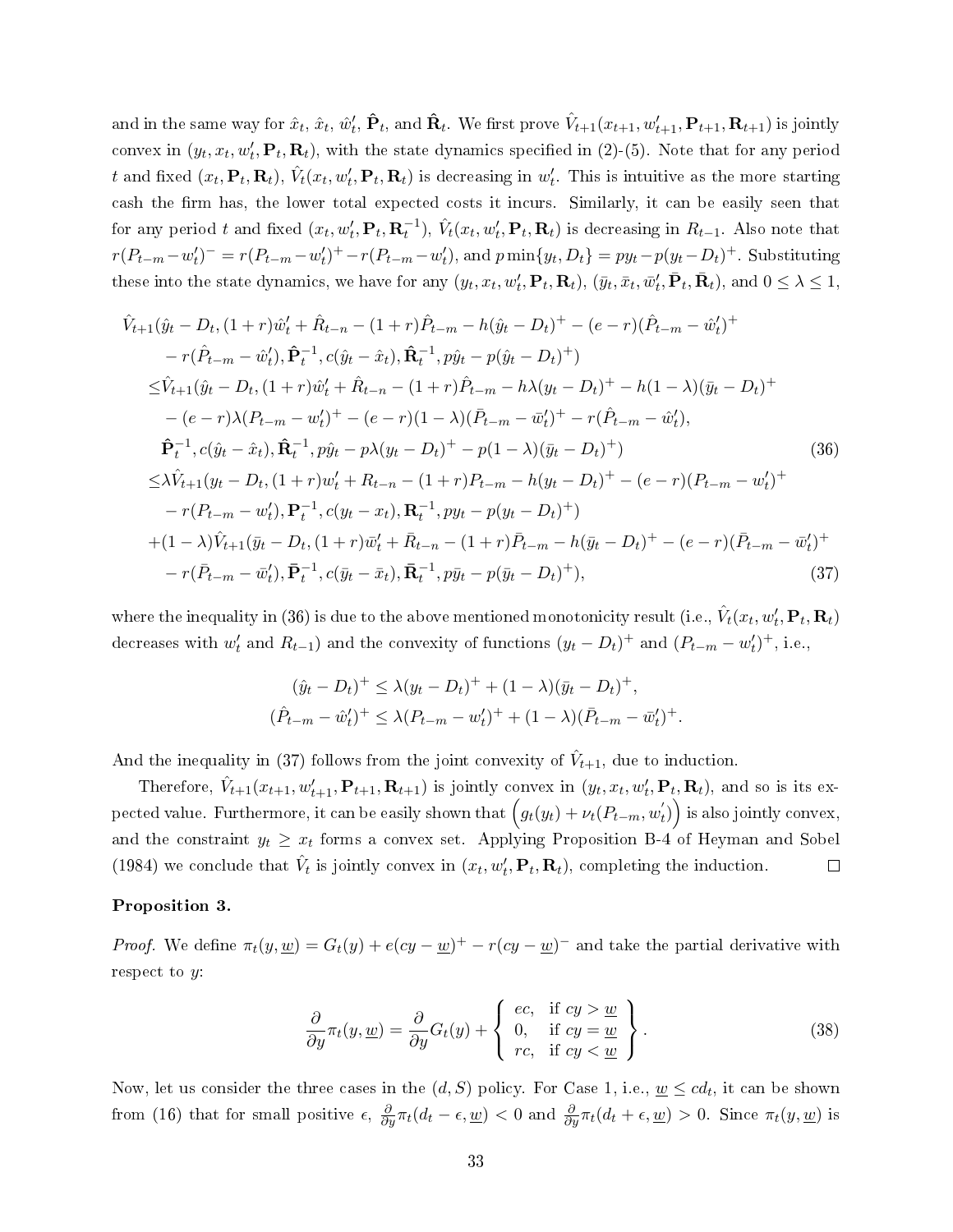$\Box$ convex in *y*, we have  $y_t^*(\underline{w}) = d_t$  when  $\underline{w} \leq d_t$ . The other two cases can be similarly proved.

### Proposition 4.

*Proof.* (a) can be directly obtained from  $(17)$  and the definition of the usual stochastic order. We prove (b) and (c) by induction. The claim trivially holds for  $t = T + 1$ . Assume  $V_{t+1}(x_t, \underline{w}_t)$  $W_{t+1}(\underline{w}_t)$  for all  $(x_t, \underline{w}_t) \in \mathcal{B}_{t+1}$ , then

$$
V_t(x_t, \underline{w}_t) = \min_{y_t \ge x_t} \left\{ J_t(y_t, \underline{w}_t) \right\},\tag{39}
$$

where  $J_t(y_t, \underline{w}_t) = G_t(y_t) + e(cy_t - \underline{w}_t)^+ - r(cy_t - \underline{w}_t)^- + \mathsf{E}V_{t+1}(y_t - D_t, \underline{w}_t + R_{t-n+m} - cD_t)$ . To solve the problem in (39), we consider the following three cases.

**Case 1:**  $\underline{w}_t \leq c d_t$ . To see that  $d_t$  is a minimizer of  $J_t$ , note from (a) and demand non-negativity that  $x_{t+1} = d_t - D_t \leq d_{t+1}$ , i.e.,  $(x_{t+1}, \underline{w}_{t+1}) \in \mathcal{B}_{t+1}$ . From induction and Proposition 3, it can be shown that  $y_t^*(\underline{w}_t) = d_t$ . If  $x_t \leq d_t$ , i.e.,  $(x_t, \underline{w}_t) \in \mathcal{B}_t$ , the base-stock is achievable, then

$$
W_t(\underline{w}_t) = \min_{x_t \le y_t} \{ J_t(y_t, \underline{w}_t) \} = \mathsf{E} W_{t+1}(\underline{w}_t + R_{t-n+m} - cD_t) + L_t(\underline{w}_t).
$$

**Case 2:**  $cd_t \leq w_t \leq cS_t$ . To see that  $w_t/c$  is a minimizer of  $J_t$ , note from (a) and demand nonnegativity that  $x_{t+1} = \underline{w}_t/c - D_t \leq S_t \leq S_{t+1}$  and  $x_{t+1} = \underline{w}_t/c - D_t \leq \underline{w}_t/c + R_{t-n+m}/c - D_t =$ *w*<sub>*t*+1</sub>/c. Therefore,  $x_{t+1}$  ≤  $S_{t+1}$  ∧  $w_{t+1}$ /c, i.e.,  $(x_{t+1}, w_{t+1})$  ∈  $\mathcal{B}_{t+1}$ . From induction and Proposition 3 we have  $y_t^*(\underline{w}_t) = \underline{w}_t/c$ . If  $x_t \leq \underline{w}_t/c$ , i.e.,  $(x_t, \underline{w}_t) \in \mathcal{B}_t$ , the base-stock is achievable, then

$$
W_t(\underline{w}_t) = \min_{x_t \le y_t} \{ J_t(y_t, \underline{w}_t) \} = \mathsf{E} W_{t+1}(\underline{w}_t + R_{t-n+m} - cD_t) + G_t(\underline{w}_t/c).
$$

**Case 3:**  $cS_t < \underline{w}_t$ . To see that  $S_t$  is a minimizer of  $J_t$ , note from (a) and demand non-negativity that  $x_{t+1} = S_t - D_t \leq S_{t+1}$  and  $x_{t+1} = S_t - D_t < \underline{w}_t/c + R_{t-n+m}/c - D_t = \underline{w}_{t+1}$ . Therefore,  $x_{t+1} \leq S_{t+1} \wedge \underline{w}_{t+1}/c$ , i.e.,  $(x_{t+1}, \underline{w}_{t+1}) \in \mathcal{B}_{t+1}$ . From induction and Proposition 3, it can be shown that  $y_t^*(\underline{w}_t) = S_t$ . If  $x_t \leq S_t$ , i.e.,  $(x_t, \underline{w}_t) \in \mathcal{B}_t$ , the base-stock is achievable, then

$$
W_t(\underline{w}_t) = \min_{x_t \le y_t} \{ J_t(y_t, \underline{w}_t) \} = \mathsf{E} W_{t+1}(\underline{w}_t + R_{t-n+m} - cD_t) + R_t(S_t).
$$

Summarizing the above three cases, we prove the optimality of the (*d, S*) policy and the decomposition of  $V_t(x, w)$ . Moreover, since  $W_{t+1}(\cdot)$  is convex from induction,  $W_t(\cdot)$  is also convex.  $\Box$ 

### Proposition 6.

*Proof.* Given the expression of  $M(u)$ , we take derivative with respect to u as below.

$$
\frac{\partial M(u)}{\partial u} = eF^{m'}(u/p) + r\overline{F}^{m'}(u/p) = (e-r)F^{m'}(u/p) + r.
$$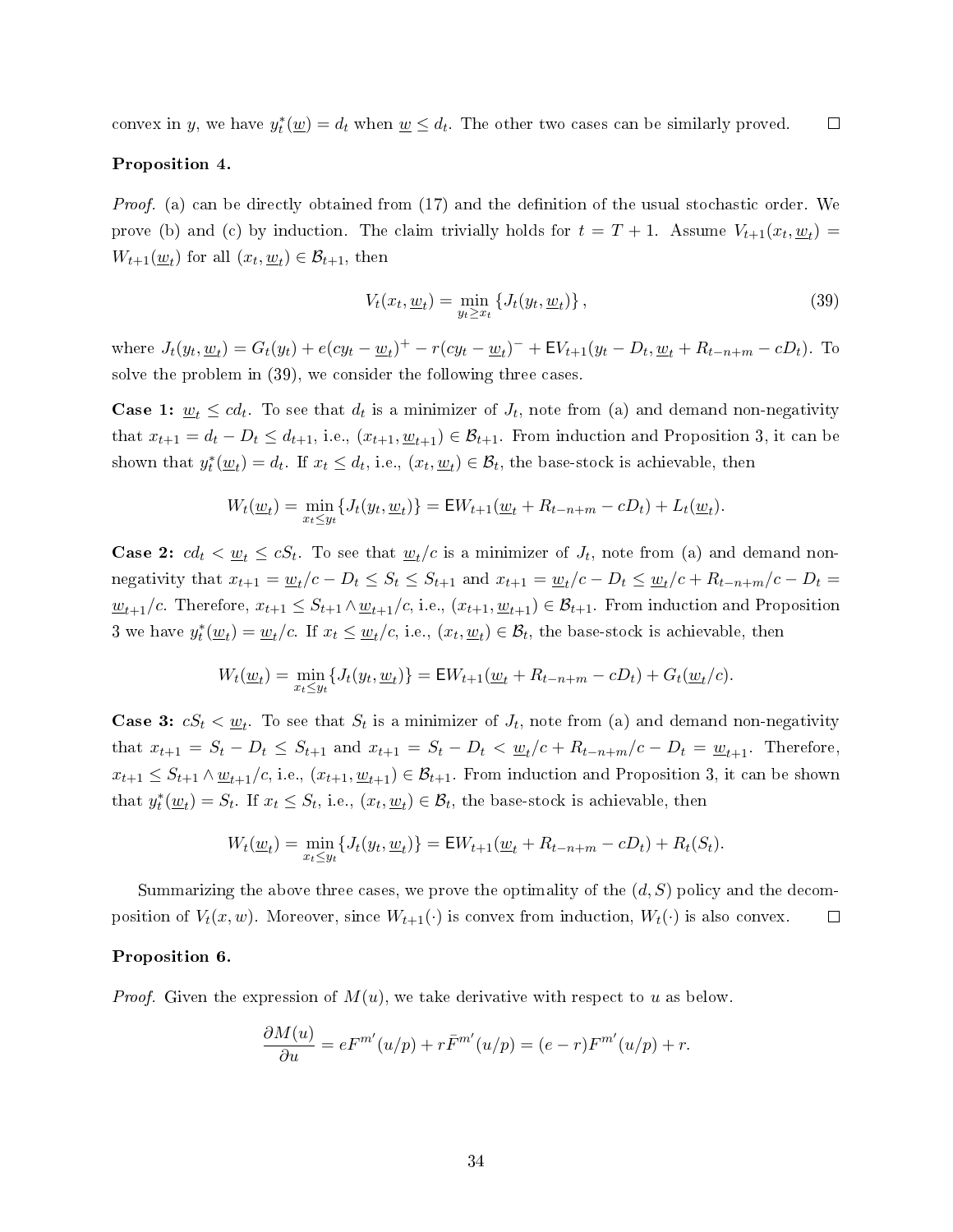Set  $u = p\mu^{m'}$ , we have  $\bar{p} = (e - r)F^{m'}(\mu^{m'}) + r$ , and  $M(p\mu^{m'}) = (e - r)p\hat{F}^{m'}(\mu^{m'})$ . Hence,  $\Gamma(u) = \left[ (e-r) F^{m'}(\mu^{m'}) + r \right] (u - p \mu^{m'}) + (e-r) p \hat{F}^{m'}(\mu^{m'}),$ 

from which the expressions of  $a'$  and  $a''$  immediately follow.

### Proposition 8.

*Proof.* We define  $\bar{\pi}_t(y, \bar{w}) = G_t(y) + \bar{M}_t(cy - \bar{w} + p\mu_t^{m'})$  and take derivative with respect to *y*:

$$
\frac{\partial}{\partial y}\bar{\pi}_t(y,\bar{w}) = \frac{\partial}{\partial y}G_t(y) + \begin{cases} r, & \text{if } cy < \bar{w} - a'_t \\ \bar{p}_t, & \text{if } \bar{w} - a'_t < cy < \bar{w} + a''_t \\ e, & \text{if } \bar{w} + a''_t < cy \end{cases}.
$$
\n(40)

 $\Box$ 

Now, let us consider the five cases in the  $(\mathbf{d}, \mathbf{a}, S)$  policy. For Case 1, i.e.,  $\bar{w} \leq c d_t - a''_t$ , it can be shown from (29) that for small positive  $\epsilon$ ,  $\frac{\partial}{\partial y}\bar{\pi}_t(d_t-\epsilon,\bar{w}) < 0$  and  $\frac{\partial}{\partial y}\bar{\pi}_t(d_t+\epsilon,\bar{w}) > 0$ . Since  $\bar{\pi}_t(y,\bar{w})$ is convex in *y*, we have  $\bar{y}_t^*(\bar{w}) = d_t$  when  $\bar{w} \leq cd_t - a''_t$ . The proofs of other cases are similar.  $\Box$ 

### Proposition 9.

*Proof.* (a) can be directly obtained from  $(16)$ ,  $(29)$ , and the definition of the usual stochastic order. We prove (b) and (c) by induction. Let us derive  $y^*(w)$  from (27) and the definition of  $\bar{w}$  as follows:

$$
y^*(w) = \begin{cases} d, & \text{if } w + pA'' \le cd \\ (w + pA'')/c, & \text{if } cd < w + pA'' \le c\bar{d} \\ \bar{d}, & \text{if } w + pA' \le c\bar{d} < w + pA'' \\ (w + pA')/c, & \text{if } c\bar{d} < w + pA' \le cS \\ S, & \text{if } cS < w + pA' \end{cases} \tag{41}
$$

Thus,  $x_t \leq y_t^*(w_t)$  is equivalent to  $x_t \leq \bar{y}_t^*(\bar{w}_t)$ , i.e.,  $(x_t, \bar{w}_t) \in \bar{\mathcal{B}}_t$ . The claim trivially holds for  $t = T + 1$ . Assume  $\bar{V}_{t+1}(x, \bar{w}) = \bar{W}_{t+1}(\bar{w})$  for all  $(x, \bar{w}) \in \bar{\mathcal{B}}_{t+1}$ , then

$$
\bar{V}_t(x,\bar{w}) = \min_{y \ge x} \left\{ \bar{J}_t(y,\bar{w}) \right\},\tag{42}
$$

where  $\bar{J}_t(y, \bar{w}) = G_t(y) + \bar{M}_t(cy - \bar{w} + p\mu_t^{m'}) + \mathsf{E}\bar{V}_{t+1}(y - D_t, \bar{w} + (p - c)D_t + p\mu_{t+m'} - p\mu_t).$  To solve the problem in  $(42)$ , we consider the following five cases.

**Case 1:**  $\bar{w}_t \leq c d_t - a''_t$ , i.e.,  $w_t + pA''_t \leq c d_t$ . To see that  $d_t$  is a minimizer of  $\bar{J}_t$ , note from (a) and demand non-negativity that  $x_{t+1} = d_t - D_t \leq d_{t+1}$ . Therefore, we have  $(x_{t+1}, \bar{w}_{t+1}) \in \bar{\mathcal{B}}_{t+1}$ . From induction and Proposition 8, it can be shown that  $\bar{y}_t^*(\bar{w}_t) = d_t$ . If  $x_t \leq d_t$ , i.e.,  $(x_t, \bar{w}_t) \in \bar{\mathcal{B}}_t$ , the base-stock is achievable, the rest of the proof is similar to Proposition 4.

**Case 2:**  $cd_t - a''_t < \bar{w}_t \leq c\bar{d}_t - a''_t$ , i.e.,  $cd_t < w_t + pA''_t \leq c\bar{d}_t$ . To see that  $(\bar{w}_t + a''_t)/c$  is a minimizer of  $\bar{J}_t$ , note from (a) and demand non-negativity that  $x_{t+1} = (w_t + pA_t'')/c - D_t \leq \bar{d}_{t+1}$ and  $x_{t+1} = (w_t + pA''_t)/c - D_t \le (w_t + (p - c)D_t + pA''_t)/c \le (w_{t+1} + pA''_{t+1})/c$ . Therefore, we have  $(x_{t+1}, \bar{w}_{t+1}) \in \bar{\mathcal{B}}_{t+1}$ . The rest of the proof is similar to Case 1.